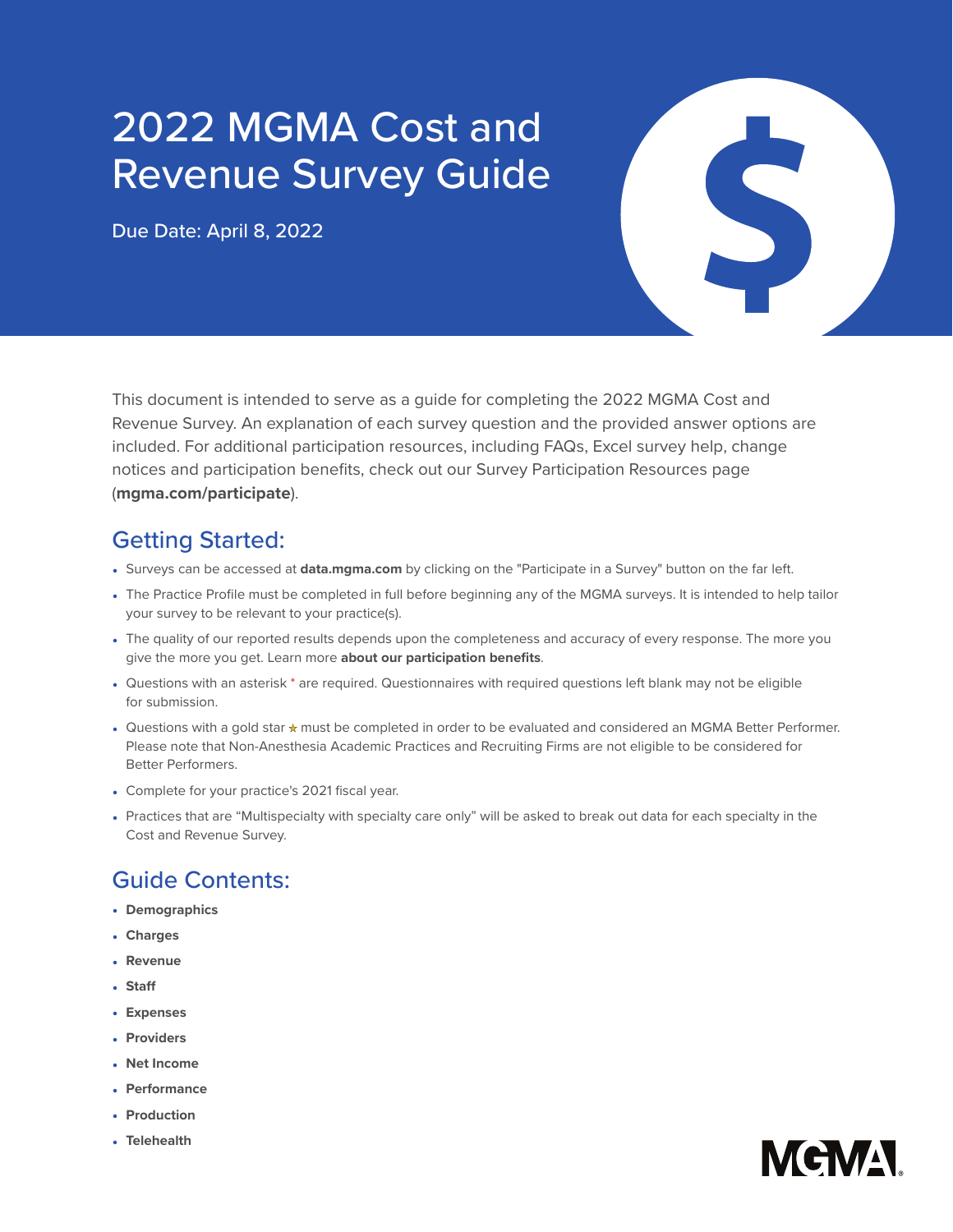

## **DEMOGRAPHICS**

### \*For the purpose of reporting the information in this questionnaire, what fiscal year was used?

Enter the beginning month, beginning year, end month and end year of your most recently completed fiscal year. **Data reported for periods less than 12 months will not be eligible for submission.** If your medical practice was involved in a merger or acquisition during the 2021 fiscal year and you cannot assemble 12 months of practice data, you may not be able to participate. Please contact Data Solutions at 877.275.6462, ext. 1895 or **[survey@mgma.com](mailto:survey%40mgma.com?subject=)**, if you are uncertain about your eligibility to participate.

\***Beginning month:** Enter the beginning month of your most recently completed fiscal year.

- \***Beginning year:** Enter the year that your most recently completed fiscal year began.
- \***Ending month:** Enter the ending month of your most recently completed fiscal year.
- \***Ending year:** Enter the year that your most recently completed fiscal year ended.

### How many branch/satellite clinics did your practice have, not counting the primary location?

The primary clinic location is the clinic with the most FTE physicians out of all the practice branches. A branch or satellite clinic is a smaller clinical facility for which the practice incurs occupancy costs such as lease, depreciation and utilities. A branch is in a separate location from the practice's principal facility. Merely having a physician practice in another location does not qualify that location as a branch or satellite clinic. For example, if a physician sees patients in a hospital, this would not normally be counted as a branch or satellite clinic unless the practice pays rent for the space.

### Number of exam/treatment rooms?

Indicate the number of exam/treatment rooms located in the practice.

### What was the gross square footage of all practice facilities?

The total number of finished and occupied square feet within outside walls for all the facilities (both administrative and clinical) that comprise the practice. Hallways, closets, elevators, stairways and other such spaces are included. For anesthesia practices, include any leased or rented administrative office space, regardless of whether it is inside or outside the hospital setting.

### Does this practice/location rent or own its space?

**Rent:** A tenant who makes regular payments to a landlord for the use of property in which practice is located.

**Own:** The practice or hospital/IDS owns the space in which the practice is located.

### How many years has this practice/location been open?

Enter the number of years this practice/location has been open regardless of changes made to the name, ownership, organization structure, tax identification number (TIN), practice NPI etc.

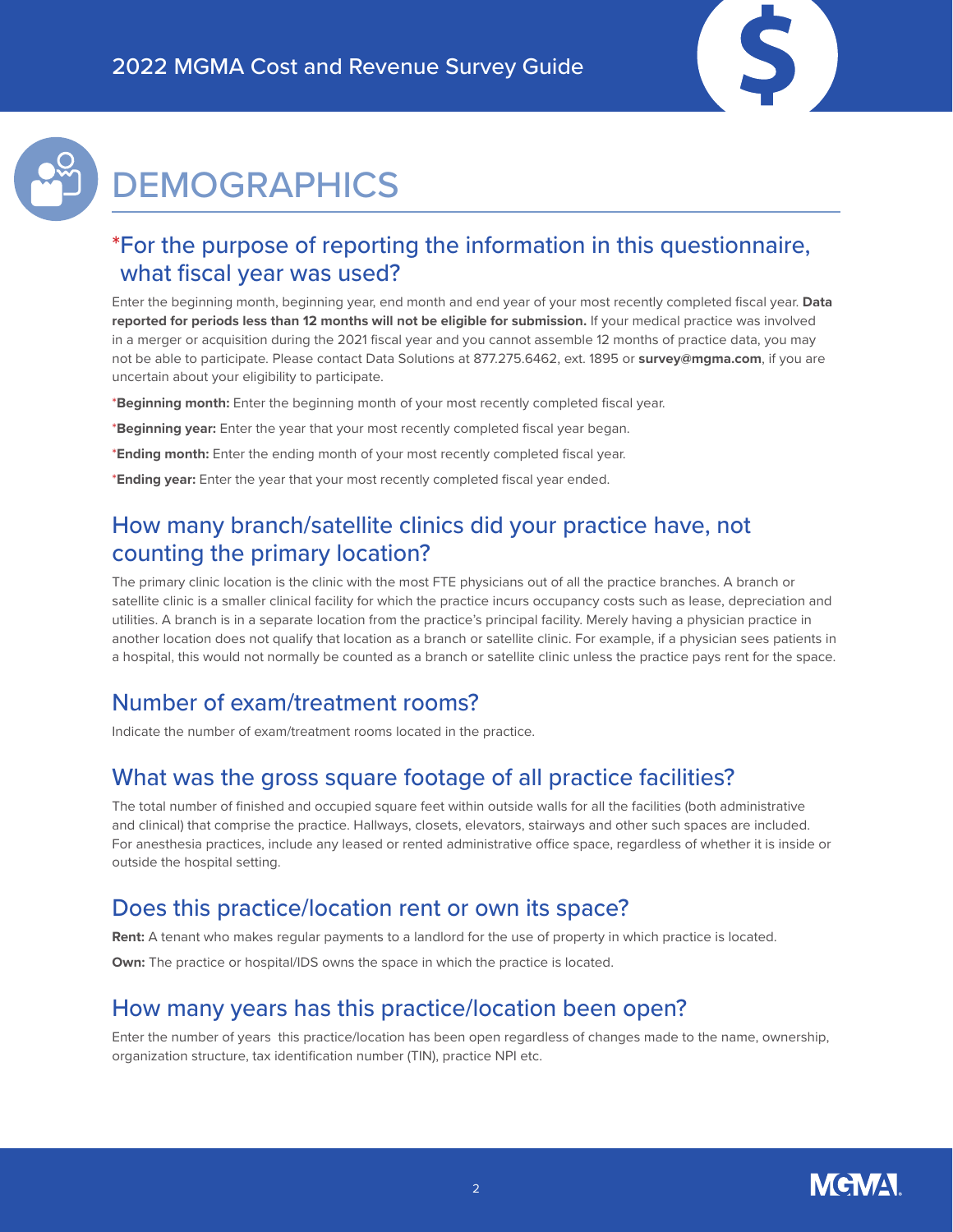

### What accounting method was used for tax reporting purposes?

**Cash:** An accounting system where revenues are recorded when cash is received and costs are recorded when cash is paid out. Receivables, payables, accruals, and deferrals arising from operations are ignored. On a pure cash basis, long-lived (fixed) assets are expensed when acquired, leaving cash and investments as the only assets, and borrowings and payroll withholds as the only liabilities.

**Accrual:** An accounting system where revenues are recorded as earned when services are performed rather than when cash is received. Cost is recorded in the period during which it is incurred, that is, when the asset or service is used, regardless of when cash is paid. Costs for goods and services that will be used to produce revenues in the future are reported as assets and recorded as costs in future periods. The accrual system balance sheet includes not only the assets and liabilities from the cash basis balance sheet but also includes the receivables from patients, prepayments and deferrals of costs, accruals of costs and revenues, and payables to suppliers.

### What accounting method was used for internal management purposes?

**Cash:** An accounting system where revenues are recorded when cash is received and costs are recorded when cash is paid out. Receivables, payables, accruals and deferrals arising from operations are ignored. On a pure cash basis, longlived (fixed) assets are expensed when acquired, leaving cash and investments as the only assets, and borrowings and payroll withholds as the only liabilities.

**Modified Cash:** An accounting system that is primarily a cash basis system, but allows the cost of long-lived (fixed) assets to be expensed through depreciation. The modified cash system recognizes inventories of goods intended for resale as assets. Under a modified cash system, purchases of buildings and equipment, leasehold improvements, and payments of insurance premiums applicable to more than one accounting period are normally recorded as assets. Costs for these assets are allocated to accounting periods in a systematic manner over the length of time the practice benefits from the assets.

**Accrual:** An accounting system where revenues are recorded as earned when services are performed rather than when cash is received. Cost is recorded in the period during which it is incurred, that is, when the asset or service is used, regardless of when cash is paid. Costs for goods and services that will be used to produce revenues in the future are reported as assets and recorded as costs in future periods. The accrual system balance sheet includes not only the assets and liabilities from the cash basis balance sheet but also includes the receivables from patients, prepayments and deferrals of costs, accruals of costs and revenues, and payables to suppliers.

### Did your practice provide ancillary/supplementary services? Such services are those that are provided as part of, or are wholly owned by the practice.

Ancillary services are those services that supplement the routine (professional) services personally performed by the practice's provider staff. Such services are billed under separate CPT codes and reimbursed separately, either by third-party payers and/or patients.

**Advanced radiology:** Examples of such services include but are not limited to mammography, CT, MRI, nuclear medicine, ultrasound, bone densitometry, cardiac catheterization lab, ECP, MRA, EMG, and EEG.

**Aesthetics and cosmetic services:** Examples of such services include but are not limited to Botox, laser hair removal, skin care, and vein removal.

**Allergy/Asthma/Immunology:** Examples of such services include allergy injections, pulmonary function tests, and vaccinations.

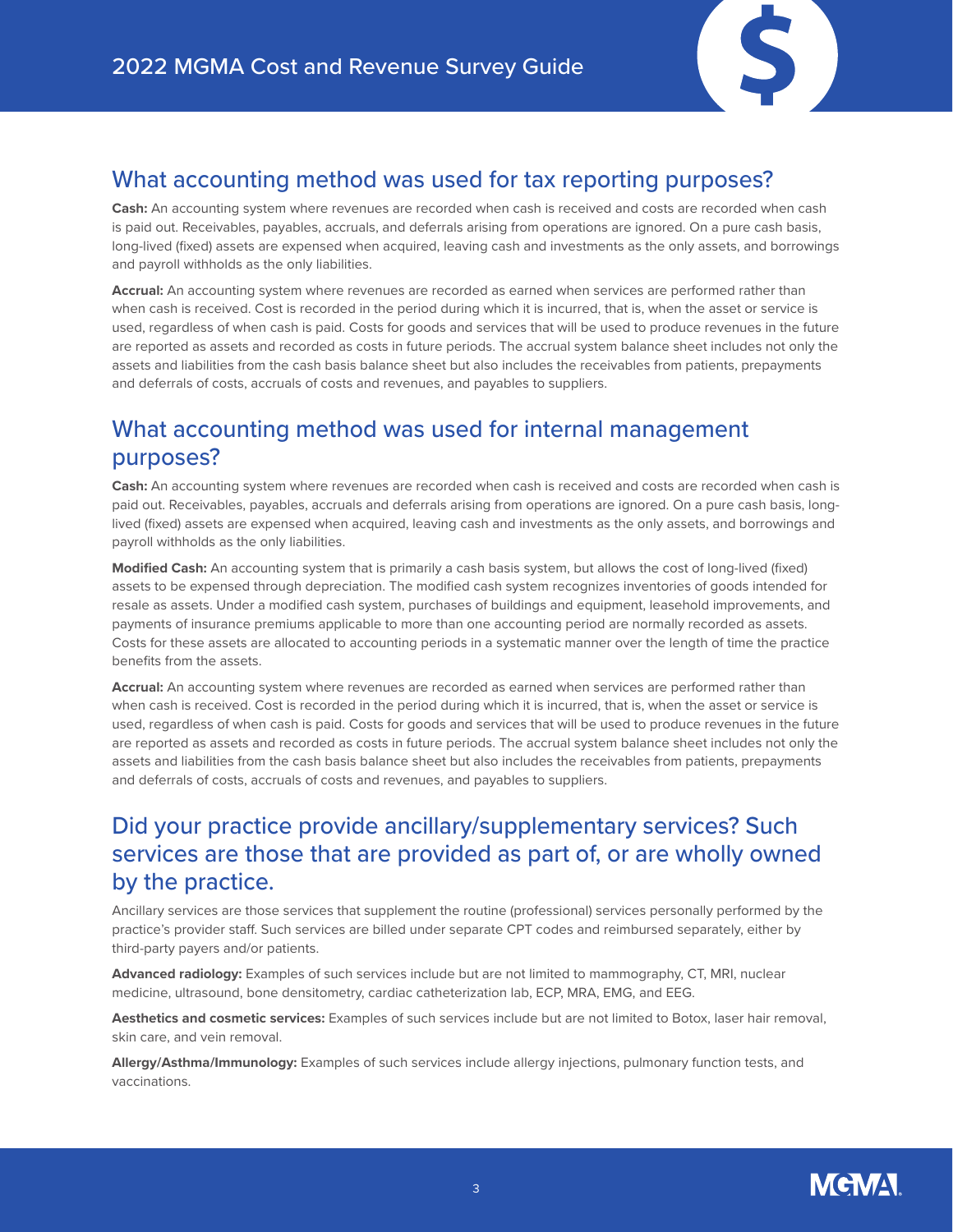

**Ambulatory surgery center:** An ambulatory surgery center (ASC) is specifically licensed to provide surgery services performed on a same-day outpatient basis, including endoscopy centers. Select if your practice or physicians owned or had financial interest in an ASC as part of, or wholly owned by the practice. Do not select if the ASC is a separate legal entity.

**Audiology/Hearing Aid(s)/Center:** Examples of such services include hearing aids and centers where audiology tests take place.

**Clinical laboratory services:** (tests of high complexity under CLIA): Select if your practice provided lab tests of high complexity as determined under CLIA. Do not select if your practice performed only tests of waived or moderate level complexity under CLIA.

**Clinical research/drug studies:** Select if your practice participated and provided services under a clinical/drug trial study or research program.

**Complementary alternative medicine:** Examples of such services include but are not limited to massage therapy, acupuncture, and acupressure.

**Drug administration:** Examples of such services include, but are not limited to, chemotherapy.

**Durable Medical Equipment (DME):** Examples of such products include but are not limited to hearing aids, orthotics, diabetic meters and supplies, aids to daily living, and orthopedic supplies.

**General radiology:** Examples of such services include general and routine X-rays.

**Health education/counseling services:** Select if your practice provided billable services for health education and guidance to patients related to diet, weight control, diabetes, physiological, and/or genetic counseling.

**Optical shop:** Select if your practice or physicians owned or had financial interest in an optical service shop. Do not select if that optical shop is a separate legal entity.

**PT/OT/Cardiac rehabilitation:** Examples of therapies and testing that pertain to these lines of services include biofeedback and phase II cardiac rehabilitation.

**Radiation therapy:** Examples of such services include but are not limited to radiotherapy and X-ray therapy.

**Sleeping lab/center:** Examples include sleep studies or polysomnogram.

**Other:** Indicate any other ancillary services provided by your practice in the space provided.

### \*Did your practice utilize a care team model?

### **ANESTHESIOLOGY PRACTICES ONLY**

According to the American Society of Anesthesiologists, the care team model consists of anesthesiologists supervising qualified advanced practice anesthesia providers and/or resident physicians who are training in the provision of anesthesia care. The anesthesiologist may delegate patient monitoring and appropriate tasks to these advanced practice providers while retaining overall responsibility for the patient.

Members of the Anesthesia Care Team work together to provide the optimal anesthesia experience for all patients. Core members of the anesthesia care team include both physicians (anesthesiologist, anesthesiology fellow, anesthesiology resident) and advanced practice providers (anesthesiologist assistant, nurse anesthetist, anesthesiologist assistant student, student nurse anesthetist). Other healthcare professionals also make important contributions to the perianesthetic care of the patient.

To provide optimum patient safety, the anesthesiologist directing the Anesthesia Care Team is responsible for management of team personnel, patient pre-anesthetic evaluation, prescribing the anesthetic plan, management of the anesthetic, post-anesthesia care and anesthesia consultation.

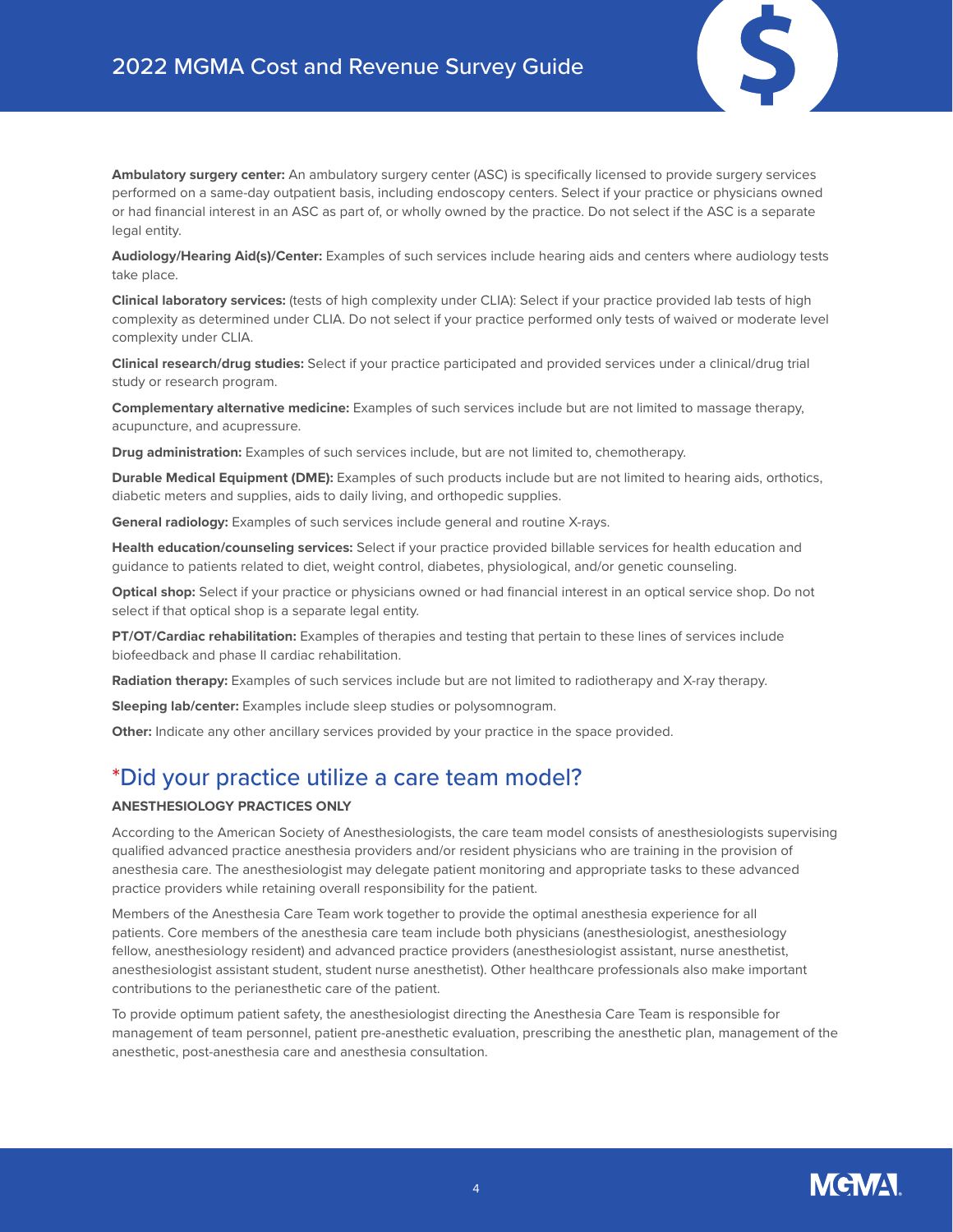

## <span id="page-4-0"></span>**CHARGES**

### Gross fee-for-service charges (do not include capitation charges) [4100-4130]<sup>11</sup>

The full value, at the practice's undiscounted rates, of all services provided to fee-for-service, discounted fee-forservice, and noncapitated patients for all payers.

#### **Include:**

- Professional services provided by physicians, advanced practice providers, and other physician extenders such as nurses and medical assistants;
- Both the professional and technical components (TC) of laboratory, radiology, medical diagnostic, and surgical procedures;
- Drug charges, including vaccinations, allergy injections, immunizations, and chemotherapy and anti-nausea drugs;
- Charges for supplies consumed during a patient encounter inside the practice's facilities. Charges for supplies sold to patients for consumption outside the practice's facilities are reported as a subset of "Revenue from the sale of medical goods and services";
- Facility fees. Examples of facility fees include fees for the operation of an ambulatory surgery unit or fees for the operation of a medical practice owned by a hospital where split billing for professional and facility services is utilized;
- Charges for fee-for-service services allowed under the terms of capitation contracts;
- Charges for professional services provided on a case-rate reimbursement basis; and
- Charges for purchased services for fee-for-service patients. Purchased services for fee-for-service patients are defined as services that are purchased by the practice from external providers and facilities on behalf of the practice's fee-for-service patients.

*For purchased services, note the following:*

- The revenue for such services should be included in "Total net fee-for-service collections/revenue";
- The cost for such services should be included, as appropriate, in "Clinical laboratory," "Radiology and imaging" or "Other ancillary services"; and
- The count of the number of purchased procedures for fee-for-service patients should be included in the Production tab, Number of Procedures column.

- Charges for services provided to capitation patients. Such charges are included in "Gross charges for patients covered by capitation contracts";
- Charges for pharmaceuticals, medical supplies and equipment sold to patients primarily for use outside the practice. Examples include prescription drugs, hearing aids, optical goods, orthopedic supplies, etc. The revenue generated by such charges is included in "Revenue from the sale of medical goods and services"; or
- Charges for any other activities that generate the revenue reported in "Revenue from the sale of medical goods and services."

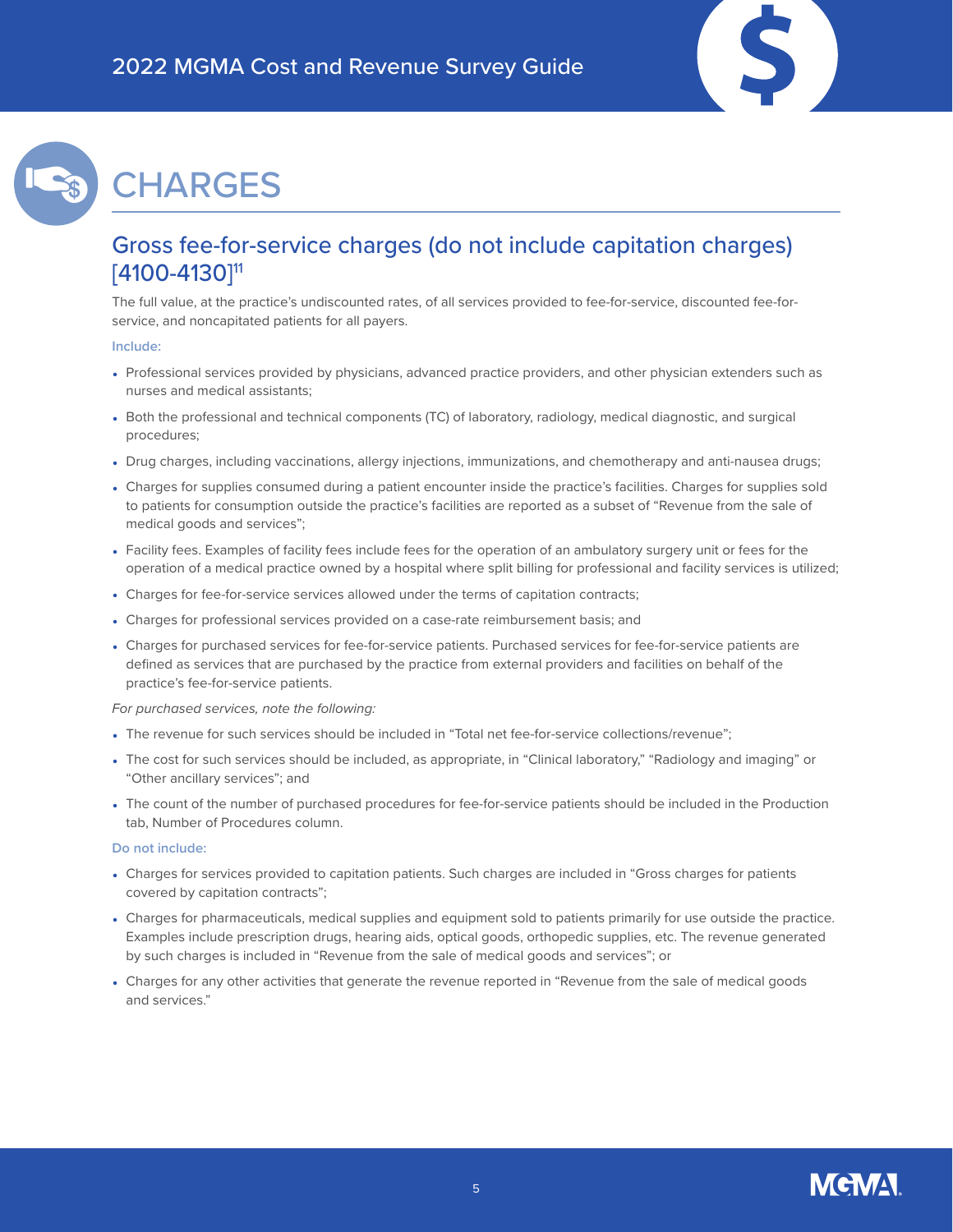

### Adjustments to fee-for-service charges (value of services performed for which payment is not expected) [4200-4240, 4500-4600]<sup>11</sup>

The difference between "Gross fee-for-service charges" and the amount expected to be paid by or back to patients or third-party payers. This represents the value of services performed for which payment is not expected.

#### **Include:**

- Medicare/Medicaid charge restrictions (the difference between the practice's full, undiscounted charge and the Medicare limiting charge);
- Third-party payer contractual adjustments (commercial insurance and/or managed care organization);
- Charitable, professional courtesy or employee adjustments; and
- The difference between a gross charge and the Federally Qualified Health Center (FQHC) payment. This could be a positive or negative adjustment.
- Refunds for overpayments, duplicate payments or for amounts which should not have been collected.

### Adjusted fee-for-service charges

Subtract "Adjustments to fee-for-service charges" from "Gross fee-for-service charges."

### Bad debts due to fee-for-service activity (accounts assigned to collection agencies) [6900-6920]<sup>11</sup>

The difference between "Adjusted fee-for-service charges" and the amount actually collected.

### **Include:**

- Losses on settlements for less than the billed amount;
- Accounts written off as not collectible;
- Accounts assigned to collection agencies; and
- In the case of accrual accounting, the provision for bad debts.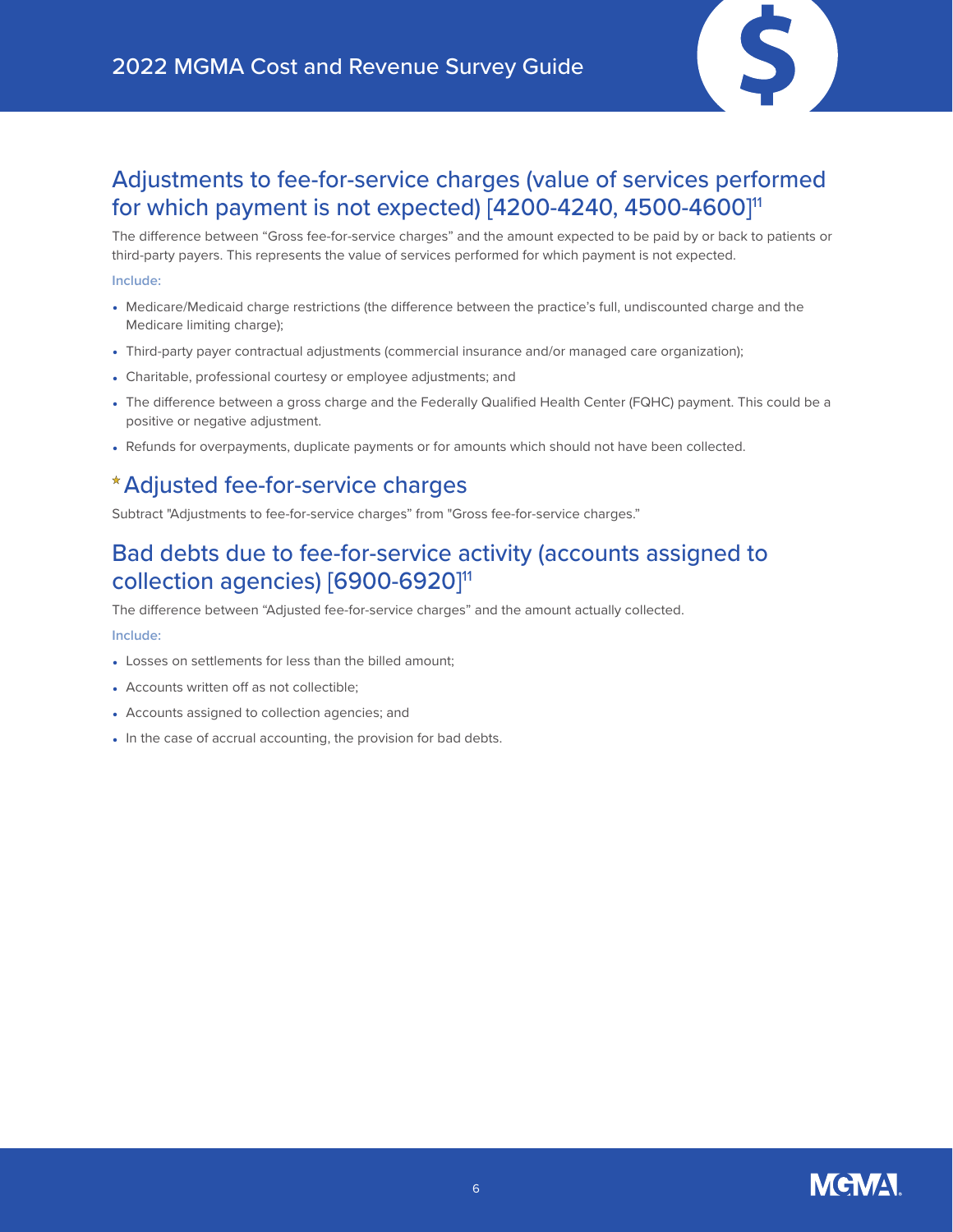

### Gross charges for patients covered by capitation contracts [4170]<sup>11</sup>

Also known as fee-for-service equivalent gross charges. The full value, at a practice's undiscounted rates, of all covered services provided to patients covered by all capitation contracts, regardless of payer.

### **Include:**

Fee-for-service equivalent gross charges for all services covered under the terms of the practice's capitation contracts, such as:

- Professional services provided by physicians, advanced practice providers, and other physician extenders such as nurses and medical assistants;
- Both the professional and technical components (TC) of laboratory, radiology, medical diagnostic, and surgical procedures;
- Drug charges, including vaccinations, allergy injections, immunizations, and chemotherapy and antinausea drugs;
- Charges for supplies consumed during a patient encounter inside the practice's facilities. Charges for supplies sold to patients for consumption outside the practice's facilities are reported as a subset of "Revenue from the sale of medical goods and services"; and
- Facility fees. Examples of facility fees include fees for the operation of an ambulatory surgery unit or fees for the operation of a medical practice owned by a hospital where split billing for professional and facility services is utilized.
- **Do not include:**
- Pharmaceuticals, medical supplies, and equipment sold to patients primarily for use outside the practice. Examples include prescription drugs, hearing aids, optical goods, orthopedic supplies, etc. If such goods are not covered under the capitation contract, the revenue from these charges is included in "Revenue from the sale of medical goods and services";
- The value of purchased services from external providers and facilities on behalf of the practice's capitation patients. The cost of these purchased services is included in "Purchased services for capitation patients";
- Charges for fee-for-service activity allowed under the terms of capitation contracts. Such charges are reported as "Gross fee-for-service charges"; or
- Capitation revenue. If capitation charges are not tracked, leave space blank.

### Total gross charges

Add "Gross fee-for-service charges" and "Gross charges for patients covered by capitation contracts."

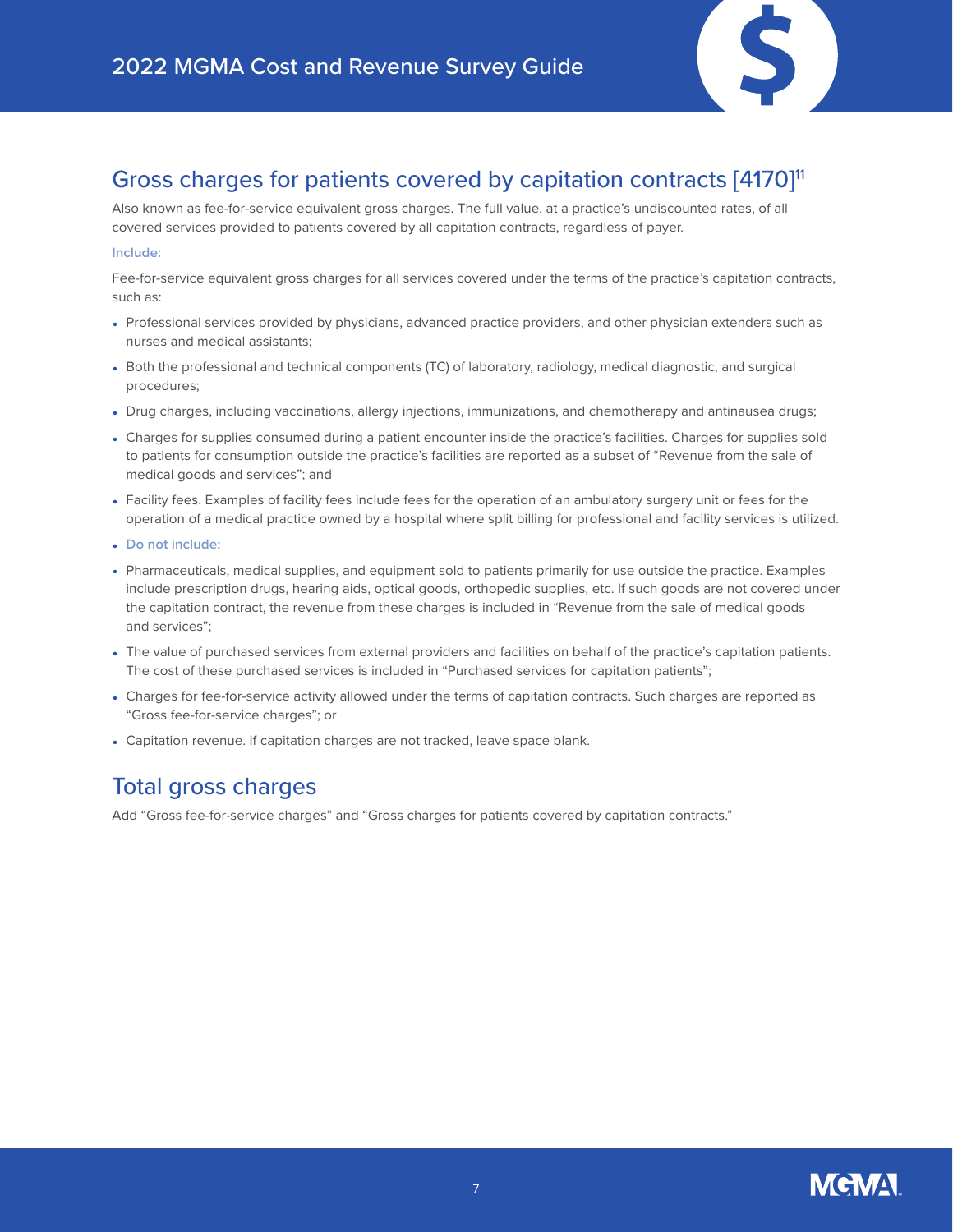

# <span id="page-7-0"></span>REVENUE

### \*Total net fee-for-service collections/revenue [4300-4330, 4350-4420]11

#### **Report the total technical and professional net fee-for-service revenue.**

If the practice used accrual basis accounting, "Total net fee-for-service collections/revenue" should equal "Gross fee-for-service charges" less "Adjustments to fee-for-service charges," less "Bad debts due to fee-for-service activity."

### Gross capitation revenue (per member per month capitation payments, capitation patient copayments) [4700-4770]11

Revenue received in a fixed per member payment, usually on a prospective and monthly basis, to pay for all covered goods and services due to capitation patients.

#### **Include:**

- Per member per month capitation payments including those received from an HMO, Medicare AAPCC (average annual per capita cost) payments, state capitation payments for Medicaid beneficiaries, and capitation payments from other medical groups;
- Portions of the capitation withholds returned to a practice as part of a risk-sharing arrangement;
- Bonuses and incentive payments paid to a practice for good capitation contract performance;
- Patient copayments or other direct payments made by capitation patients;
- Payments received due to a coordination of benefits and/or reinsurance recovery situation for capitation patients; and
- Payments made by other payers for care provided to capitation patients.

### **Do not include:**

• Payments paid to a practice by an HMO under the terms of a discounted fee-for-service managed care contract. Such payments are included in "Total net fee-for-service collections/revenue."

### Purchased services for capitation patients [7810-7828]<sup>11</sup>

Fees paid to healthcare providers and organizations external to the practice for services provided to capitation patients under the terms of capitation contracts.

#### **Include:**

- Payments to providers outside the practice for physician professional, advanced practice provider, clinical laboratory, radiology and imaging, hospital inpatient and emergency, ambulance, out of area emergency and pharmacy services; and
- Accrued expenses for "incurred but not reported" (IBNR) claims for purchased services for capitation patients for which invoices have not been received.

### Net capitation revenue

Subtract "Purchased services for capitation patients" from "Gross capitation revenue."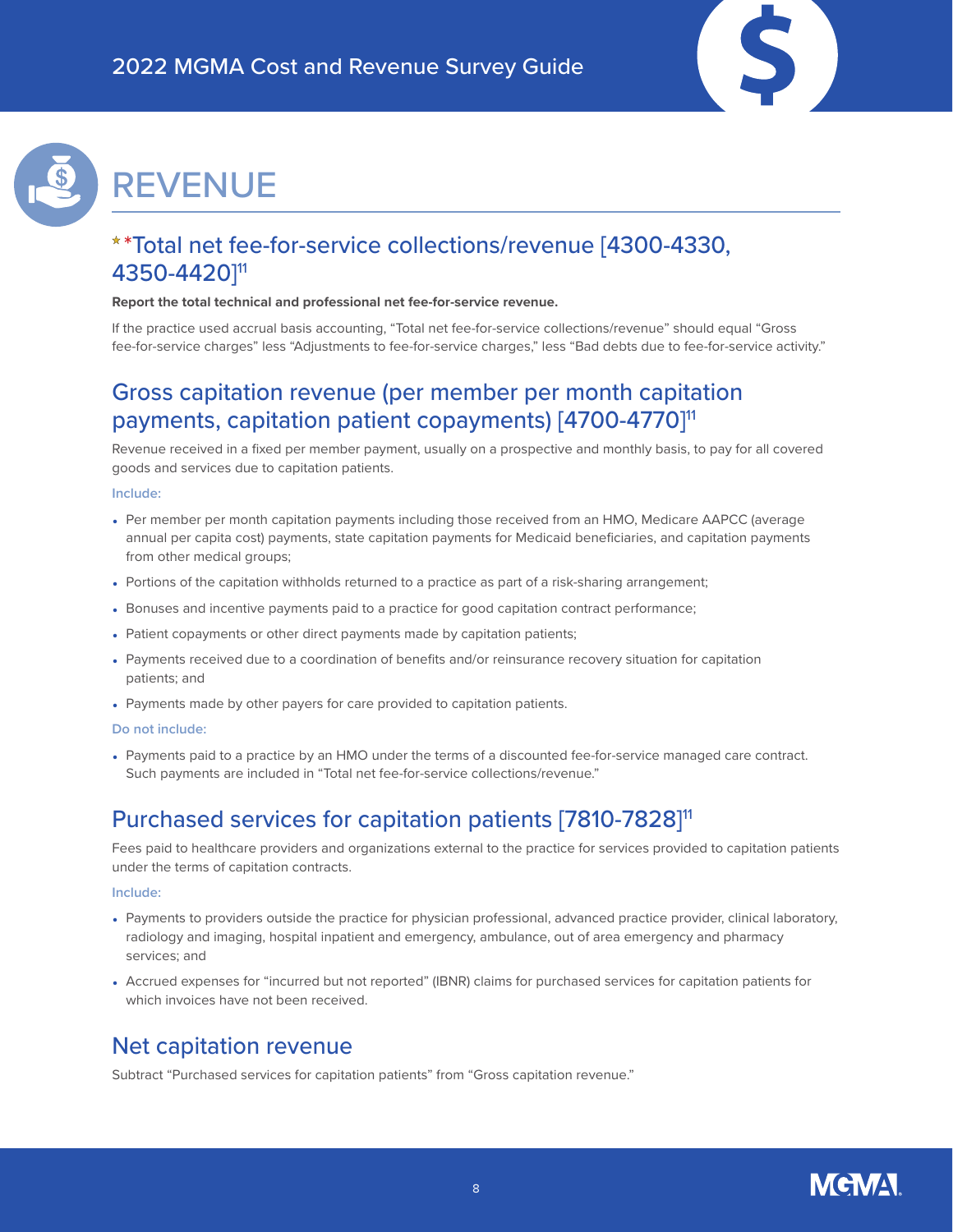

### Incentive-based revenue [4800-4860]<sup>11</sup>

Payments received from insurance companies and government agencies for incentive-based activities such as pay-forperformance, risk-sharing, shared savings, quality, and technology.

### **Include:**

- Pay-for-performance payments for reporting quality, efficiency, or patient satisfaction metrics for patients insured under fee-for-service payment contracts;
- Risk pool insurance;
- Shared savings payments (i.e. Accountable Care Organization (ACO));
- Incentive payments for adopting Certified EHR Technology and/or meeting quality standards (i.e. MACRA/MIPS)

### Other medical revenue [4900-4950,4970]<sup>11</sup>

Other sources of medical revenue such as grants, research/clinical studies, educational subsidies, donations, honoraria and more.

#### **Include:**

- Payments received for the reproduction of patient records;
- Medical directorship revenue received by the practice and not a specific individual for providing medical administration to hospitals, skilled nursing facilities, long-term care facilities, and other healthcare organizations;
- Grant revenue from federal, state, or local government or private foundation grants for research, provision of patient care to the indigent, or case management of the frail and elderly;
- Research and clinical studies revenue from pharmaceutical studies, medical device studies, and other research activities conducted by the practice;
- Educational subsidies received by the practice for graduate medical education and training of medical, nursing, and medical technician students;
- Any endowment or gift received by the organization;
- Revenue for medical-related activities such as honoraria, educational seminars, expert witness testimonies;
- Payment to the practice for physicians working in a hospital emergency room;
- Contract revenue from a school district for physician services in conducting physical examinations or other service;

- Charges for the delivery of services made possible by subsidies or grants were included in "Gross fee-for-service charges" and/or "Gross charges for patients covered by capitation contracts"; or
- Operating and nonoperating subsidies received from a parent organization such as a hospital, health system, PPMC, or MSO. Such items should be included in, "Financial support from parent organization (subsidies)"; or
- Paycheck Protection Program (PPP) loan forgiveness payment. Such items should be included in, "Extraordinary nonmedical revenue."

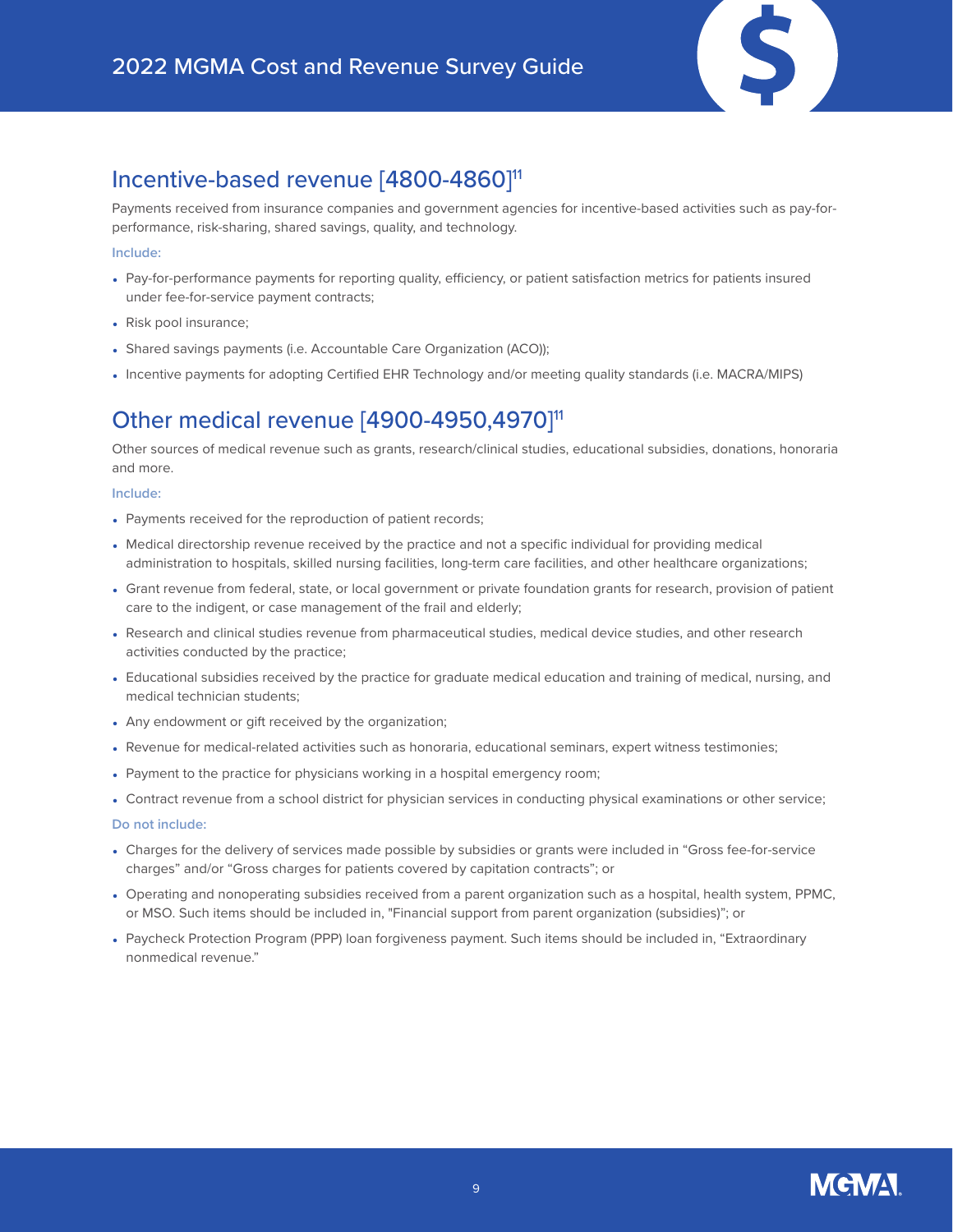

### Revenue from the sale of medical goods and services [4340-4349]<sup>11</sup>

Include income from the sale of medical products and revenue paid to the practice for professional services provided by practice physicians and staff members.

### **Include:**

- Revenue from pharmaceuticals, medical supplies and equipment sold to patients primarily for use outside the practice. This amount should be net of write-offs and discounts. Examples include prescription drugs, hearing aids, optical goods, orthopedic supplies, etc.;
- Compensation paid by a hospital, skilled nursing facility, or insurance company to a practice physician for services as a medical director;
- The hourly wages of physicians working in a hospital emergency room;
- Contract revenue from a hospital for physician services in staffing a hospital indigent care clinic or emergency room;
- Contract revenue from a school district for physician services in conducting physical exams for high school athletes;
- Revenue from the preparation of court depositions, expert testimony, postmortem reports, and other special reports; and
- Fees received from patients for the photocopying of patient medical records.

#### **Do not include:**

• Capitation revenue used to pay for covered goods and services for capitation patients. Such revenue is included in "Gross capitation revenue."

### Gross revenue from other medical activities

Add "Incentive-based revenue," "Other medical revenue," and "Revenue from the sale of medical goods and services."

- Interest income, which is reported as "Nonmedical revenue";
- Income from practice nonmedical property such as parking areas or commercial real estate, which is reported as "Nonmedical revenue";
- Income from business ventures such as a billing service or parking lot, which is reported as "Nonmedical revenue";
- One time gains from the sale of equipment or property, which is reported as "Nonmedical revenue"; or
- Cash received from loans, which is not reported anywhere in this survey.

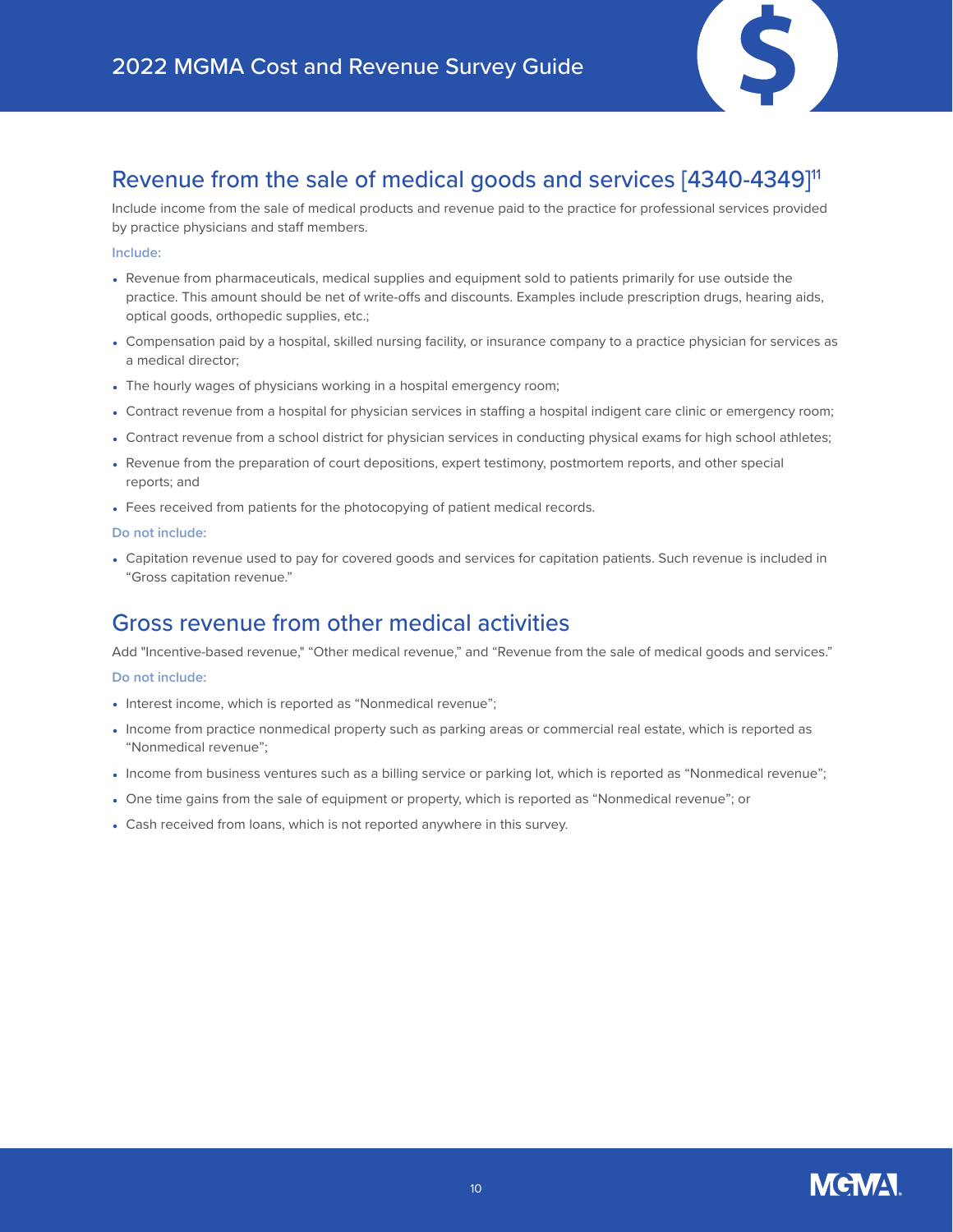

### Cost of sales and/or cost of other medical activities [7900-7919]11

Cost of activities that generate revenue included in "Revenue from the sale of medical goods and services," as long as this cost is not also included in "Total operating cost" or "Nonmedical cost."

### **Include:**

- Cost of pharmaceuticals, medical supplies and equipment sold to patients primarily for use outside the practice. Examples include prescription drugs, hearing aids, optical goods, and orthopedic supplies; and
- Any provider consultant cost(s) within this question total.

### **Do not include:**

- Cost of drugs used in providing services including vaccinations, allergy injections, immunizations, chemotherapy, and anti-nausea drugs. Such cost is included in "Drug supply"; or
- Cost of medical/surgical supplies and instruments used in providing medical/surgical services. Such cost is included in "Medical and surgical supply."

### Net other medical revenue

Subtract "Cost of sales and/or cost of other medical activities" from "Gross revenue from other medical activities."

### \*Total medical revenue

Add "Total net fee-for-service collections/revenue," "Net capitation revenue," and "Net other medical revenue."

### Nonmedical revenue (investment and rental revenue) [9100-9140, 9160-9170, 9190]11

### **Include:**

- Interest and investment revenue such as interest, dividends, and/or capital gains earned on savings accounts, certificates of deposit, securities, stocks, bonds, and other short-term or long-term investments;
- Gross rental revenue such as rent or lease income earned from practice-owned property not used in practice operations;
- Capital gains on the sale of practice real estate or equipment, etc.;
- Interest paid by insurance companies for failure to pay claims on time;
- Bounced check charges paid by patients; and
- Gross revenue from business ventures such as a billing service or parking lot. The direct costs of such ventures should be reported as "Nonmedical cost."

### **Do not include:**

• Cash received from loans, which is not reported anywhere in this survey.

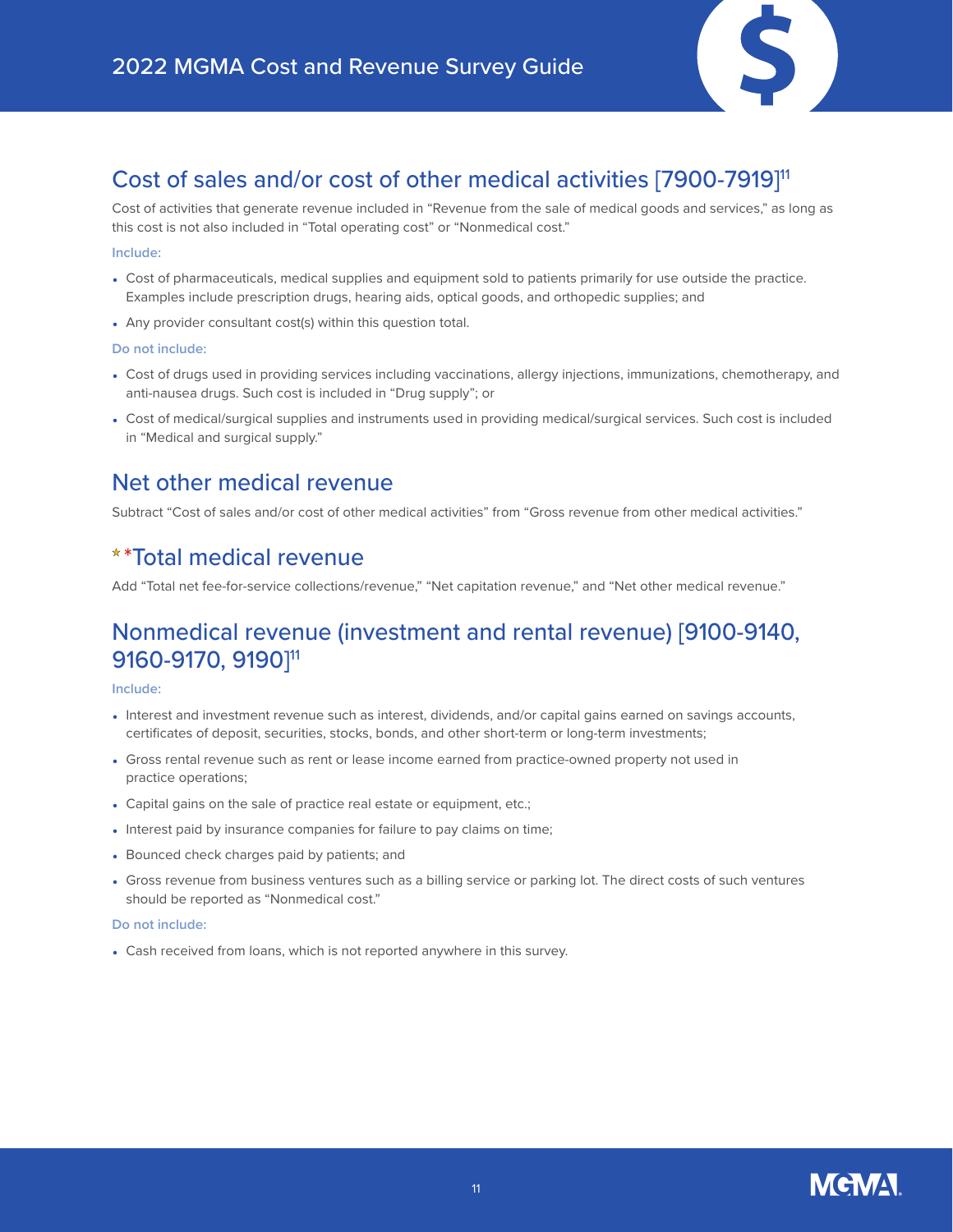

### Extraordinary nonmedical revenue [9150, 9700]<sup>11</sup>

Revenue that is unusual in nature and infrequent in occurrence.

### **Include:**

- Legal settlement receipts;
- Environmental disaster recovery funds;
- Paycheck Protection Program (PPP) loan forgiveness payment.

### **Do not include:**

• Revenues included in "Nonmedical revenue".

### Financial support from parent organization (subsidies) [4960, 9180]<sup>11</sup>

Medical practices may receive financial support from a parent organization such as a hospital, health system, PPMC, or MSO.

#### **Include:**

- Operating subsidy income provided to the practice from a parent organization such as a hospital, health system, PPMC, or MSO;
- Nonoperating subsidy income received from parent organization such as a hospital, health system, PPMC, or MSO. (i.e. Capitalization projects such as facility construction)

#### **Do not include:**

• Payments received by the practice and not a specified individual for providing medical administration to hospitals, skilled nursing facilities, long-term care facilities, and other healthcare organizations. Such items should be included in, "Other Medical Revenue."

### Goodwill amortization [9250]<sup>11</sup>

When an IDS, hospital, or PPMC purchases a medical practice, the purchase price can be thought of as having two components — the value of the tangible assets and the value of the goodwill. Goodwill is the premium paid in excess of the value of the tangible and identifiable intangible assets. If financial statements are maintained in accordance with the income tax basis of accounting, goodwill may be amortized over a period of time. If financial statements are reported in accordance with generally accepted accounting principles, goodwill is periodically reviewed for impairment. The tangible and identifiable intangible assets are typically depreciated/amortized over a period of time. For this question, report the annual amortization or impairment cost of goodwill.

### **Do not include:**

• Depreciation of tangible or identifiable intangible assets such as the building or equipment. These depreciation costs are reported as a component of "Information technology" cost, "Building depreciation" cost, "Furniture and equipment depreciation" cost, "Clinical laboratory" cost, "Radiology and imaging" cost, and "Other ancillary services" cost.

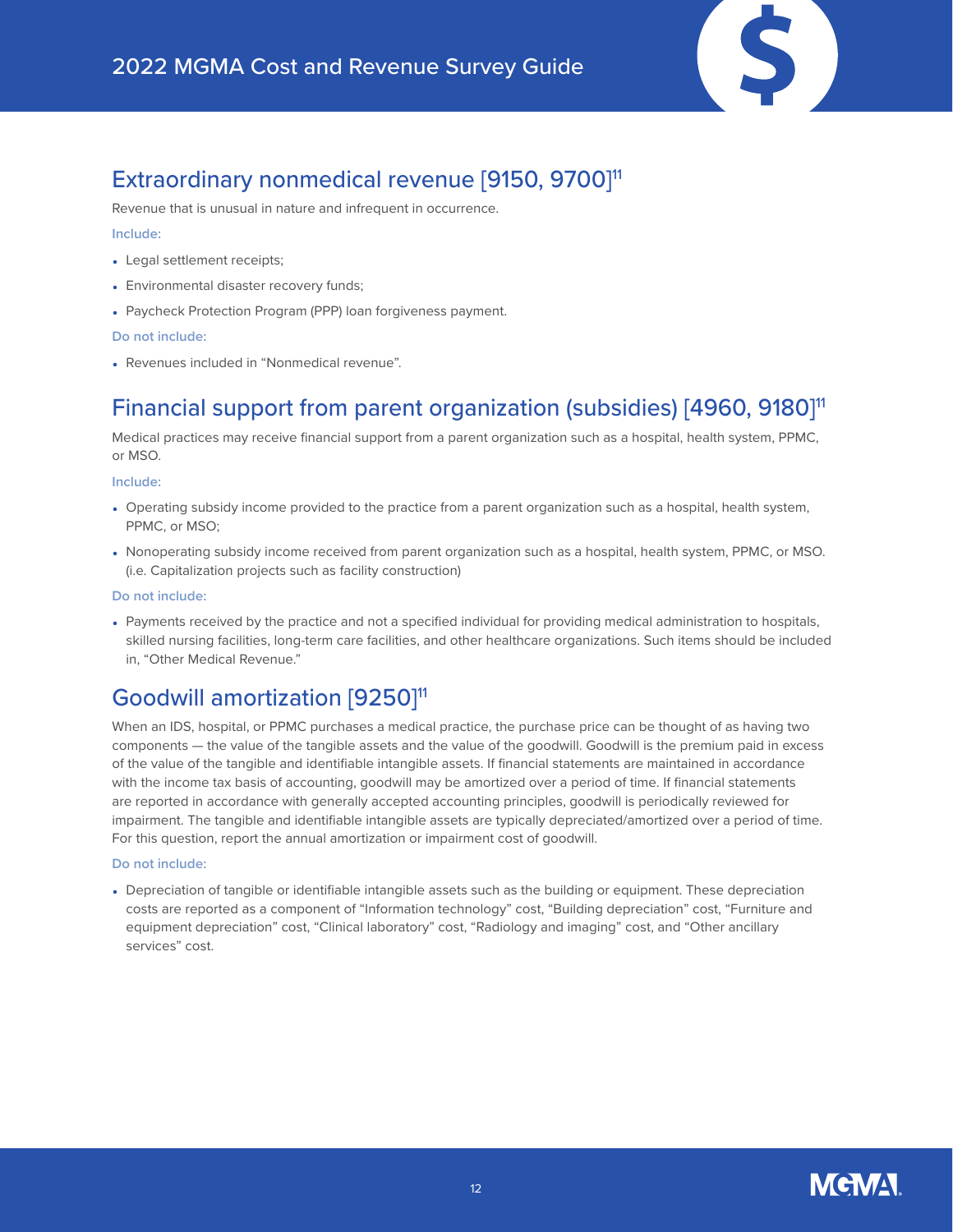

### Nonmedical cost (income taxes) [9200-9210, 9230-9240, 9260, 9300-9530]<sup>11</sup>

#### **Include:**

- Income taxes based on net profit that is paid to federal, state, or local government. For cash basis accounting, income taxes equal the cash payment or refund for the 2021 tax year paid or received in 2021 plus periodic withholding paid for 2021 taxes during 2021. For accrual accounting, the income tax equals the total tax liability for 2021 regardless of when the tax was paid or refunds were received;
- All costs required to maintain the productivity of income producing rental property and parking lots;
- Losses on the sale of real estate or equipment and losses from the sale of marketable securities;
- Other nonmedical cost;
- All direct costs related to business ventures such as rental property, parking lots, or billing services, for which gross revenue is reported as "Nonmedical revenue," as long as these costs are not also included in "Total operating cost"; and
- State taxes on medical revenue.

### Extraordinary nonmedical cost [9220, 9600, 9800]<sup>11</sup>

Cost that is unusual in nature and infrequent in occurrence.

### **Include:**

- Legal settlement cost; and
- Environmental disaster recovery cost.

### **Do not include:**

• Cost included in "Nonmedical cost."

### Net nonmedical income or loss

Add ("Nonmedical revenue," "Extraordinary nonmedical revenue," and "Financial support from parent organization"), then subtract ("Goodwill amortization," "Nonmedical cost," and "Extraordinary nonmedical cost").

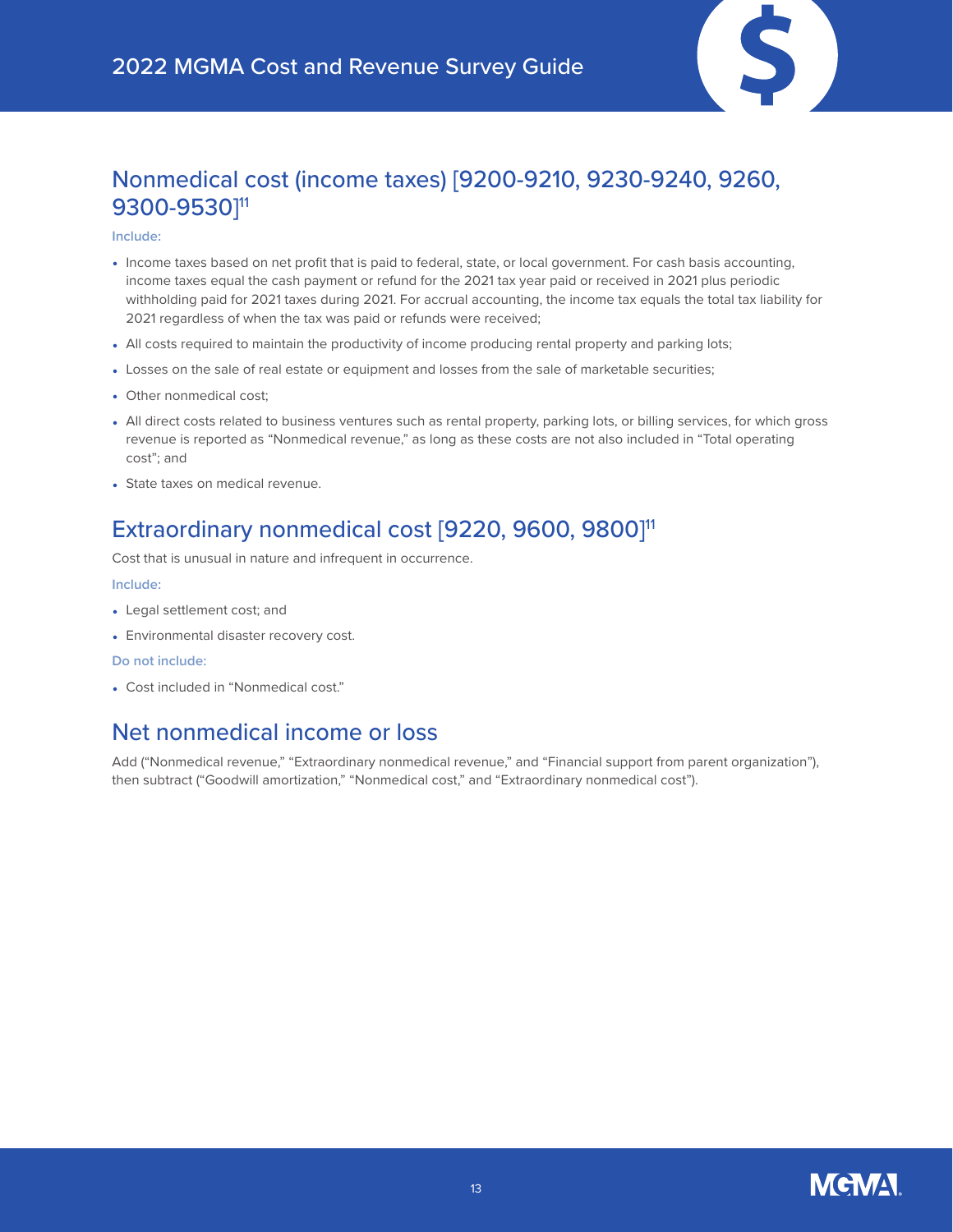

# <span id="page-13-0"></span>**STAFF**

Provide the total full-time equivalent (FTE) support staff (to the nearest tenth FTE) in the FTE column and the associated cost (to the nearest whole dollar) in the Cost column. For "Total business operations support staff," "Total front office support staff," "Total clinical support staff," "Total ancillary support staff," and "Total support staff," provide the total if the components are not available.

### **Include in FTE questions:**

- The full-time equivalent (FTE) for all support staff employed by all the legal entities working in support of the medical practice represented on this survey;
- The FTE for both full-time and part-time support staff. To compute FTE, add the number of full-time (1.0 FTE) support staff to the FTE count for the part-time support staff. A full-time support staff employee works whatever number of hours the practice considers to be the minimum for a normal workweek, which could be 37.5, 40, 50 hours or some other standard. To compute the FTE of a part-time support staff employee, divide the total hours worked in an average week by the number of hours that your practice considered to be a normal workweek. An employee working 30 hours compared to a normal workweek of 40 hours would be 0.75 FTE (30 divided by 40 hours). An employee working full-time for three months during a year would be 0.25 FTE (3 divided by 12 months). A support staff employee cannot be counted as more than 1.0 FTE regardless of the number of hours worked; and
- The allocated FTE where the practice consists of multiple legal entities. For example, an MSO managing two medical practices and employing one billing clerk who devotes an equal amount of time to each practice would add 0.5 FTE to the total FTE count in "Patient accounting," FTE column, for each managed practice.

### **Do not include:**

• The FTE of contracted support staff, which should be reported as "Total contracted support staff," FTE column.

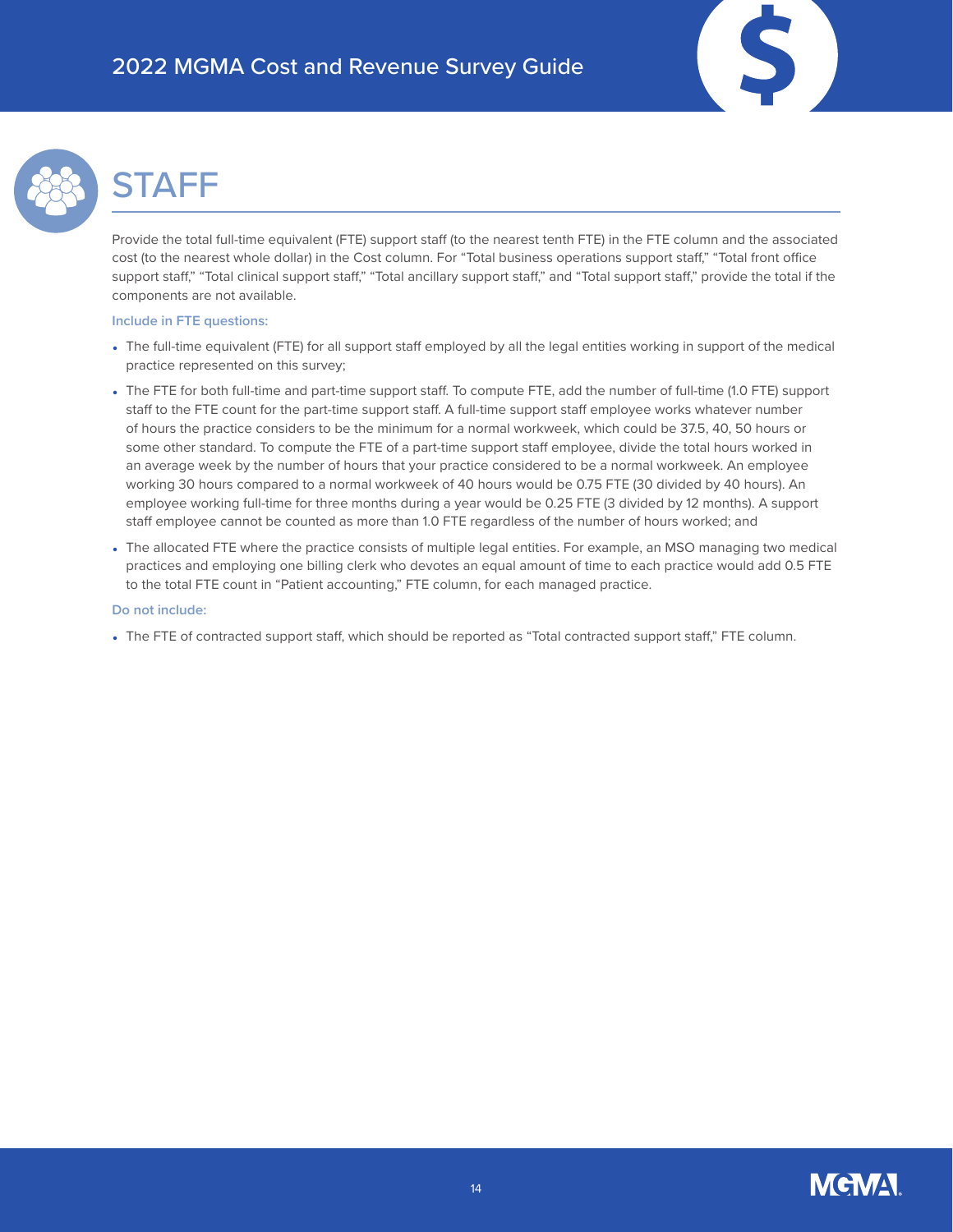#### **Include in Cost questions:**

- Salaries, bonuses, incentive payments, honoraria, and profit distributions;
- Voluntary employee salary deductions used as contributions to 401(k), 403(b), or Section 125 plans;
- Compensation paid to the total FTE count reported in the FTE column;
- Compensation for all support staff employed by all of the legal entities working in support of the medical practice represented on this survey;
- The allocated support staff cost where the practice consists of multiple legal entities. For example, an MSO managing two medical practices and employing one billing clerk who devotes an equal amount of time to each practice would add 50 percent of the one billing clerk's compensation to the total cost of "Patient accounting," Cost column, for each managed practice; and
- Compensation for both full-time and part-time employed support staff.

#### **Do not include:**

- Advanced practice provider cost, which is reported in the Provider section, Cost column;
- Any benefits for employed support staff, which should be reported as "Total employed support staff benefit cost," Cost column;
- Expense reimbursements; or
- Any benefits or the cost of contracted support staff who do not work for any of the legal entities that comprise the medical practice. These costs should be reported as "Total contracted support staff," Cost column.

### General administrative [5110-5111, 5117, 5210 5211, 5217]11

FTE and cost of general administrative and practice management staff, supporting secretaries, and administrative assistants.

#### **Include:**

• FTE and cost of executive staff such as administrator, assistant administrator, chief financial officer, medical director, site/branch/office managers, human resources, marketing, credentialing, and purchasing department staff.

- FTE and cost of directors of departments listed separately on this survey. Examples include information technology director, medical records director, laboratory director, and radiology director. Such FTE and cost should be reported in "Information technology," "Medical records," "Clinical laboratory," or "Radiology and imaging," as appropriate; or
- Credentialing staff as they pertain to managed care departments, such FTE and cost should be reported in "Managed care administrative."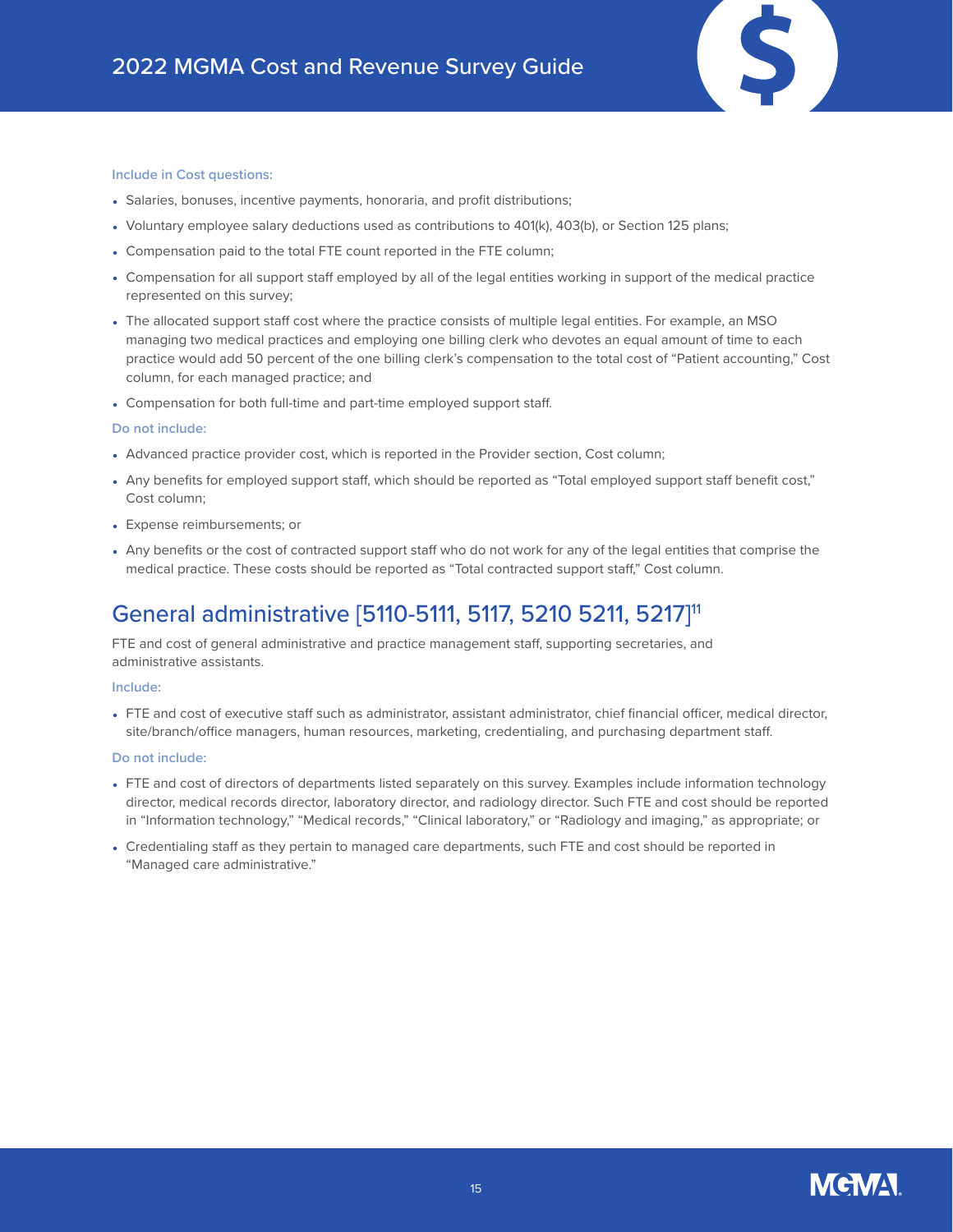

- Associate/Assistant Medical Director
- Chief Medical Officer (CMO)
- Medical Director
- Physician Chief Executive Officer (CEO/President)
- Administrator
- Chief Department Administrator (CDA)
- Associate/Assistant Department Administrator
- Contracts/Grants Department Administrator
- Division/Section Administrator
- Assistant Administrator
- Chief Compliance Officer
- Chief Executive Officer (CEO)/ Executive Director
- Chief Financial Officer (CFO)
- Department Financial Officer
- Chief Information Officer (CIO)
- Chief Nursing/Clinical Officer (CNO)
- Chief Operating Officer (COO)
- Chief Legal Counsel
- Chief Strategy Officer
- Human Resources Executive
- Marketing Executive
- MSO Administrator/Executive Director
- Patient Care Executive
- VP of Operations
- VP of Revenue
- Ambulatory/Clinical Services Director
- Ancillary Services Director
- Branch/Satellite Clinic Director
- Building and Grounds Director
- Business Services Director
- Clinical Research Director
- Compliance Director
- Development Director
- Education and Training Director
- Finance Director
- Health Plan Director
- Human Resources Director
- Information Systems Director
- Laboratory Services Director
- Managed Care Director
- Marketing and Sales Director
- Materials Management Director
- Medical Records Director
- Nursing Services Director
- Operations Director
- Pharmacy Services Director
- Physician Recruitment Director
- Physician Relations Director
- Quality Improvement/Quality Assurance Director
- Radiology Services Director
- Reimbursement Director
- Revenue Cycle Director
- Strategy/Business Planning

#### Director

- Branch/Satellite Clinic Manager
- Business Office Manager
- Call Center Manager
- Clinical Department Manager
- Clinical Practice Manager
- Compliance Manager
- Front Office Manager
- Human Resources Manager
- Marketing Manager
- Materials Management Manager
- Office Manager
- Operations Manager
- Training/Education Manager
- Business Office Supervisor
- Clinic Supervisor
- Front Office Supervisor
- Human Resources Specialist
- Marketing/Communications Specialist
- Recruiter
- Administrative Assistant
- Administrative Secretary
- Business Office Assistant Manager
- Business Office Staff
- Data Analyst
- Executive Assistant
- Human Resources Generalist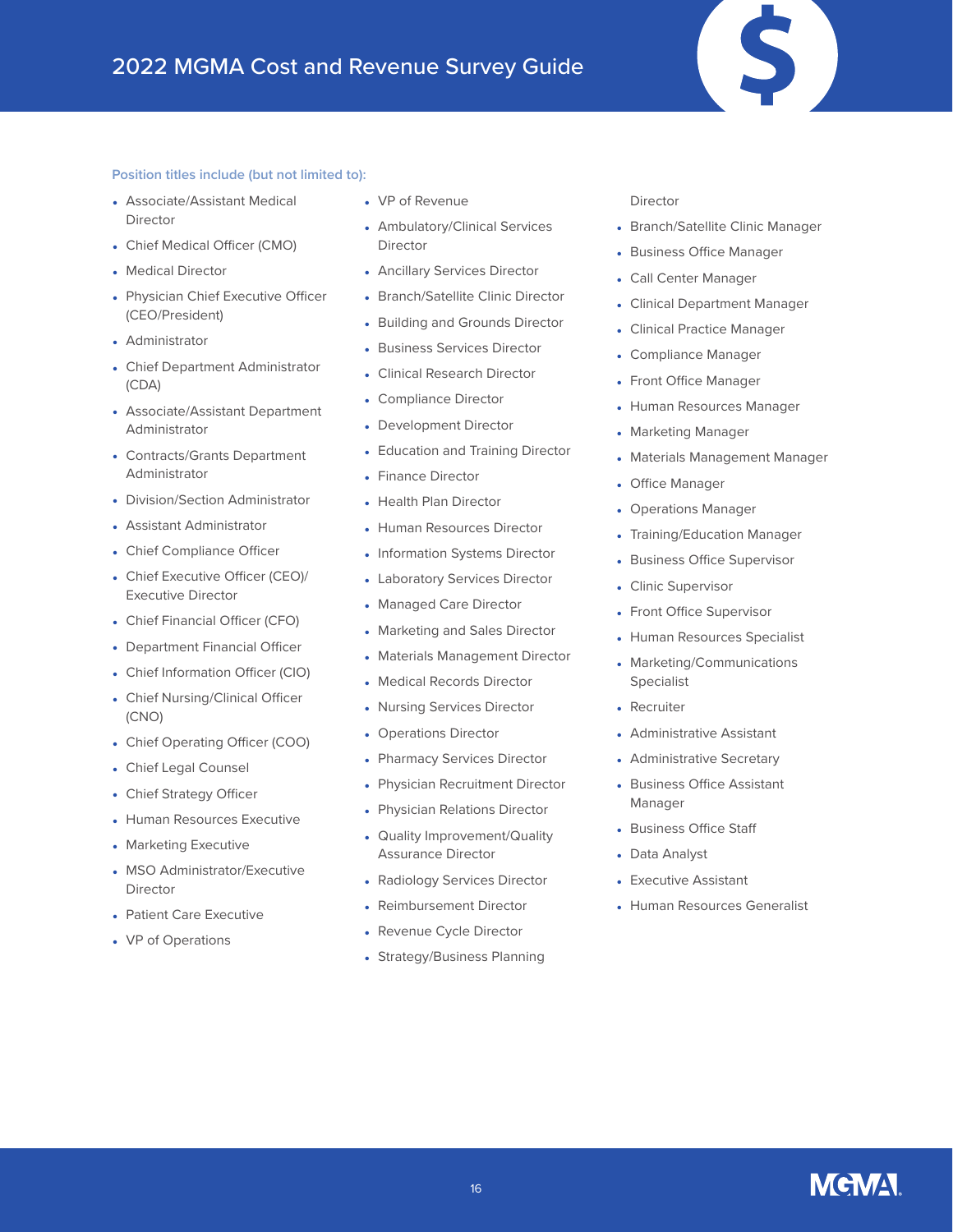### Patient accounting [5112, 5212]<sup>11</sup>

FTE and cost of patient accounting (billing and collections) staff, such as department supervisor, billing/accounts receivable manager, financial counselor, coding, charge entry, insurance, billing, collections, payment posting, refund, adjustment, and cashiering staff.

### **Position titles include (but not limited to):**

- Billing Manager
- Coding Manager
- Credit/Collections Manager
- Insurance Manager
- Patient Accounting Manager
- Reimbursement/Collections Manager
- Authorization Specialist
- Billing Specialist

### General accounting [5113, 5213]<sup>11</sup>

FTE and cost of general accounting office staff, such as department supervisor, controller, financial accounting manager, accounts payable, payroll, bookkeeping, and financial accounting input staff.

**Position titles include (but not limited to):**

- Benefits Manager
- General Accounting Manager
- Accountant
- Benefits/Payroll Specialist
- Coding Specialist
- Billing Staff
- Cashier
- Coder
- Collections Staff
- Insurance Clerk
- Patient Accounts Representative

- Accounting Staff
- Bookkeeper
- Financial Analyst
- Workers Compensation Liaison

### Managed care administrative [5114, 5214]<sup>11</sup>

FTE and cost of managed care administrative staff, such as supporting secretaries and administrative assistants.

### **Include:**

• HMO/PPO contract administrators, case management staff, actuaries, managed care medical directors and managed care marketing, quality assurance, referral coordinators, utilization review, credentialing staff, patient care coordinators and case managers.

### **Position titles include (but not limited to):**

- Utilization Review Manager
- Credentialing Specialist
- Care Coordinator
- Care/Case Manager
- Managed Care Coordinator
- QA/QI Coordinator
- QA/UR Nurse
- Referral Coordinator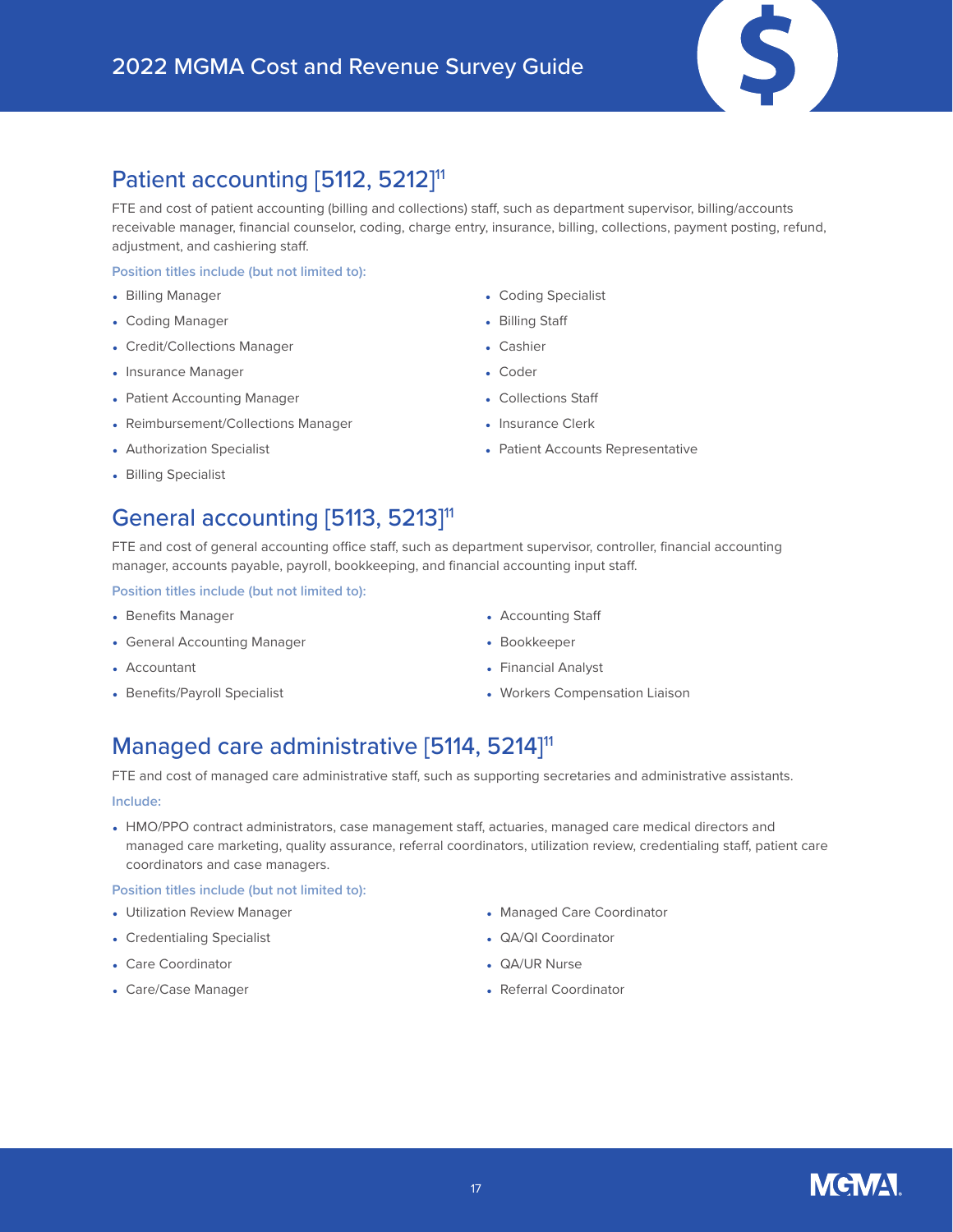### Information technology [5115, 5215]<sup>11</sup>

FTE and cost of information technology staff, such as data processing, computer programming, telecommunications staff, EHR or initiative compliance specialists, department director or manager.

**Position titles include (but not limited to):**

- IS Manager/Network Administrator
- Information Systems Manager
- IT Implementation Specialist
- IT Programming Staff
- IT Support Technician

### Housekeeping, maintenance, security [5116, 5216]<sup>11</sup>

FTE and cost of housekeeping, maintenance, and security staff.

#### **Do not include:**

• FTE and cost of parking attendants if parking generates revenue, which is reported as "Nonmedical revenue" in the Revenue section. The cost of parking attendants should be included as "Nonmedical cost."

**Position titles include (but not limited to):**

• Building and Grounds Manager

• Building Engineer/Maintenance

• Housekeeping Supervisor

• Housekeeper

### \*Total business operations support staff FTE and Cost

Total the FTE and cost for "General administrative," "Patient accounting," "General accounting," "Managed care administrative," "Information technology" and "Housekeeping, maintenance, security." Provide this total even if you are unable to provide all the values requested in previous questions.

### Medical receptionists [5121, 5221]<sup>11</sup>

FTE and cost of medical receptionist staff, such as switchboard operators, schedulers, and appointment staff.

#### **Do not include:**

• FTE and cost of medical receptionists who worked exclusively in the departments of clinical laboratory, radiology and imaging, or other ancillary departments. Such FTE and cost is included in "Clinical laboratory," "Radiology and imaging," and "Other medical support services."

### **Position titles include (but not limited to):**

- Appointment Secretary
- Call Center Representative
- Front Desk Staff
- Patient Service Coordinator
- Receptionist
- Scheduling Staff (excluding Surgical Scheduler)
- Surgical Scheduler
- Switchboard Operator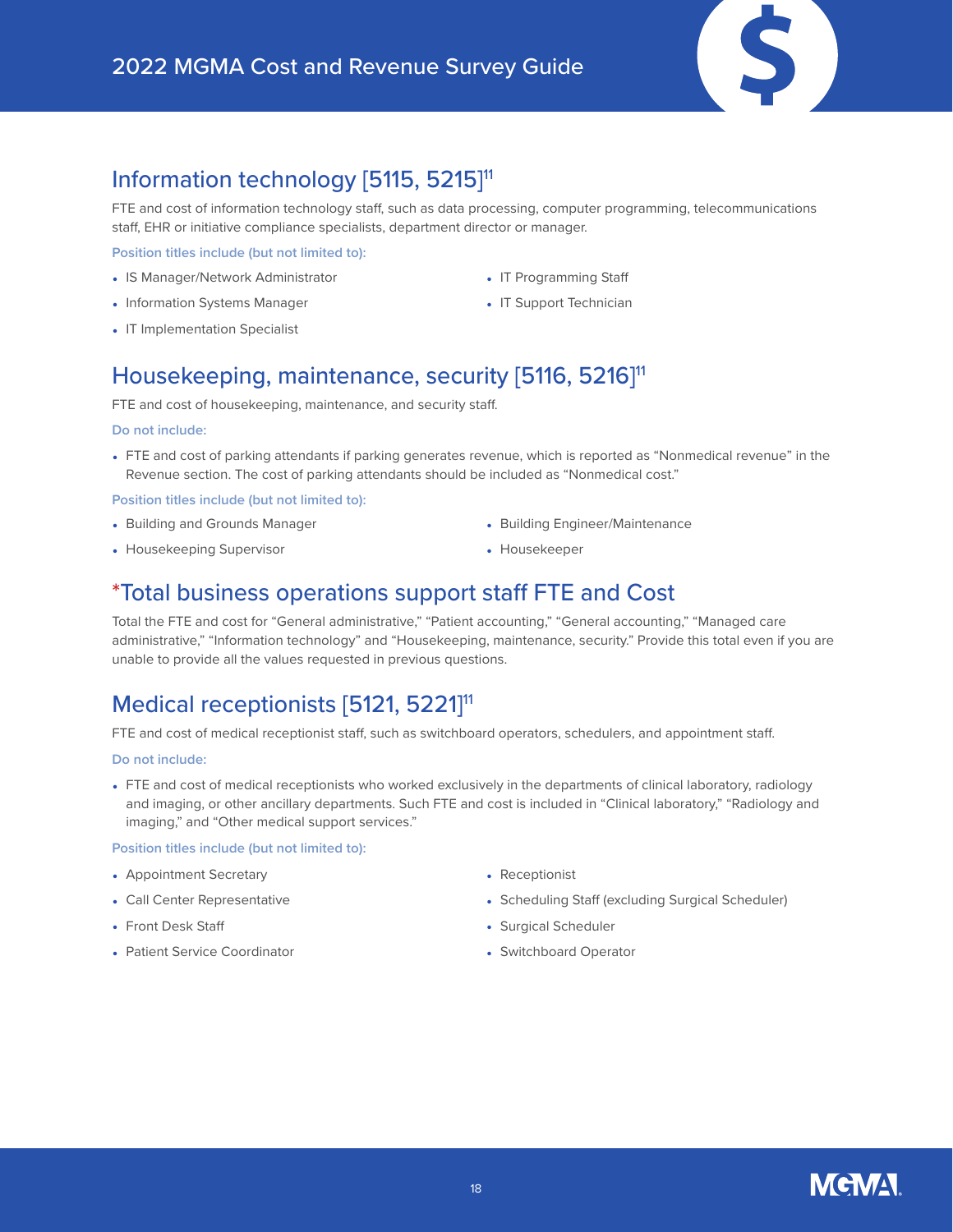

### Medical secretaries, transcribers [5122, 5222]<sup>11</sup>

FTE and cost of medical secretaries and transcribers.

#### **Do not include:**

• FTE and cost of medical secretaries and transcribers who worked exclusively in the departments of clinical laboratory, radiology and imaging, or other ancillary departments. Such FTE and cost is included in "Clinical laboratory," "Radiology and imaging," and "Other medical support services."

### **Position titles include (but not limited to):**

- Transcription Manager
- Medical Scribe
- Medical Secretary
- Transcriptionist

### Medical records [5123, 5223]<sup>11</sup>

FTE and cost of medical records staff such as medical records clerks and department director or manager.

#### **Do not include:**

• FTE and cost of medical records and coding staff who worked exclusively in the departments of clinical laboratory, radiology and imaging or other ancillary departments. Such FTE and cost is included in "Clinical laboratory," "Radiology and imaging," and "Other medical support services."

**Position titles include (but not limited to):**

• Medical Records Manager

• Medical Records Staff

• Clinical Documentation Specialist

### Other administrative support [5124, 5224]<sup>11</sup>

FTE and cost of other administrative staff such as shipping and receiving, cafeteria, mailroom, and laundry staff.

**Position titles include (but not limited to):**

• Courier

### \*Total front office support staff FTE and Cost [5120, 5220]11

Total the FTE and cost of "Medical receptionists," "Medical secretaries, transcribers," "Medical records" and "Other administrative support." Provide this total even if you are unable to provide all the values requested in previous questions.

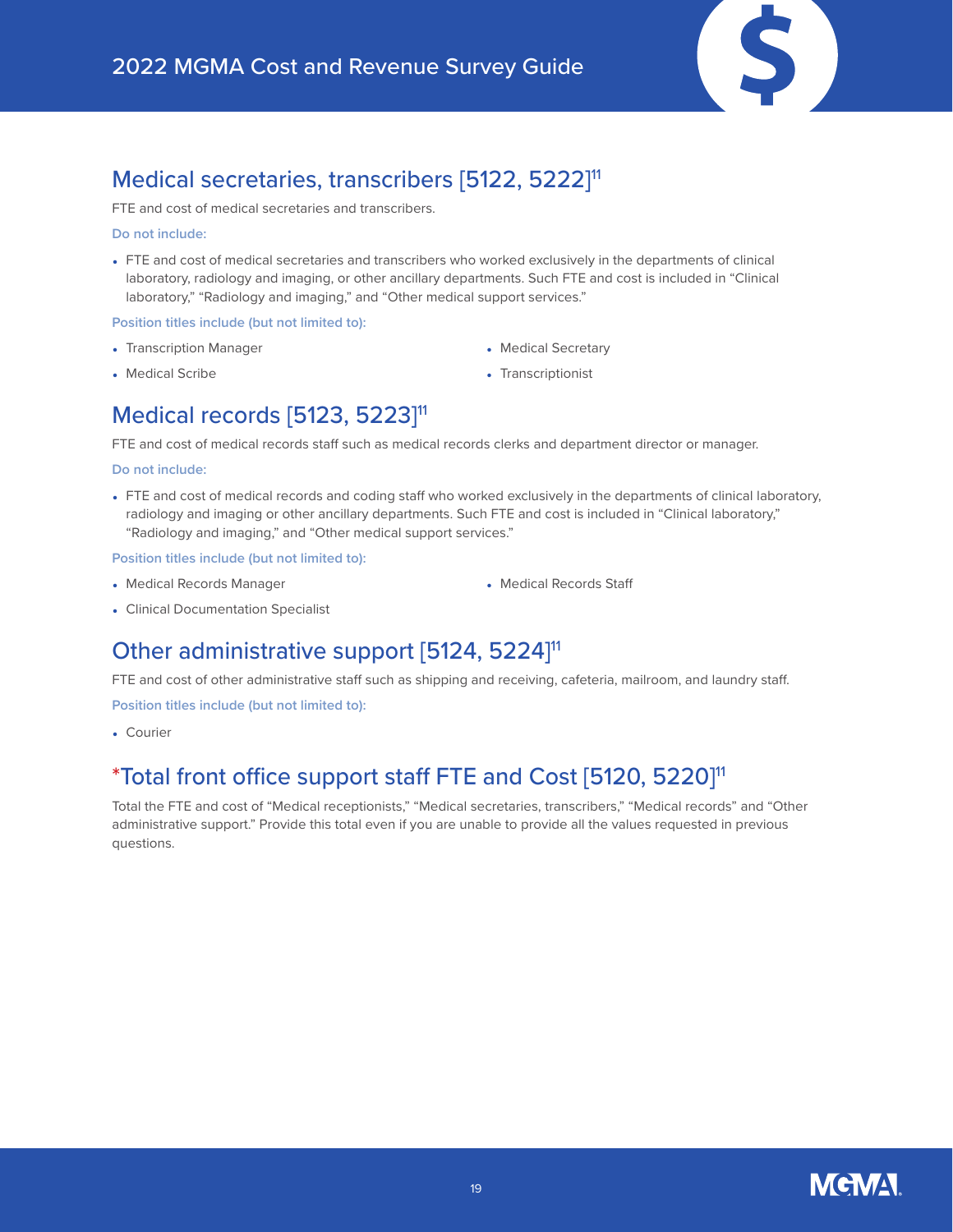### Registered nurses [5131, 5231]<sup>11</sup>

FTE and cost of registered nurse staff and registered nurses working as frontline managers or lead nurses including home health nurses.

#### **Do not include:**

- FTE and cost of advanced practice providers such as nurse practitioners, certified registered nurse anesthetists (CRNAs), or nurse midwives, who are included in "Total advanced practice provider" FTE and cost; or
- FTE and cost of registered nurses who worked exclusively in the departments of clinical laboratory, radiology and imaging or other ancillary departments. Such FTE and cost is included in "Clinical laboratory," "Radiology and imaging," and "Other medical support services."

#### **Position titles include (but not limited to):**

- Nursing Manager
- Nursing Supervisor\*
- Registered Nurse
- Triage Nurse

*\* categorize based on credentials*

### Licensed practical nurses [5132, 5232]<sup>11</sup>

FTE and cost of licensed practical nurses.

#### **Do not include:**

• FTE and cost of licensed practical nurses who worked exclusively in the departments of clinical laboratory, radiology and imaging, or other ancillary departments. Such FTE and cost is included in "Clinical laboratory," "Radiology and imaging," and "Other medical support services."

#### **Position titles include (but not limited to):**

- 
- Nursing Supervisor\* Licensed Practical Nurse
- *\* categorize based on credentials*

### Medical assistants, nurse's aides [5133, 5134, 5233, 5234]11

FTE and cost of medical assistants and nurse's aides.

#### **Do not include:**

• FTE and cost of medical assistants and nurse aides who worked exclusively in the departments of clinical laboratory, radiology and imaging, or other ancillary departments. Such FTE and cost is included in "Clinical laboratory," "Radiology and imaging," and "Other medical support services."

#### **Position titles include (but not limited to):**

- Nursing Supervisor\*
- Certified Nursing Assistant
- Medical Assistant
- Patient Care Assistant

*\* categorize based on credentials*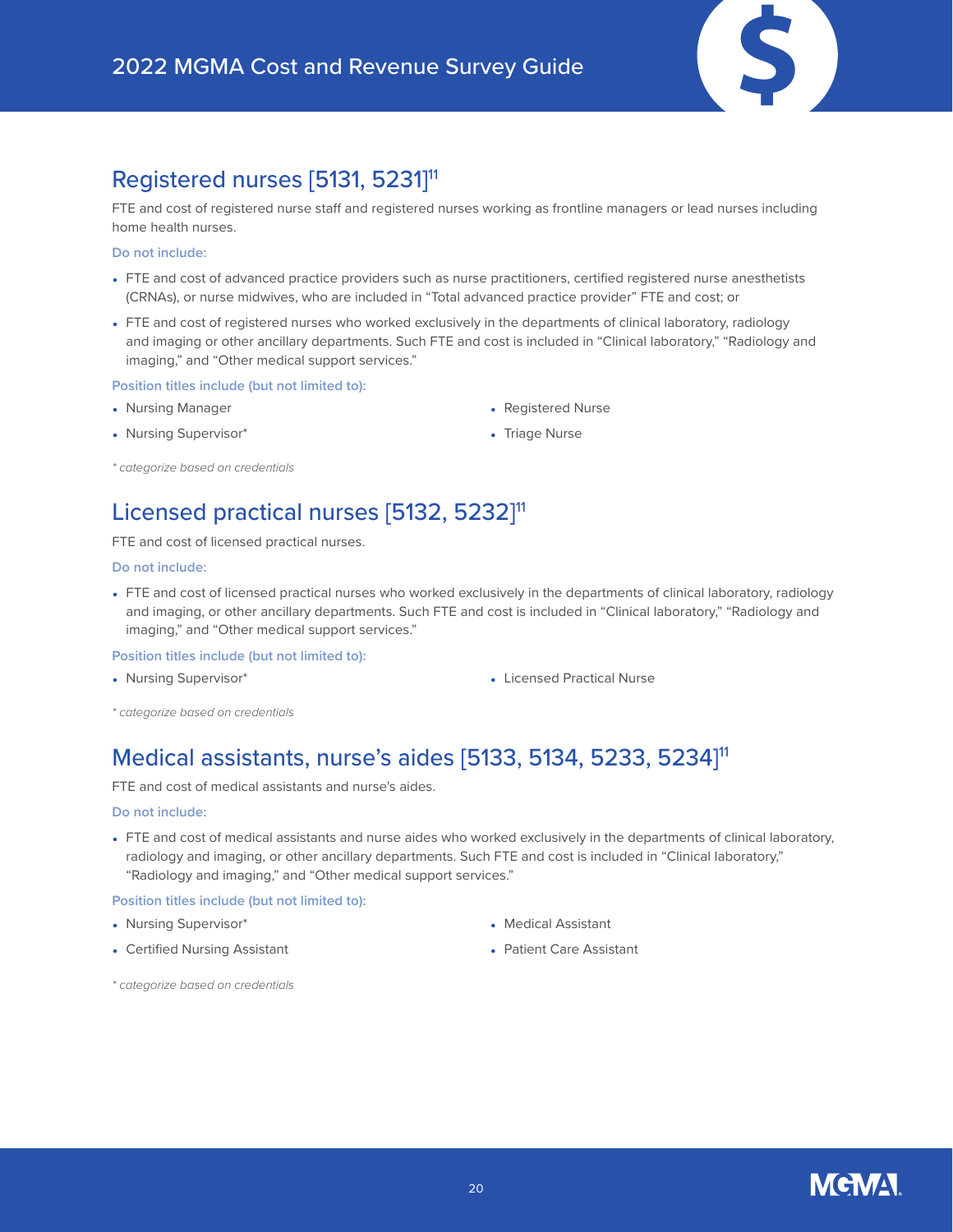

### \*Total clinical support staff FTE and Cost [5130, 5230]11

Total the FTE and cost answers of "Registered nurses," "Licensed practical nurses" and "Medical assistants, nurse's aides." Provide this total even if you are unable to provide all the values requested in the previous questions.

### Clinical laboratory [5142, 5242]<sup>11</sup>

The clinical laboratory and pathology department conducts procedures for clinical laboratory and pathology CPT codes 80047 89398, 36415, and 36416.

#### **Include:**

- FTE and cost of support staff such as nurses, phlebotomists, secretaries and technicians; and
- FTE and cost of department director or manager.

### **Position titles include (but not limited to):**

- Laboratory Services Manager
- Lab Section Supervisor
- Histotechnologist
- Laboratory Assistant

### Radiology and imaging [5141, 5241]<sup>11</sup>

Film library staff and the diagnostic radiology and imaging department conduct procedures for diagnostic radiology CPT codes 70010-76499, diagnostic ultrasound CPT codes 76506-76999, and diagnostic nuclear medicine CPT codes 78012-78999, echocardiography CPT codes 93303-93355, noninvasive vascular diagnostic studies CPT codes 93880- 93998, and electrocardiography CPT codes 93000-93042.

#### **Include:**

- FTE and cost of support staff such as nurses, secretaries, and technicians; and
- FTE and cost of department director or manager.

#### **Do not include:**

• FTE and staff cost for radiation oncology CPT codes 77261-77799 or therapeutic nuclear medicine CPT codes 79005-79999. Such FTE and cost is included as "Other medical support services."

### **Position titles include (but not limited to):**

- Radiology Services Manager
- EEG Lab Supervisor
- EKG Lab Supervisor
- CAT Scan Technician
- Echocardiographer/Echo Tech
- EKG Technician
- Mammography Technician

• Medical Lab Technician • Medical Technologist

• Phlebotomist

- MRI Tech
- Radiology Technologist
- Ultrasound Technician

• EEG Technician

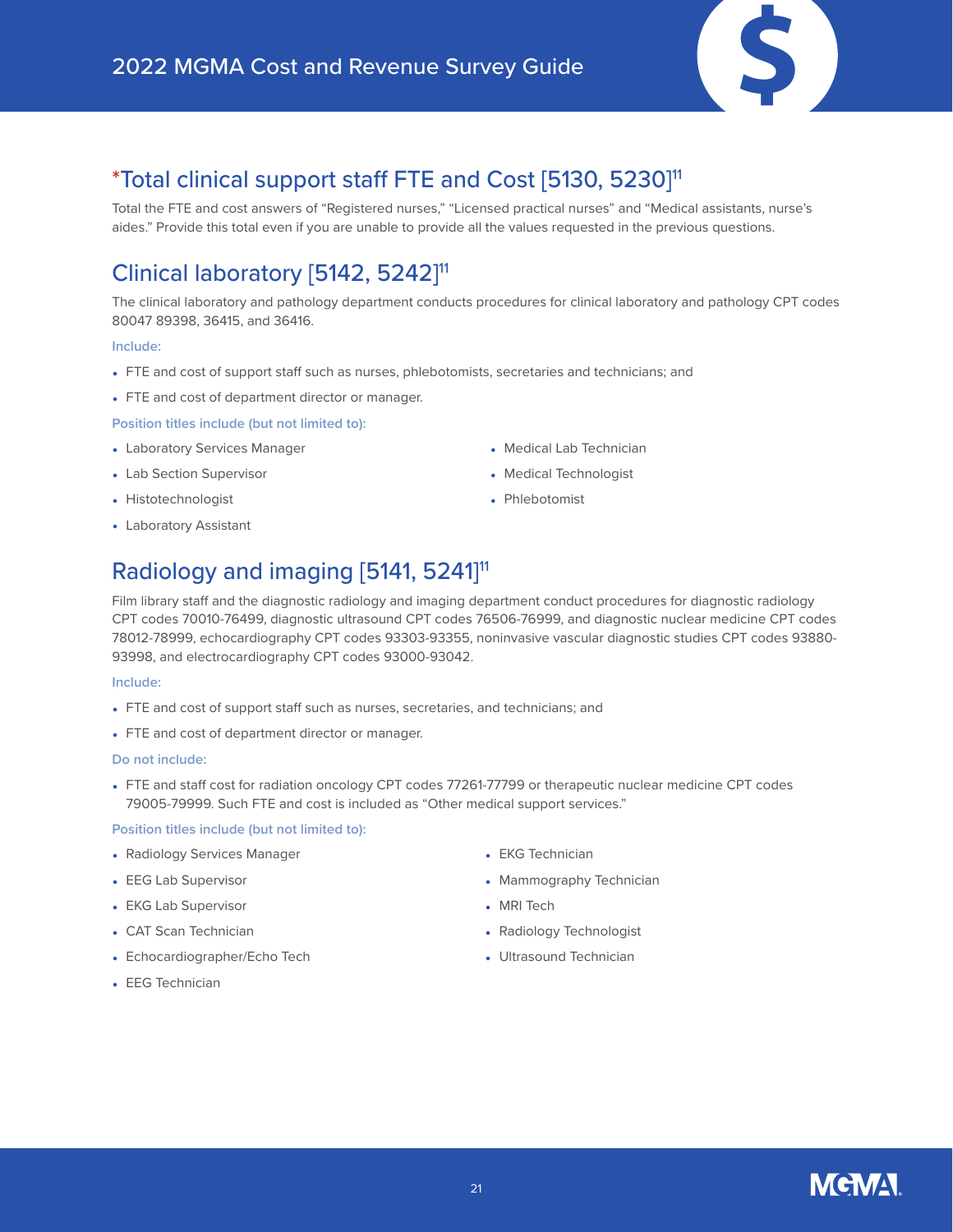

### Other medical support services [5143-5160, 5243-5260]11

FTE and cost of support staff in any ancillary services department other than "Clinical laboratory" and "Radiology and imaging".

#### **Include:**

- FTE and cost of support staff who provide assistance to patients, such as patient relations staff or lay counselors;
- FTE and cost of support staff such as nurses, secretaries, technicians, physical therapy aides and assistants in ancillary services departments such as physical therapy, optical, ambulatory surgery, radiation oncology, therapeutic nuclear medicine, clinical research, pharmacists, and pharmacy support staff; and
- FTE and cost of the department directors and managers in these ancillary services departments.

#### **Do not include:**

• Advanced practice providers such as nurse practitioners, physician's assistants and physical therapists. These providers should be reported in "Advanced practice provider compensation," "Advanced practice provider benefit cost," and "Total advanced practice providers."

#### **Position titles include (but not limited to):**

- Clinic Research Manager
- Aesthetician
- Athletic Trainer
- Cardiovascular Technologist
- Clinical Research Coordinator
- Dental Assistant
- Dental Hygienist
- DME Technician
- Dosimetrist
- Endoscopy Technician
- Massage Therapist
- Medical Interpreter
- Nuclear Medicine Technologist
- Occupational Therapy Assistant
- Ophthalmic Assistant
- Ophthalmic Technician
- Optician
- Orthopedic/Cast Technician
- Paramedic
- Pharmacist
- Pharmacy Technician
- Physical Therapist Aide
- Physical Therapy Assistant
- Physicist
- Polysomnographic/Sleep **Technician**
- PT Education Coordinator
- Radiation Therapist
- Respiratory Therapist
- Social Worker (non-clinical)
- Speech Therapist
- Surgical Technologist
- Sterile Processing Technician
- Therapist/Counselor

### \*Total ancillary support staff FTE and Cost [5140, 5240]11

\*Total ancillary support staff FTE and Cost [5140, 5240]11

Subtotal the FTE and cost for "Clinical laboratory," "Radiology and imaging" and "Other medical support services." Provide this total even if you are unable to provide all the variables requested in previous questions.

### \*Total employed support staff FTE and Cost [5100, 5200]11

Add "Total business operations support staff," "Total front office support staff," "Total clinical support staff," and "Total ancillary support staff" answers.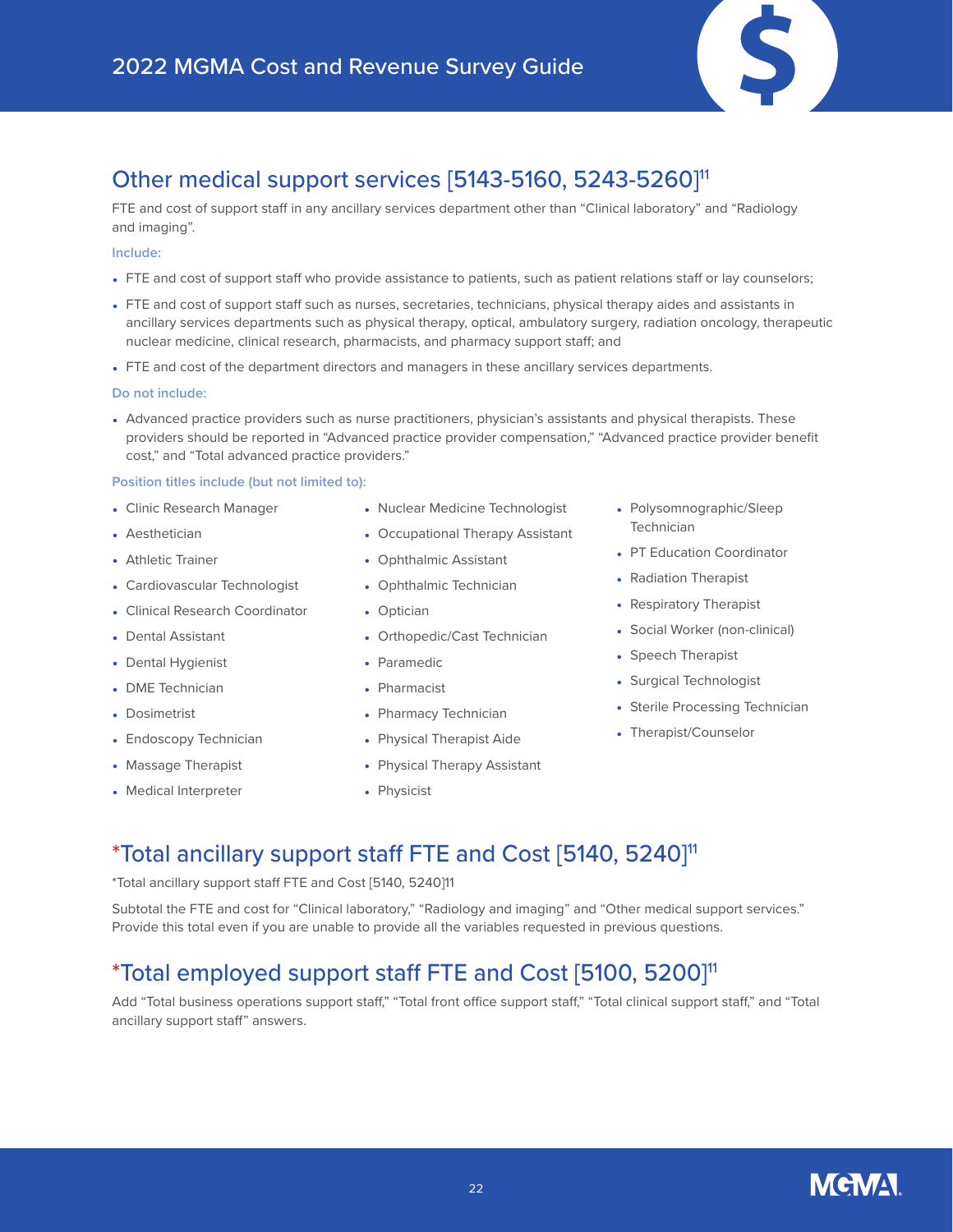

### \*Total employed support staff benefit cost [5170, 5180, 5300-5460]11

The "Total employed support staff benefit cost" column should represent the total benefits for the FTE count of all employed support staff reported in "Total employed support staff" FTE column.

### **Include:**

- Employer's share of Federal Insurance Contributions Act (FICA), payroll and unemployment insurance taxes;
- Employer's share of health, disability, life, and workers' compensation insurance;
- Employer payments to defined benefit and contribution, 401(k), 403(b), and nonqualified retirement plans;
- Deferred compensation paid or expensed during the year;
- Dues and memberships in professional organizations, state, and local license fees;
- Allowances for education, professional meetings, travel, and automobile; and
- Entertainment, country/athletic club membership, travel for spouse.

### **Do not include:**

- Voluntary employee salary deductions used as contributions to 401(k) and 403(b) plans; or
- Expense reimbursements.

### Total contracted support staff (temporary) [5500-5570]<sup>11</sup>

Contracted support staff represents all the staff hired on a contract basis, not employed by any of the legal entities that comprise the medical practice. The utilization of contracted support staff occurs when the medical practice (including all the associated legal entities that comprise the medical practice) decides not to hire support staff as employees to conduct the ongoing support staff activities described in the "Staff" section. Instead, the practice contracts to have these full-time and/or ongoing activities conducted by contracted staff.

A defining characteristic of contracted support staff is that the hours worked (hence the FTE) by the contracted support staff are easily identified and reported. If the hours worked are not easily identified and reported, then the FTE count cannot be accurately reported and the cost for such services should be reported on the appropriate line within the "General operating cost" section. One example of this type of cost would be purchased services for billing and collections activities. When a practice decides to hire a billing company to conduct billing activities that the practice decides not to fulfill with practice employees, it is often not possible to track the hours that the billing company devotes to the given practice. Such cost should be reported as "Billing and collections purchased services."

#### **Include:**

- Temporary staff working for temporary agencies; and
- Traveling nurses.

### **Do not include:**

- The FTE and cost of support staff employed directly by the practice or any of the legal entities comprising the medical practice. Such FTE counts and related costs are included in the "Staff" section, FTE and Cost columns; or
- The FTE and cost for legal, accounting, management, and/or other consultants for services performed on a one time or sporadic basis. The FTE counts for these types of consultants are not reported on this portion of the survey. The costs for these types of consultants are reported as "Legal fees," "Consulting fees," and/or "Outside professional fees."

In the case where the exact FTE count is unknown, use your best judgment to estimate the FTE counts for "Total contracted support staff." One method is to estimate the annual total hours worked by all the "contracted support staff" and divide that estimate by the total number of hours that the practice expects one full-time support staff employee to work during the course of one year.

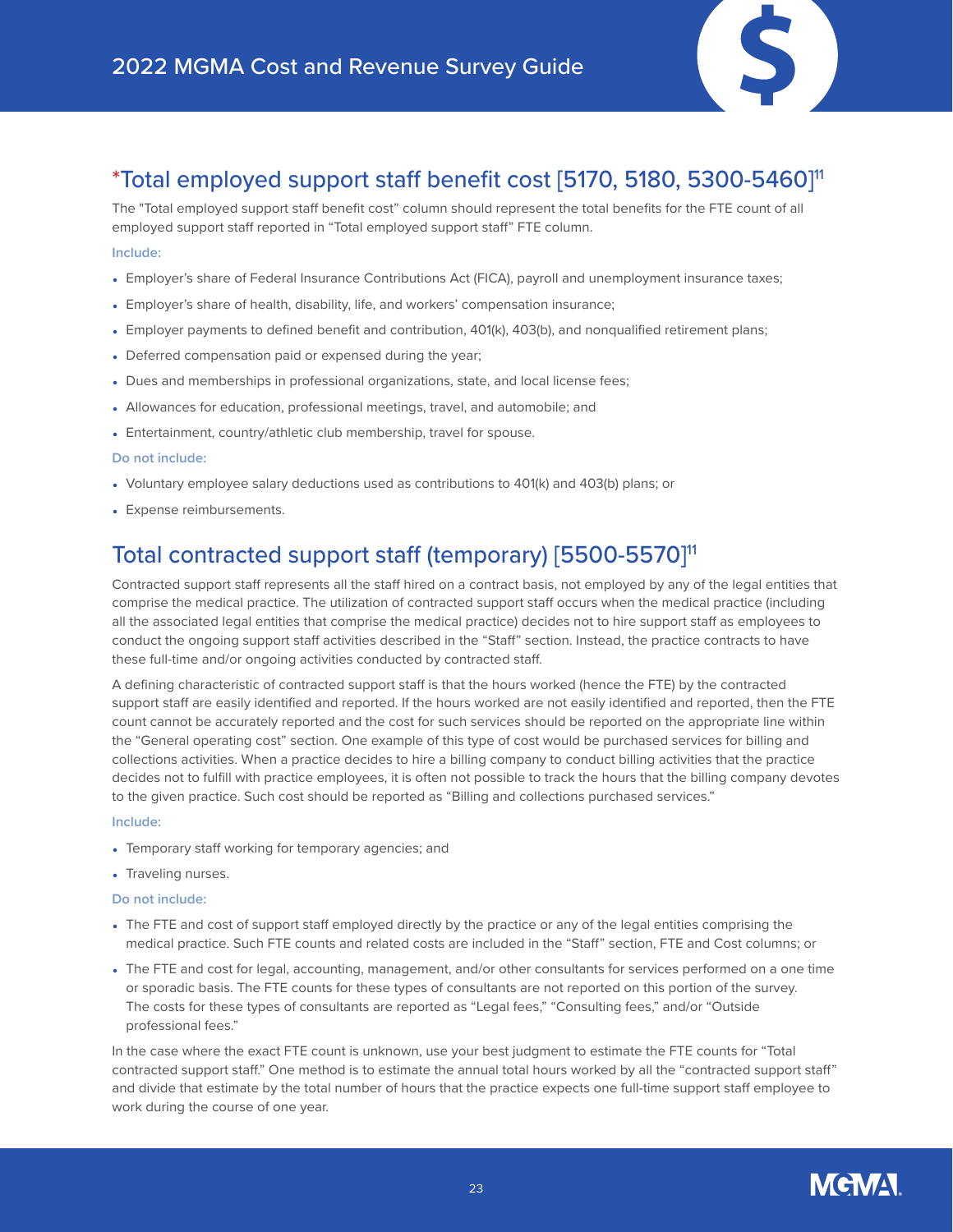

For "Total support staff" FTE, add answers "Total employed support staff" and "Total contracted support staff," FTE column.

For "Total support staff" cost, add answers "Total employed support staff," "Total employed support staff benefit cost," and "Total contracted support staff," Cost column.



## <span id="page-23-0"></span>**EXPENSES**

Provide the operating cost (to the nearest whole dollar).

#### **Do not include:**

- "Cost of sales and/or cost of other medical activities";
- Support staff cost, which is included in the Business Operations, Front Office, Clinical and Ancillary staff sections;
- Advanced practice provider cost, which is included in the Providers section;
- Cost included in "Purchased services for capitation patients"; and
- "Nonmedical cost."

### Information technology [6800-6860]<sup>11</sup>

Cost of practice-wide data processing, computer, telephone, and telecommunications services.

#### **Include:**

- Cost of local and long-distance telephone, radio paging, and internet service providers;
- Rental and/or depreciation cost of major data processing, computer and telecommunications furniture, equipment, hardware, and software subject to capitalization;
- Hardware and software repair and maintenance contract cost;
- Cost of data processing services purchased from an outside service bureau;
- Cost of data processing supplies and minor software and equipment not subject to capitalization; and
- Cost of IT purchased services including maintaining of EHRs and patient portals.

- Cost of specialized information services equipment dedicated for exclusive use in the departments of clinical laboratory, radiology, and imaging, or other ancillary services departments. Such cost is included in "Clinical laboratory," "Radiology and imaging," and "Other ancillary services"; or
- Cost of contract programmers, which is included in "Total contracted support staff," Cost column.

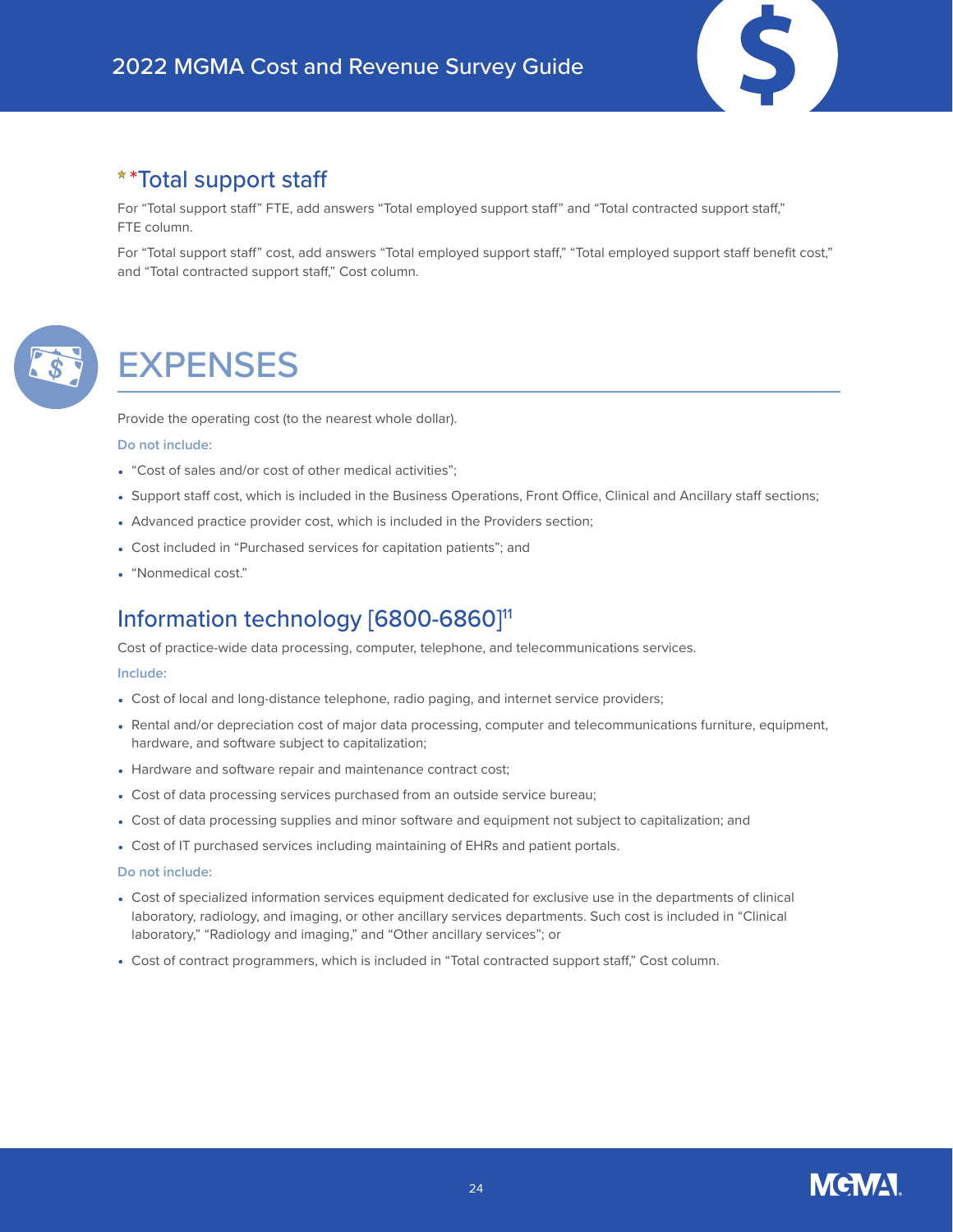### Drug supply [7210-7213]<sup>11</sup>

Cost of drugs purchased for general practice use.

#### **Include:**

• Cost of chemotherapy drugs, allergy drugs, and vaccines used in providing medical/surgical services.

#### **Do not include:**

- Cost of specialized supplies dedicated for exclusive use in the departments of clinical laboratory, radiology, and imaging, or other ancillary services departments. Such cost is included in "Clinical laboratory," "Radiology and imaging," and "Other ancillary services"; or
- Cost of pharmaceuticals sold to patients primarily for use outside the practice and not used in providing medical/ surgical services. Examples include prescription drugs. Such cost is included in "Cost of sales and/or cost of other medical activities."

### Medical and surgical supply [7200, 7220-7224, 7720]<sup>11</sup>

Cost of supplies purchased for general practice use.

#### **Include:**

- Cost of medical/surgical supplies and instruments used in providing medical/surgical services; and
- Cost of laundry and linens.

- Cost of specialized supplies dedicated for exclusive use in the departments of clinical laboratory, radiology and imaging, or other ancillary services departments. Such cost is included in "Clinical laboratory," "Radiology and imaging," and "Other ancillary services";
- Cost of pharmaceuticals, medical supplies and equipment sold to patients primarily for use outside the practice and not used in providing medical/surgical services. Examples include prescription drugs, hearing aids, optical goods, and orthopedic supplies. Such cost is included in "Cost of sales and/or cost of other medical activities"; or
- The cost of any equipment subject to depreciation. Such cost is reported as a subset in "Information technology," "Furniture and equipment," "Clinical laboratory," "Radiology and imaging," and "Other ancillary services."

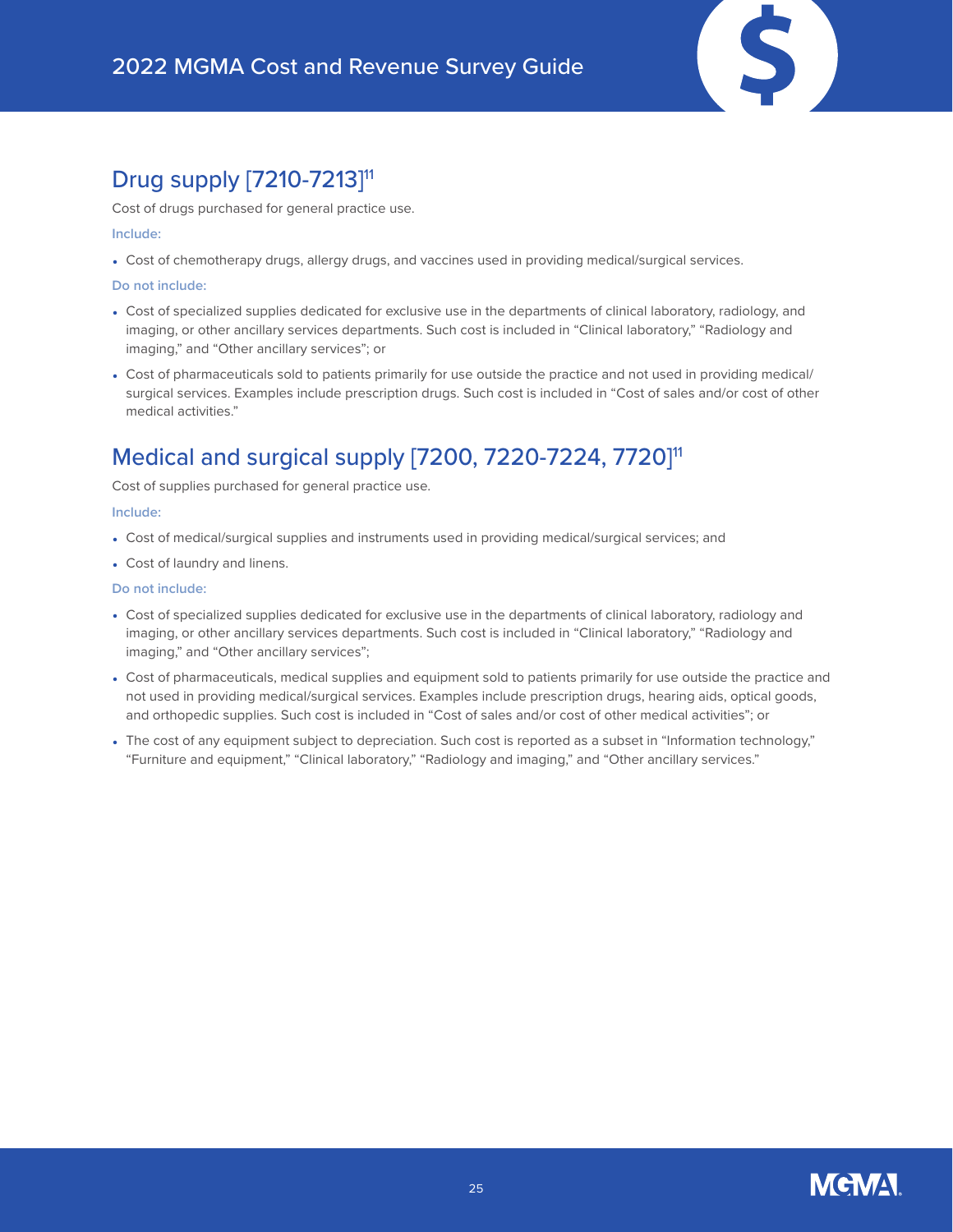### Building and occupancy [6100, 6120-6190]<sup>11</sup>

Cost of general operation of buildings and grounds.

#### **Include:**

- Rental, operating lease, and leasehold improvements for buildings and grounds;
- Interest paid on loans for real estate used in practice operations;
- Cost of utilities such as water, electric power, space heating fuels, etc.;
- Cost of supplies and materials used in housekeeping and maintenance; and
- Other costs such as building repairs and security systems.

#### **Do not include:**

- Interest paid on short-term loans, which is included in "Miscellaneous operating cost";
- Interest paid on loans for real estate not used in practice operations, such as nonmedical office space in practiceowned properties. Such interest is included in "Nonmedical cost";
- Cost of producing revenue from sources such as parking lots or leased office space from practice-owned properties. Such cost is included in "Nonmedical cost"; or
- Depreciation costs.

### Building depreciation [6110-6113]<sup>11</sup>

Depreciation cost for buildings and grounds.

#### **Do not include:**

- Interest paid on short-term loans, which is included in "Miscellaneous operating cost";
- Interest paid on loans for real estate not used in operations such as nonmedical office space in practice-owned properties;
- Rental, operating lease, and leasehold improvements for buildings and grounds;
- Interest paid on loans for real estate used in ASC operations;
- Cost of utilities such as water, electric power, and space heating fuels;
- Cost of supplies and materials used in housekeeping and maintenance; or
- Other costs such as building repairs and security systems.

### Furniture and equipment [6200, 6220-6230, 7100, 7120, 7130, 7710, 7712-7713]11

Cost of furniture and equipment in general use in the practice.

#### **Include:**

- Rental cost of furniture and equipment used in reception areas, patient treatment/exam rooms, physician offices, and administrative areas; and
- Other costs related to clinic furniture and equipment, such as maintenance cost.

- Cost of specialized furniture and equipment dedicated for exclusive use in the information technology, clinical laboratory, radiology and imaging, or other ancillary services departments. Such cost is reported as a subset in "Information technology," "Clinical laboratory," "Radiology and imaging," and "Other ancillary services"; or
- Depreciation costs.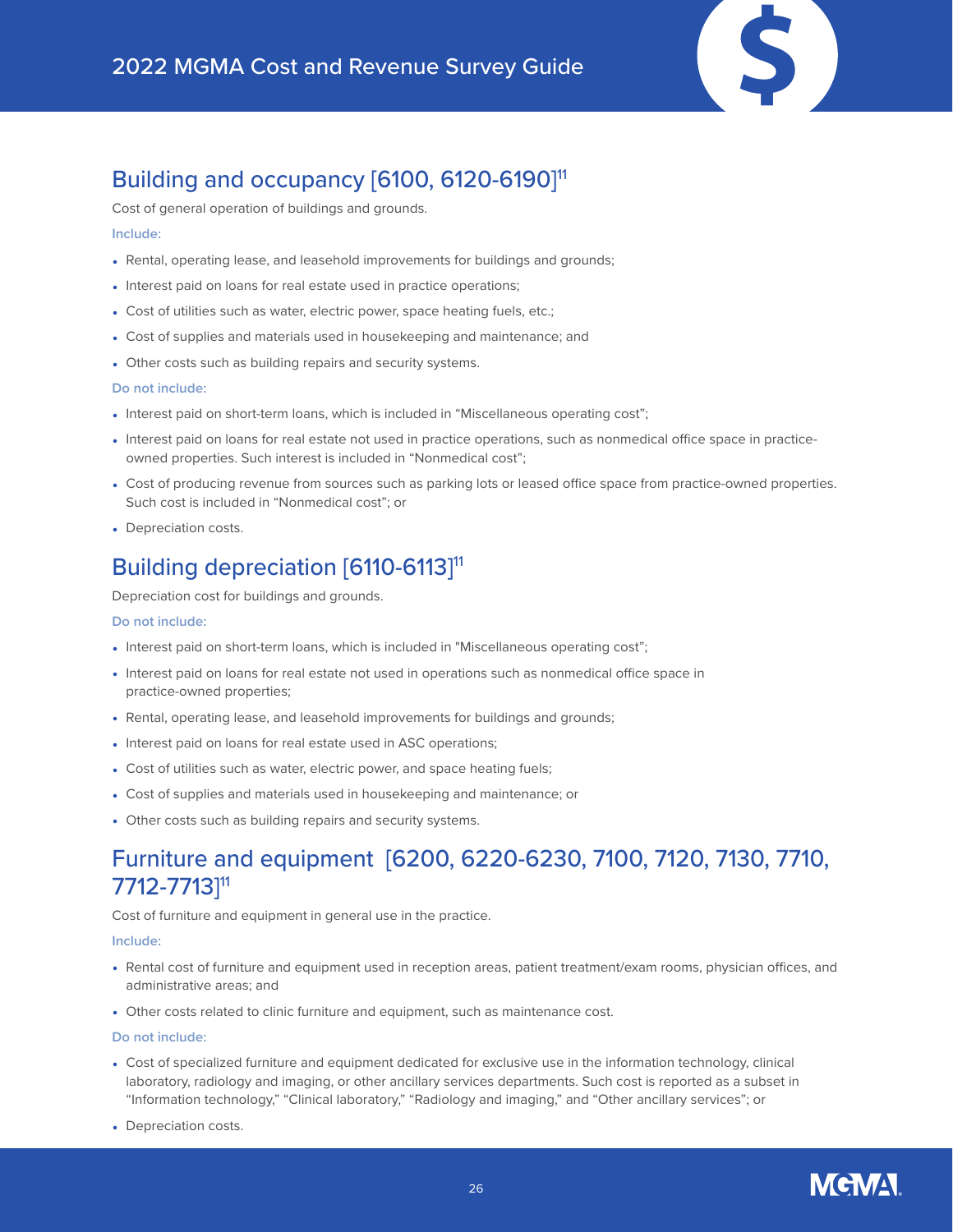

### Furniture and equipment depreciation [6210, 7110, 7711]11

Depreciation cost of furniture and equipment in general use in the practice.

#### **Include:**

• Depreciation cost of furniture and equipment used in reception areas, patient treatment/exam rooms, physician offices, and administrative areas.

### **Do not include:**

- Cost of specialized furniture and equipment dedicated for exclusive use in the information technology, clinical laboratory, radiology and imaging, or other ancillary services departments. Such cost is included in "Information technology," "Clinical laboratory," "Radiology and imaging," and "Other ancillary services"; or
- Other costs related to clinic furniture and equipment such as maintenance cost.

### Administrative supplies and services [6300-6336, 6346, 6350-6353, 6356, 6358, 6361, 6363-6524, 7230-7240, 7730]11

Cost of printing, postage, books, subscriptions, administrative and medical forms, stationery, payroll services, practice regulatory, licensure and accreditation, employee relations dinners, picnics, entertainment, practice uniforms, business vehicle/transportation, recruiting, job position classified advertising, moving costs and other administrative supplies and services

### **Include:**

- Purchased medical transcription services; and
- Purchased answering services.

### Professional liability insurance premiums [6720-6726]<sup>11</sup>

Premiums paid or self-insurance cost for malpractice and professional liability insurance for practice physicians, advanced practice providers, and employees.

### Other insurance premiums [6700-6718]<sup>11</sup>

Cost of other policies such as cyber insurance, fire, flood, theft, casualty, general liability, officers' and directors' liability, and reinsurance.

## Legal fees  $[6342]$ <sup>11</sup>

Fees for professional legal services performed on a one-time or sporadic basis, and are not employees of the organization.

### **Include:**

• Fees related to legal services paid to attorneys who are not employees of the organization.

### Consulting fees [6345]<sup>11</sup>

Fees for professional consulting services performed on a one-time or sporadic basis.

### **Include:**

• Fees for management, financial, and other outside consulting services.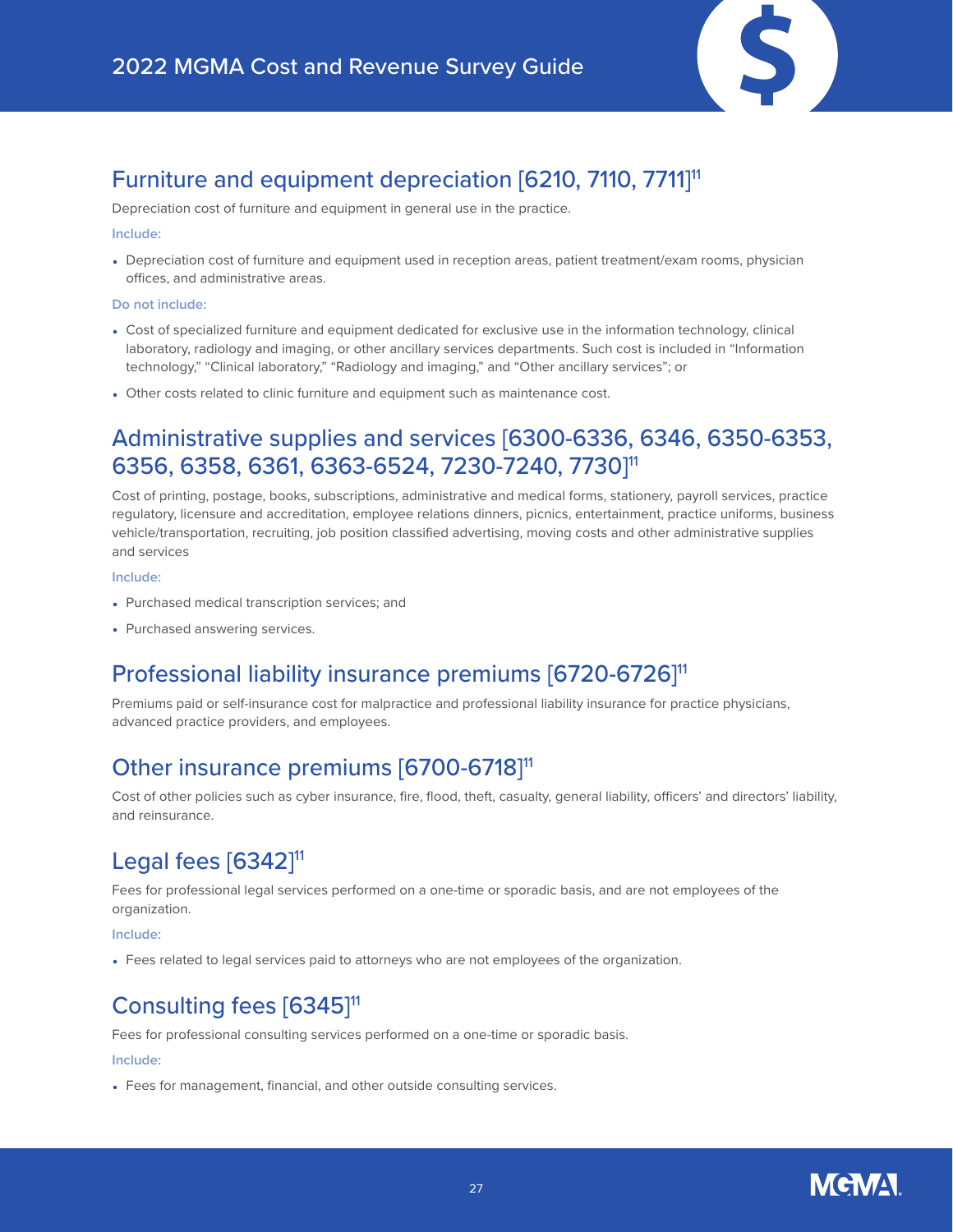

### Outside professional fees [6340-6341, 6343-6344, 7830-7839]11

Fees for professional services performed on a one time or sporadic basis.

#### **Include:**

- Fees for accounting services; and
- Fees for actuarial consultants, and other professional fees not listed.

#### **Do not include:**

- Information services, architectural and public relations consultant fees. Such costs are included in "Information technology," "Building and occupancy," and "Promotion and marketing";
- Cost for contracted support staff, which is reported as "Total contracted support staff," Cost column; or
- Cost for contracted physicians and locum tenens, which is reported as "Total physician" FTE and Cost.

### Promotion and marketing [6600]<sup>11</sup>

Cost of promotion, advertising and marketing activities, including patient newsletters, information booklets, flyers, brochures, yellow page listings, and public relations consultants.

### Clinical laboratory [7400-7440]<sup>11</sup>

Cost of clinical laboratory and pathology procedures defined by CPT codes 80047-89398, 36415, and 36416.

#### **Include:**

- Rental and/or depreciation cost of major furniture and equipment subject to capitalization;
- Repair and maintenance contract cost;
- Cost of supplies and minor equipment not subject to capitalization;
- Other costs unique to the clinical laboratory; and
- Cost of purchased laboratory technical services for fee-for-service patients.

#### **Do not include:**

• Cost of purchased laboratory technical services for capitation patients. Such cost should be reported as "Purchased services for capitation patients."

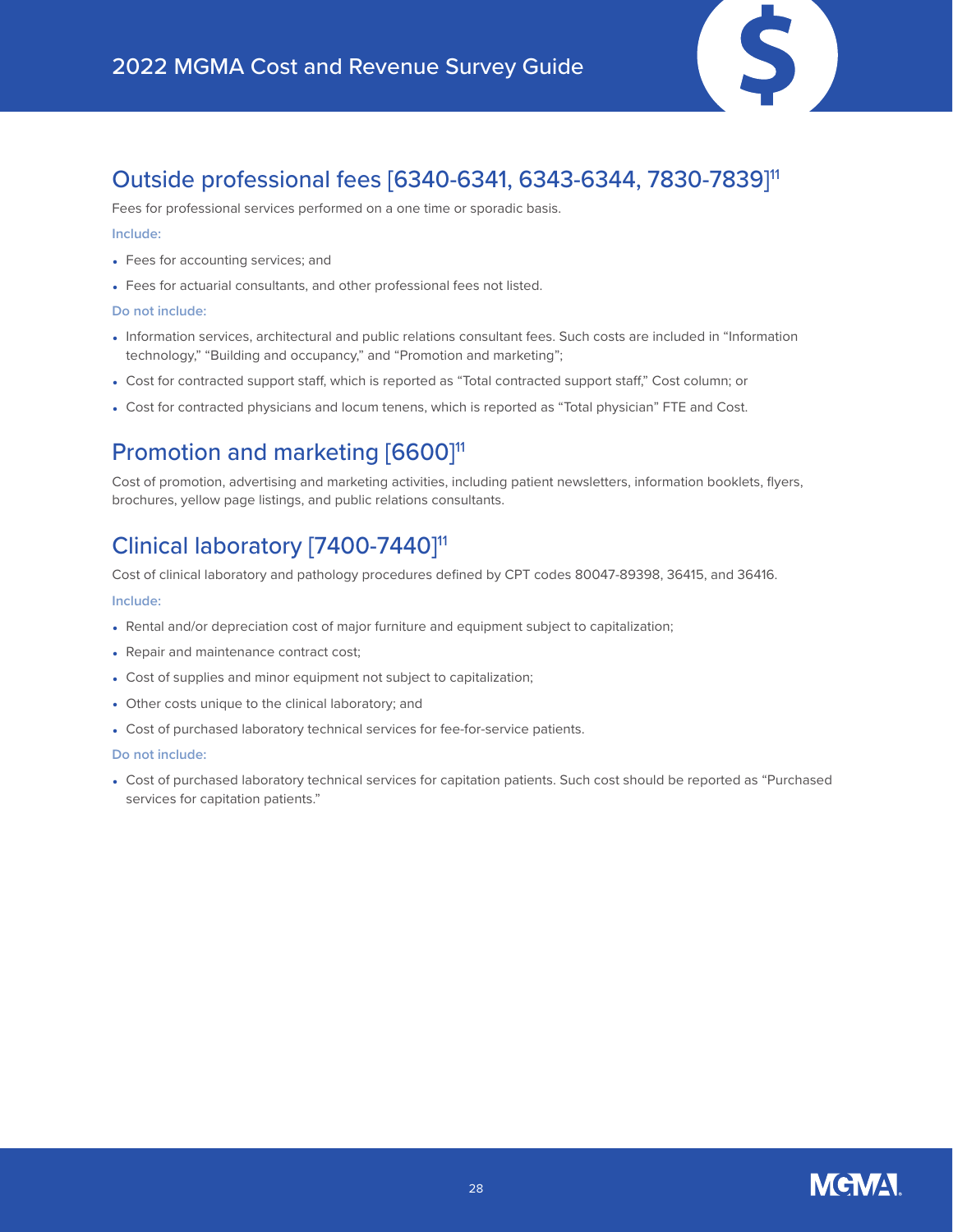

### Radiology and imaging [7300-7340]<sup>11</sup>

Cost of diagnostic radiology and imaging procedures defined by diagnostic radiology CPT codes 70010- 76499, diagnostic ultrasound CPT codes 76506-76999, diagnostic nuclear medicine CPT codes 78012-78999, echocardiography CPT codes 93303-93355, noninvasive vascular diagnostic studies CPT codes 93880-93998, and electrocardiography CPT codes 93000-93042.

### **Include:**

- Rental and/or depreciation cost of major furniture and equipment subject to capitalization;
- Repair and maintenance contract cost;
- Cost of radiological diagnostics (isotopes);
- Cost of supplies and minor equipment not subject to capitalization. This amount is the net after subtracting the revenue from silver recovery from X-ray film and processing fixer;
- Other costs unique to the radiology and imaging department; and
- Cost of purchased radiology technical services for fee-for-service patients.

### **Do not include:**

- Cost of purchased radiology technical services for capitation patients. Such cost should be reported as "Purchased services for capitation patients"; or
- Cost of procedures for radiation oncology CPT codes 77261-77799 or therapeutic nuclear medicine CPT codes 79005-79999. Such costs are included in "Other ancillary services" in this section.

## Other ancillary services [7500-7640]<sup>11</sup>

Operating costs for all ancillary services departments except clinical laboratory and radiology and imaging.

### **Include:**

- Operating costs for departments such as physical therapy, optical, ambulatory surgery, radiation oncology, therapeutic nuclear medicine, etc.;
- Rental and/or depreciation cost of major furniture and equipment subject to capitalization;
- Repair and maintenance cost;
- Cost of supplies and minor equipment not subject to capitalization;
- Other costs unique to the ancillary services departments; and
- Cost of purchased "other ancillary" technical services for fee-for-service patients.

- Cost of purchased "other ancillary" technical services for capitation patients. Such cost should be reported as "Purchased services for capitation patients";
- Cost of physical therapy and orthopedic items, such as crutches and braces, sold to patients. Such cost is included in "Cost of sales and/or cost of other medical activities"; or
- Cost of optical items, such as eyeglasses and contact lenses, sold to patients. Such cost is included in "Cost of sales and/or cost of other medical activities."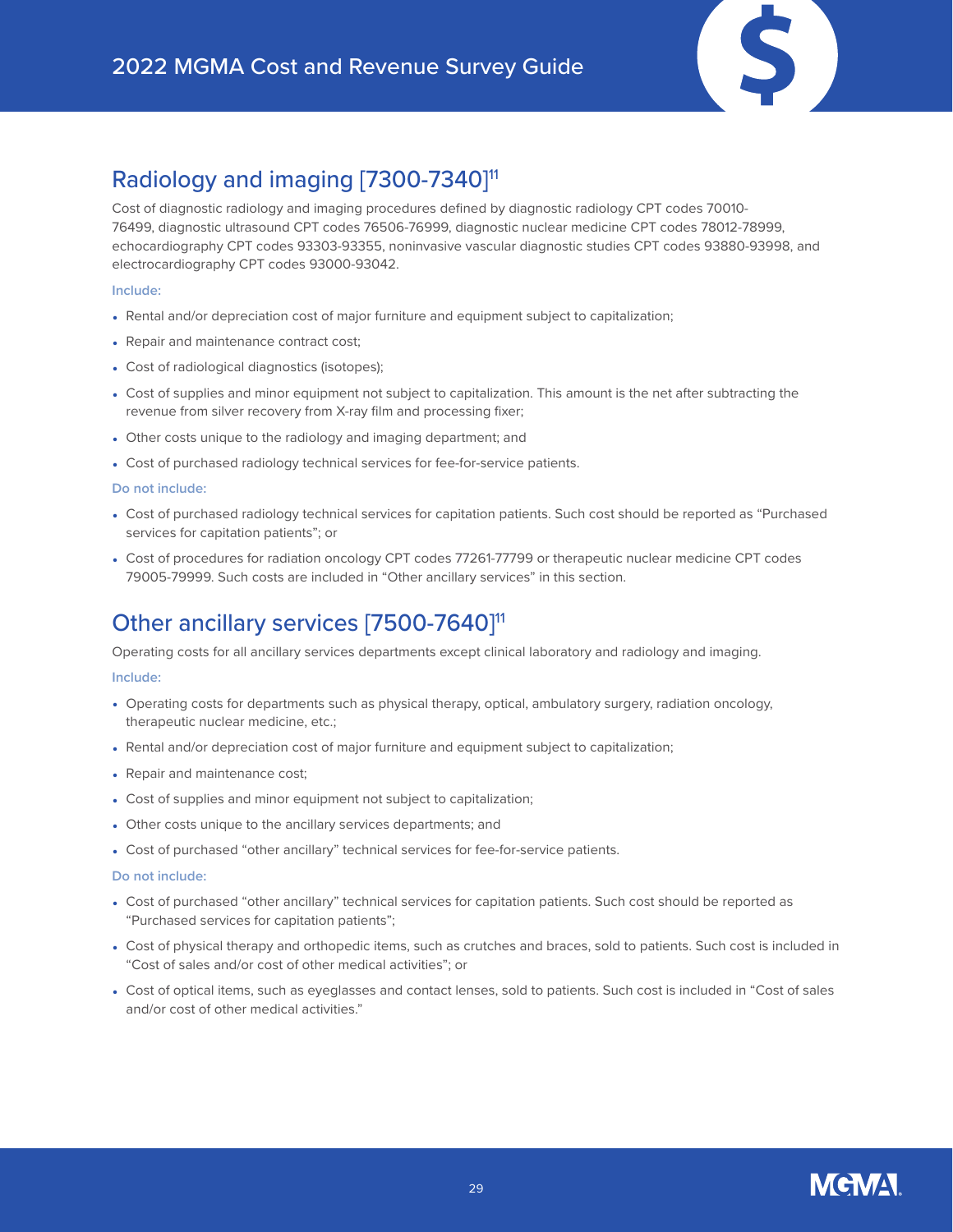

### Billing and collections purchased services [6354-6355, 6357, 6930]<sup>11</sup>

When a medical practice decides to purchase billing and collections services from an outside organization as opposed to hiring and developing its own employed staff to conduct billing and collections activities, the cost for such purchased services should be considered "Billing and collections purchased services."

### **Include:**

• Claims clearinghouse cost.

### Management fees paid to an MSO or PPMC [6360, 6362]<sup>11</sup>

Medical practices may receive management or other services from an MSO, PPMC, hospital or other parent organization in return for a fee. The fee could be a contracted fixed amount, a percentage of collections or any other mutually agreed upon arrangement. Whatever the methodology, report the amount here.

### **Include:**

- Fees paid to an MSO/PPMC, hospital or parent organization for management services including management, administrative, and/or related support services; and
- The cost of support staff employed by the MSO/PPMC, if these costs were not reported separately in the Staff section. The decision of whether to report these support staff costs in the "Staff" section, or in the "Management fees paid to an MSO or PPMC" depends on the quality of the FTE data. If FTE data for the MSO/PPMC support staff is accurate and easily obtainable, it is preferable to report the MSO/PPMC support staff FTE and cost in the "Staff" section. If the FTE counts are not known, it is suggested that the support staff cost be treated as a purchased service and be reported in "Management fees paid to an MSO or PPMC."

#### **Do not include:**

• The cost of support staff employed by the MSO/PPMC, if these costs were reported in the "Staff" section.

### Miscellaneous operating cost [7740]<sup>11</sup>

### Operating cost not stated above.

- Federal or state income taxes, which are included in "Nonmedical cost;" or
- Principal paid on loans, which is not reported anywhere in this survey.

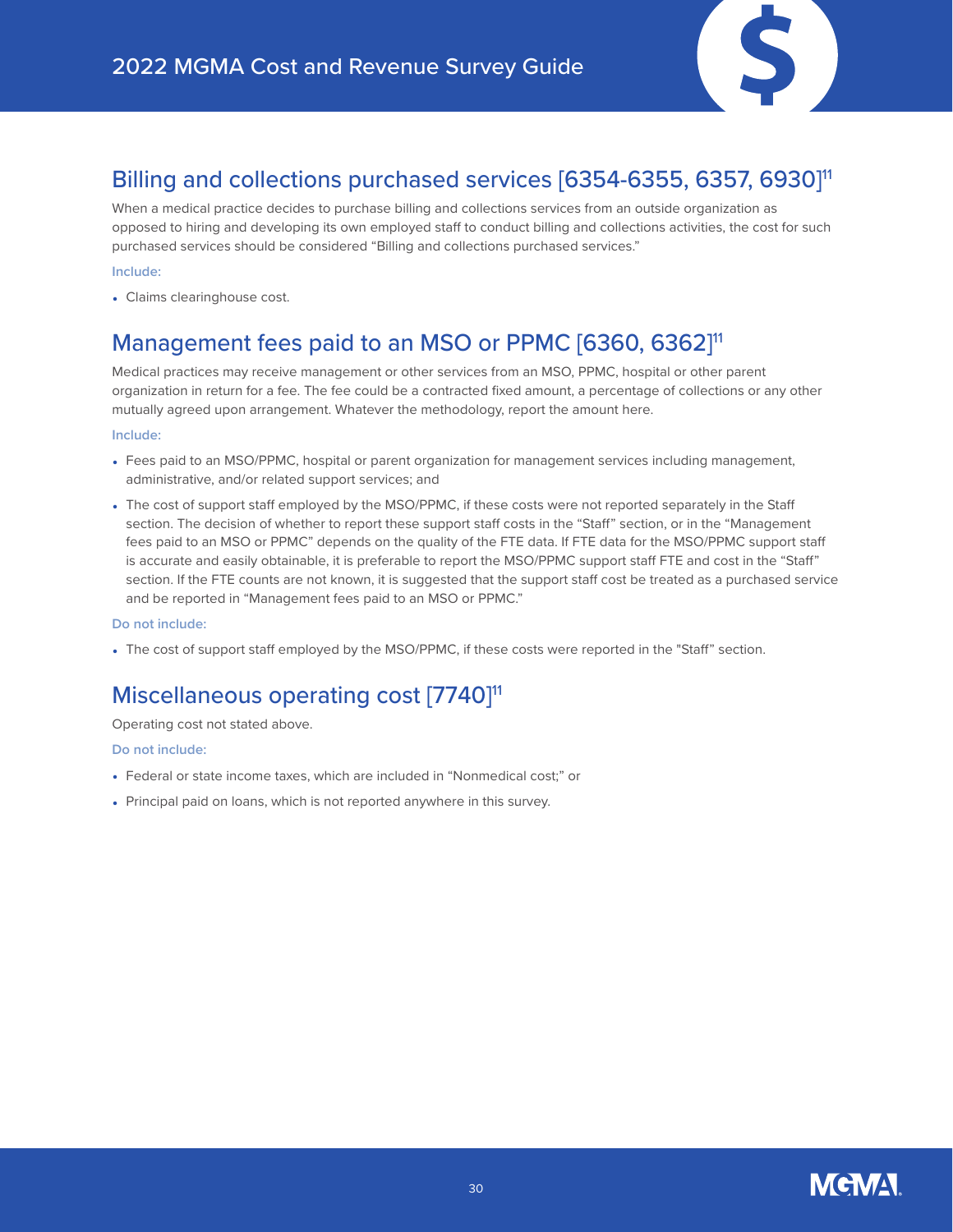

### Cost allocated to medical practice from parent organization

When a medical practice is owned by a hospital, integrated delivery system, or other entity, the parent organization often allocates indirect costs to the medical practice. These indirect costs may have different names depending on the situation. Examples of alternative names are "shared services costs" or "uncontrollable costs." These costs may be arbitrarily assigned to the medical practice, may be the result of negotiations between the practice and the parent organization, or the result of some sort of cost accounting system. Often, these indirect costs include a portion of the salaries of the senior management team of the parent organization, a portion of corporate human resources costs, or a portion of corporate marketing costs.

Depending on the type of cost, the cost may be allocated to the medical practice as a function of the ratio of medical practice FTE to total system FTE, the ratio of medical practice square footage to total system square footage, or the ratio of medical practice gross charges to total system gross charges. Depending on the culture of the integrated system, these indirect costs may or may not even show up on the financial statements of the medical practice.

Regardless of the cost's name, the reporting culture or the cost allocation method, please try to identify these costs and report them.

### **Do not include:**

• Cash loans made to subsidiaries. Cash for loans does not appear anywhere on this survey.

### \*Total general operating cost

Add "Information technology" through "Cost allocated to medical practice from parent organization."

### \*Total operating cost

Add "Total support staff cost" and "Total general operating cost."

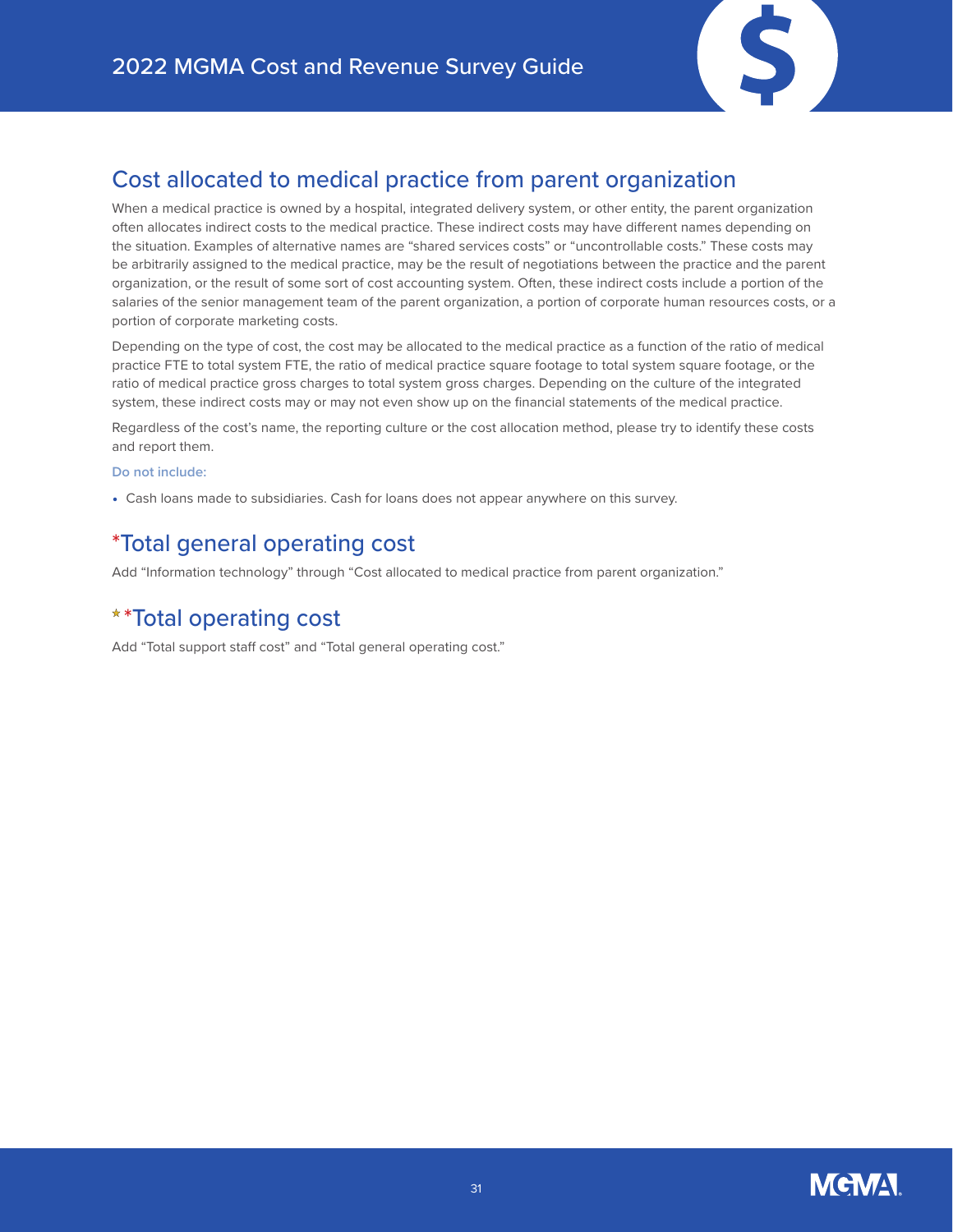

## <span id="page-31-0"></span>PROVIDERS

To compute the FTE numbers for the FTE column, add the number of full-time (1.0 FTE) providers to the FTE count for the part-time providers. A full-time provider works whatever number of hours the practice considers to be the minimum for a normal workweek, which could be 37.5, 40, 50 hours, or some other standard. To compute the FTE of a part-time provider, divide the total hours worked by the number of hours that your practice considered to be a normal workweek. A provider working 30 hours compared to a normal workweek of 40 hours would be 0.75 FTE (30 hours divided by 40 hours). A provider working full-time for three months during a year would be 0.25 FTE (3 months divided by 12 months). A medical director devoting 50 percent effort to clinical activity would be 0.5 FTE. A provider cannot be counted as more than 1.0 FTE regardless of the number of hours worked.

#### **Include:**

- Practice physicians such as shareholders/partners, salaried associates, employed and contracted physicians, and locum tenens;
- Residents and fellows working at the practice; and
- Only physicians involved in clinical care.

#### **Do not include:**

• Full-time physician administrators or the time that a physician devotes to medical director activities. The FTE and cost for such activities should be included as "General administrative," FTE column and Cost column.

### Advanced practice provider compensation [8410-8416, 8419, 8510- 8516, 8519]11

Report the number of FTE advanced practice providers in your practice. Advanced practice providers are specially trained and licensed providers who can provide medical care and billable services. Examples of advanced practice providers include audiologists, certified registered nurse anesthetists (CRNAs), clinical nurse specialists (CNSs), clinical social workers (CSWs), dieticians/nutritionists, midwives, nurse practitioners, occupational therapists, optometrists, physical therapists, physician assistants, psychologists, and surgeon assistants. Report the total compensation paid to advanced practice providers who comprise the count of "Total advanced practice provider," Cost column.

#### **Include:**

- Compensation for both employed and contracted advanced practice providers;
- Compensation for full-time and part-time advanced practice providers;
- Provider wages reported as direct compensation in
	- Box 5 on the W2.
	- Box 7 on the 1099.
	- Box 1 plus Box 4 minus Box 12 minus Box 13 from the provider's K-1 form 1065.
	- Box 5 (Medicare wages and tips) from the provider's W-2 plus Box 1 minus Box 11 minus Box 12 from the provider's K-1 form 1120S.
- Bonus and/or incentive payments, research stipends, honoraria, distribution of profits; and
- Voluntary employee salary deductions used as contributions to 401(k), 403(b), or Section 125 plans.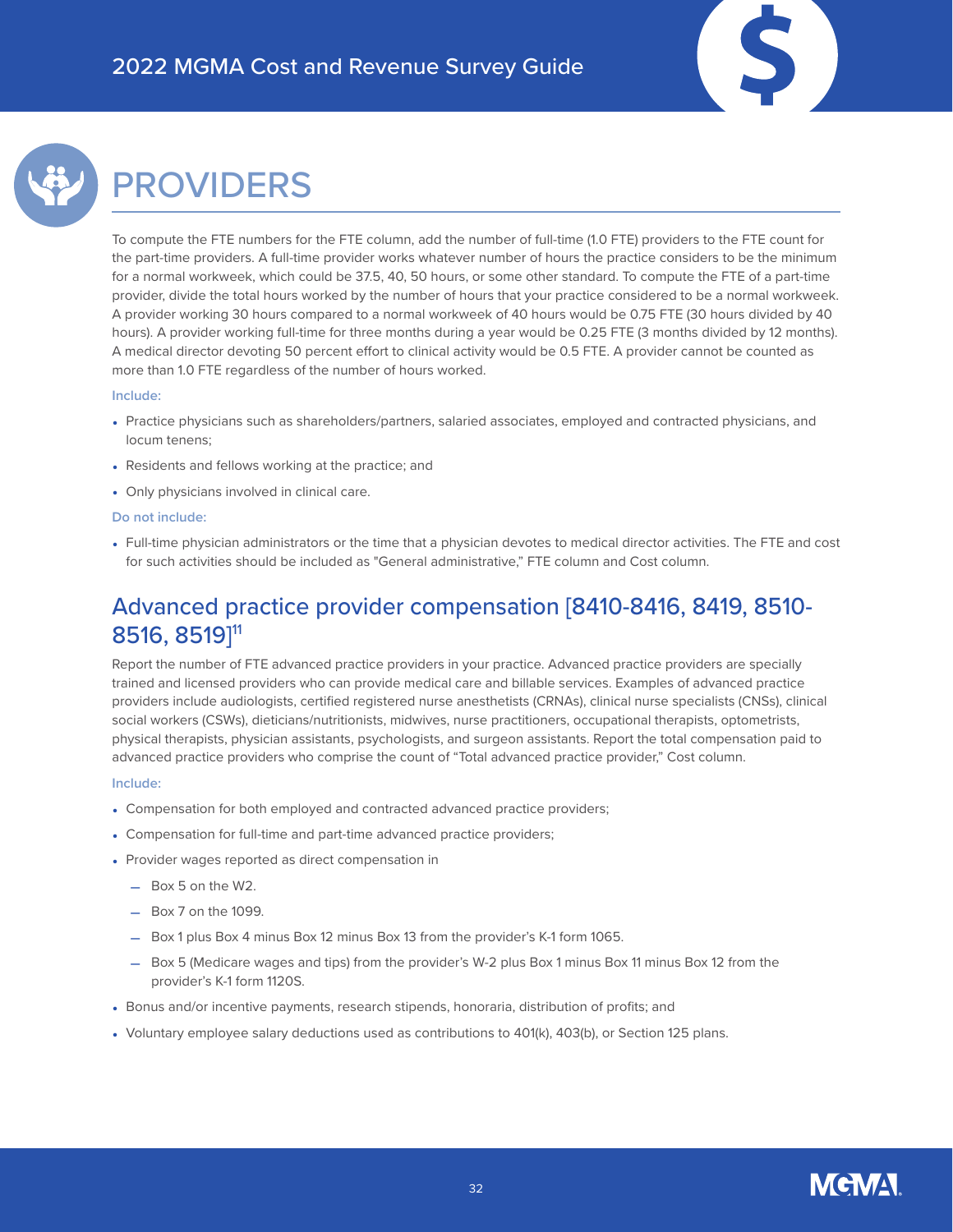#### **Do not include:**

- Amounts included in "Advanced practice provider benefit cost," Cost column;
- Expense reimbursements;
- Fringe benefits paid by the medical practice (such as retirement plan contributions, life and health insurance, automobile allowances); or
- Any employer contributions to a 401(k), 403(b), or Keogh Plan.

### Advanced practice provider benefit cost [8417-8418, 8420-8480, 8517-8518, 8520-8580]11

#### **Include:**

- Employer's share of FICA, payroll, and unemployment insurance taxes;
- Employer's share of health, disability, life, and workers' compensation insurance;
- Employer payments to defined benefit and contribution, 401(k), 403(b), and nonqualified retirement plans;
- Deferred compensation paid or expensed during the year;
- Dues and memberships in professional organizations, state, and local license fees;
- Allowances for education, professional meetings, travel, automobile; and
- Entertainment, country/athletic club membership, travel for spouse, etc.

#### **Do not include:**

- Voluntary employee salary deductions used as contributions to 401(k) and 403(b) plans; or
- Expense reimbursements.

### \*Total advanced practice providers

To compute "Total advanced practice providers," FTE column, add the number of full-time (1.0 FTE) advanced practice providers to the FTE count for part-time advanced practice providers. A full-time advanced practice provider works whatever number of hours the practice considers to be the minimum for a normal workweek, which could be 37.5, 40, 50 hours, or some other standard. To compute the FTE of a part-time advanced practice provider, divide the total hours worked by the number of hours that your practice considered to be a normal workweek. A advanced practice provider working 30 hours compared to a normal workweek of 40 hours would be 0.75 FTE (30 hours divided by 40 hours). A advanced practice provider working full-time for three months during a year would be 0.25 FTE (3 months divided by 12 months). A advanced practice provider cannot be counted as more than 1.0 FTE regardless of the number of hours worked.

To compute "Total advanced practice provider" Cost column, add "Advanced practice provider compensation" and "Advanced practice provider benefit cost," Cost column.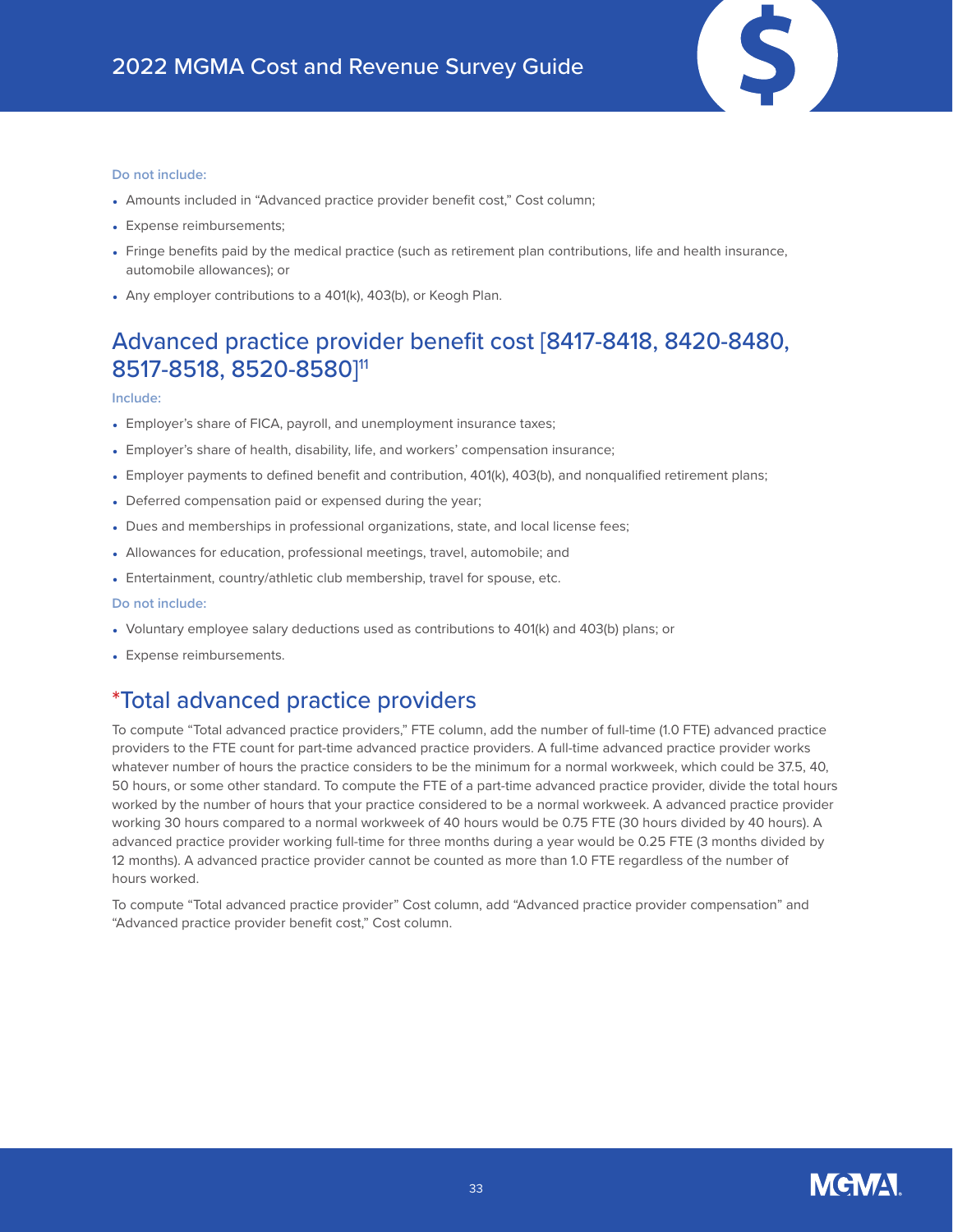### Primary care physicians

**Include:**

- Family medicine (with OB)
- Family medicine (without OB)
- Family medicine: ambulatory only (no inpatient work)
- Family medicine: sports medicine
- Family medicine: urgent care
- Geriatrics
- Hospice/palliative care
- Hospitalist: family medicine
- Hospitalist: internal medicine
- Hospital Medicine: nocturnist
- Hospitalist: OB/GYN
- Internal medicine: general
- Internal medicine: ambulatory only (no inpatient work)
- Obstetrics/gynecology: general
- OB/GYN: gynecology (only)
- Pediatrics: general

• Pediatrics: adolescent medicine

 $\mathbf{\hat{S}}$ 

- Pediatrics: hospitalist
- Pediatrics: hospitalist-internal medicine
- Pediatrics: internal medicine
- Pediatrics: sports medicine
- Pediatrics: urgent care
- Urgent care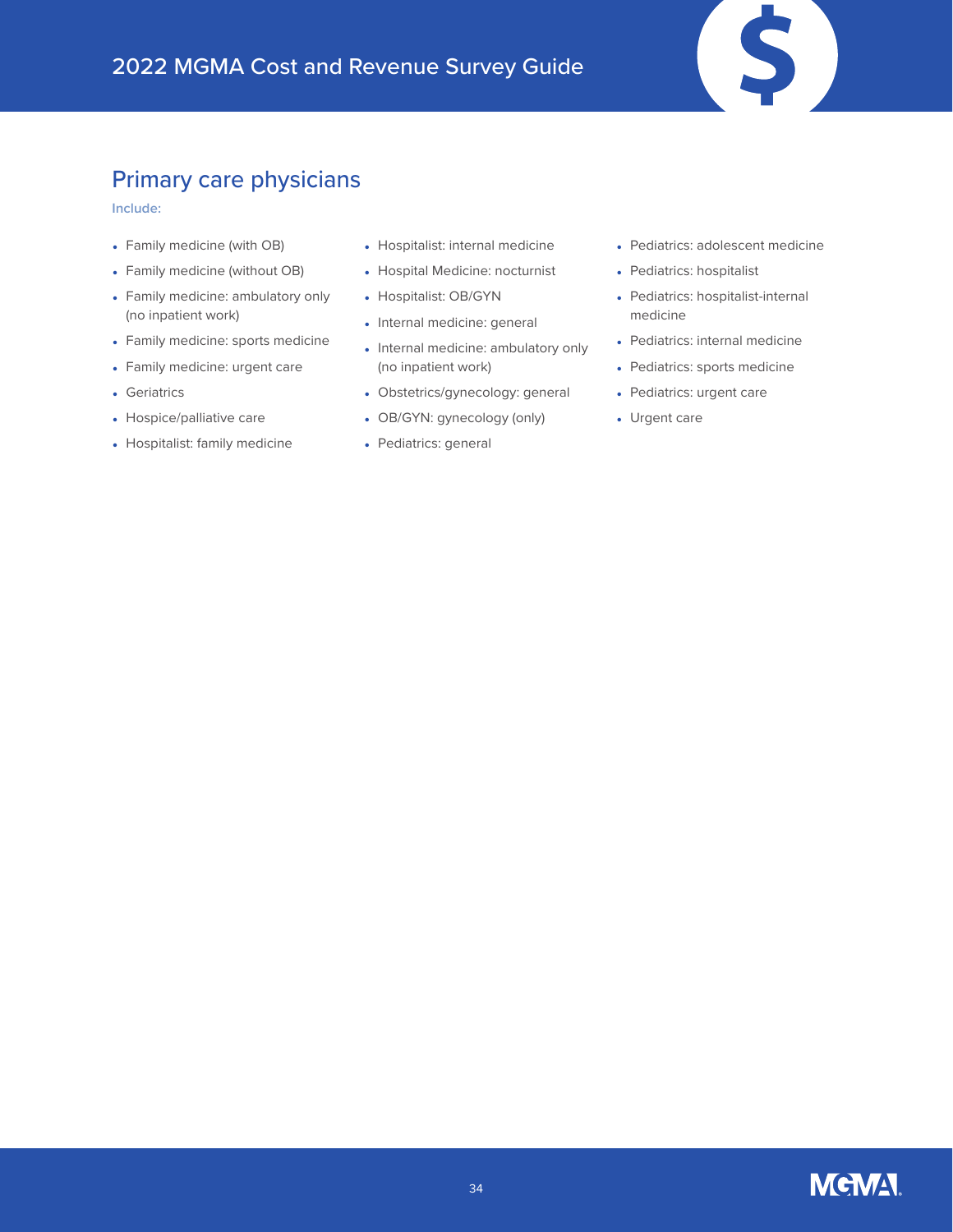### Nonsurgical specialty physicians

**Include:**

- Allergy/immunology
- Bariatrics (nonsurgical)
- Cardiology: electrophysiology
- Cardiology: invasive
- Cardiology: invasive-interventional
- Cardiology: noninvasive
- Clinical pharmacology
- Critical care: intensivist
- Dentistry
- Dermatology
- Dermatology: dermatopathology
- Emergency medicine
- Endocrinology/metabolism
- Gastroenterology
- Gastroenterology: hepatology
- Genetics
- Hematology/oncology
- Hematology/oncology: oncology (only)
- Hyperbaric medicine/wound care
- Infectious disease
- Nephrology
- Nephrology: Transplant
- Neurology
- Neurology: epilepsy/EEG
- Neurology: neurocritical care
- Neurology: neuromuscular
- Neurology: stroke medicine
- Obesity medicine
- OB/GYN: gynecological oncology
- OB/GYN: maternal and fetal medicine
- OB/GYN: reproductive Endocrinology
- OB/GYN: urogynecology
- Occupational medicine
- Orthopedic (nonsurgical)
- Pain management: nonanesthesia
- Pathology: anatomic and clinical
- Pathology: anatomic
- Pathology: anatomic-autopsy
- Pathology: anatomiccytopathology
- Pathology: anatomicneuropathology
- Pathology: anatomic-renal
- Pathology: clinical
- Pathology: clinicalhematopathology
- Pathology: clinical-transfusion medicine
- Pediatrics: allergy/immunology
- Pediatrics: anesthesiology
- Pediatrics: bone marrow transplant
- Pediatrics: cardiology
- Pediatrics: child development
- Pediatrics: clinical and lab immunology
- Pediatrics: critical care/intensivist
- Pediatrics: dermatology
- Pediatrics: emergency medicine
- Pediatrics: endocrinology
- Pediatrics: gastroenterology
- Pediatrics: genetics
- Pediatrics: hematology/oncology
- Pediatrics: infectious disease
- Pediatrics: neonatal medicine
- Pediatrics: nephrology
- Pediatrics: neurology
- Pediatrics: pulmonology
- Pediatrics: radiology
- Pediatrics: rheumatology
- Physiatry (physical medicine and rehabilitation)
- Podiatry: general
- Psychiatry: general
- Psychiatry: addiction medicine
- Psychiatry: chemical dependency
- Psychiatry: child and adolescent
- Psychiatry: forensic
- Psychiatry: geriatric
- Pulmonary medicine: general
- Pulmonary medicine: critical care
- Pulmonary medicine: general and critical care
- Radiation oncology
- Radiology: interventional
- Radiology: diagnostic
- Radiology: neurological
- Radiology: nuclear medicine
- Rheumatology
- Sleep medicine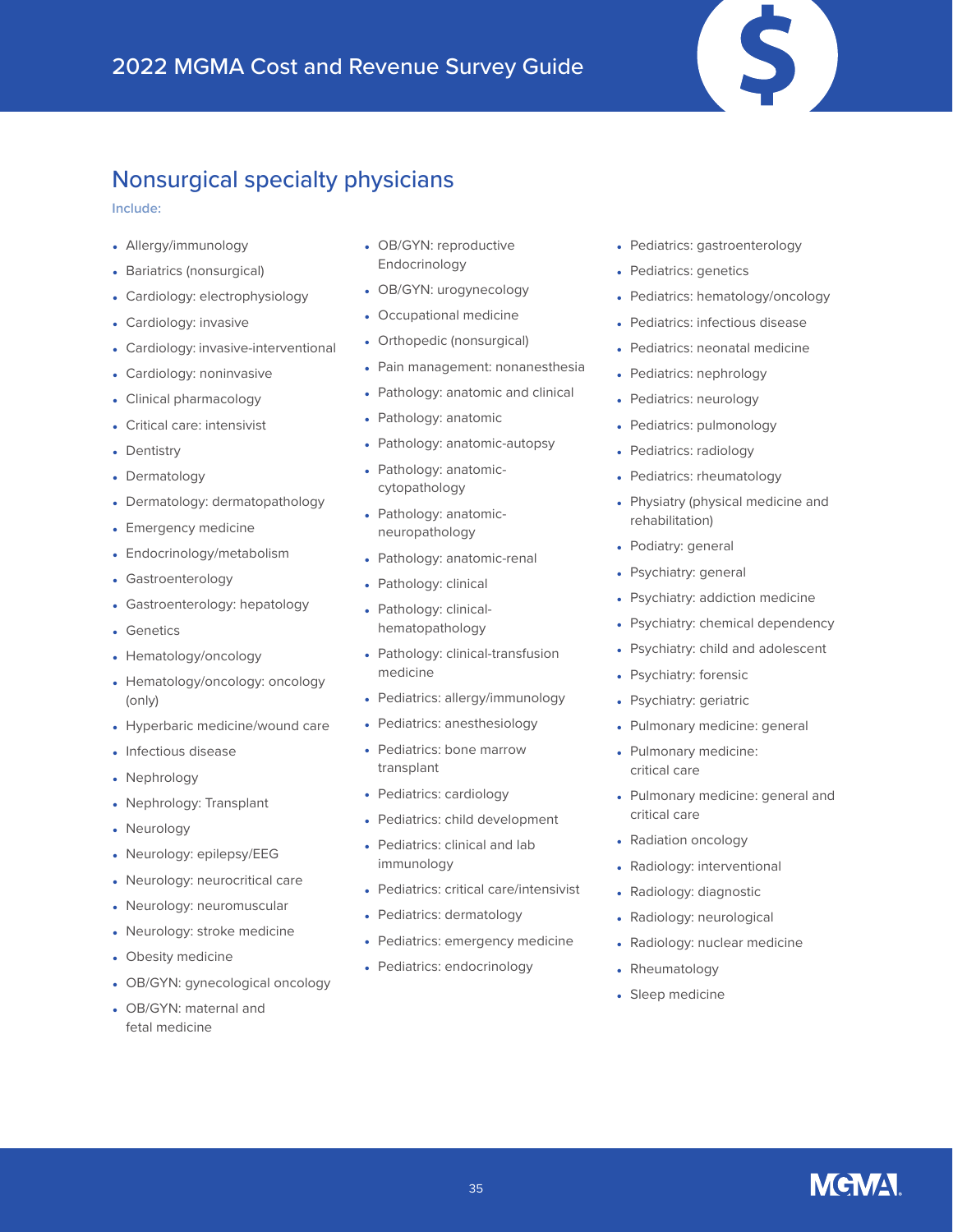### Surgical specialty physicians

**Include:**

- Anesthesiology
- Anesthesiology: cardiology
- Anesthesiology: pain management
- Dermatology: Mohs surgery
- OB/GYN: Minimally Invasive Gynecologic Surgery
- Ophthalmology
- Ophthalmology: corneal and refractive surgery
- Ophthalmology: glaucoma
- Ophthalmology: neurology
- Ophthalmology: oculoplastic and reconstructive surgery
- Ophthalmology: retina
- Orthopedic surgery: general
- Orthopedic surgery: foot and ankle
- Orthopedic surgery: hand
- Orthopedic surgery: hip and joint
- Orthopedic surgery: oncology
- Orthopedic surgery: shoulder/elbow
- Orthopedic surgery: spine
- Orthopedic surgery: sports medicine
- Orthopedic surgery: trauma
- Otorhinolaryngology
- Pathology: surgical
- Pediatrics: cardiovascular surgery
- Pediatrics: neurosurgery
- Pediatrics: ophthalmology
- Pediatrics: orthopedic surgery
- Pediatrics: otorhinolaryngology
- Pediatrics: plastic and reconstruction surgery
- Pediatrics: surgery
- Pediatrics: urology
- Podiatry: surgery-foot and ankle
- Podiatry: surgery-forefoot only
- Surgery: general
- Surgery: bariatric
- Surgery: breast
- Surgery: cardiovascular
- Surgery: colon and rectal
- Surgery: endocrine
- Surgery: endovascular (primary)
- Surgery: neurological
- Surgery: oncology
- Surgery: oral
- Surgery: plastic and reconstruction
- Surgery: plastic and reconstruction-hand
- Surgery: thoracic (primary)
- Surgery: transplant
- Surgery: transplant-heart
- Surgery: transplant-heart/lung
- Surgery: transplant-kidney
- Surgery: transplant-liver
- Surgery: trauma
- Surgery: trauma-burn
- Surgery: vascular (primary)
- Urology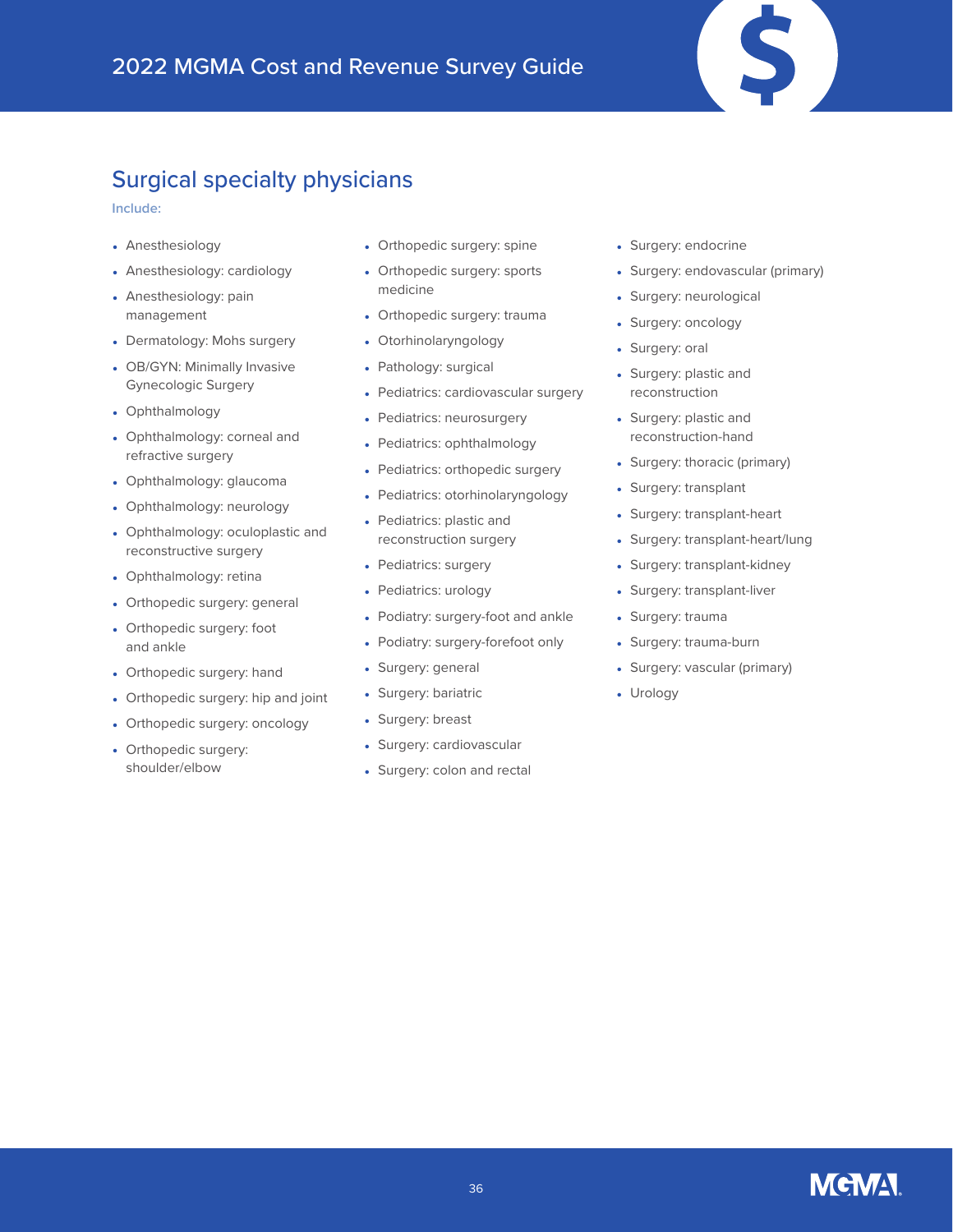

### Total physician compensation [8110-8116, 8119, 8210-8216, 8219, 8310-8316, 8319, 8610-8616, 8619]11

The total compensation paid to physicians who comprise "Total physicians," FTE column.

### **Include:**

- Compensation for shareholders/partners, associates on salary, employed physicians, contract physicians, locum tenens, residents, and fellows;
- Compensation for full-time and part-time physicians;
- Provider wages reported as direct compensation in
	- Box 5 on the W2.
	- Box 7 on the 1099.
	- Box 1 plus Box 4 minus Box 12 minus Box 13 from the provider's K-1 form 1065.
	- Box 5 (Medicare wages and tips) from the provider's W-2 plus Box 1 minus Box 11 minus Box 12 from the provider's K-1 form 1120S.
- Bonus and/or incentive payments, research stipends, honoraria, distribution of profits;
- Voluntary employee salary deductions used as contributions to 401(k), 403(b), or Section 125 plans; and
- Compensation attributable to activities related to revenue in "Nonmedical revenue."

- Amounts included in "Total physician benefit cost," Cost column;
- Provider consultant cost;
- Expense reimbursements;
- Fringe benefits paid by the medical practice (such as retirement plan contributions, life and health insurance, automobile allowances); or
- Any employer contributions to a 401(k), 403(b), or Keogh Plan.

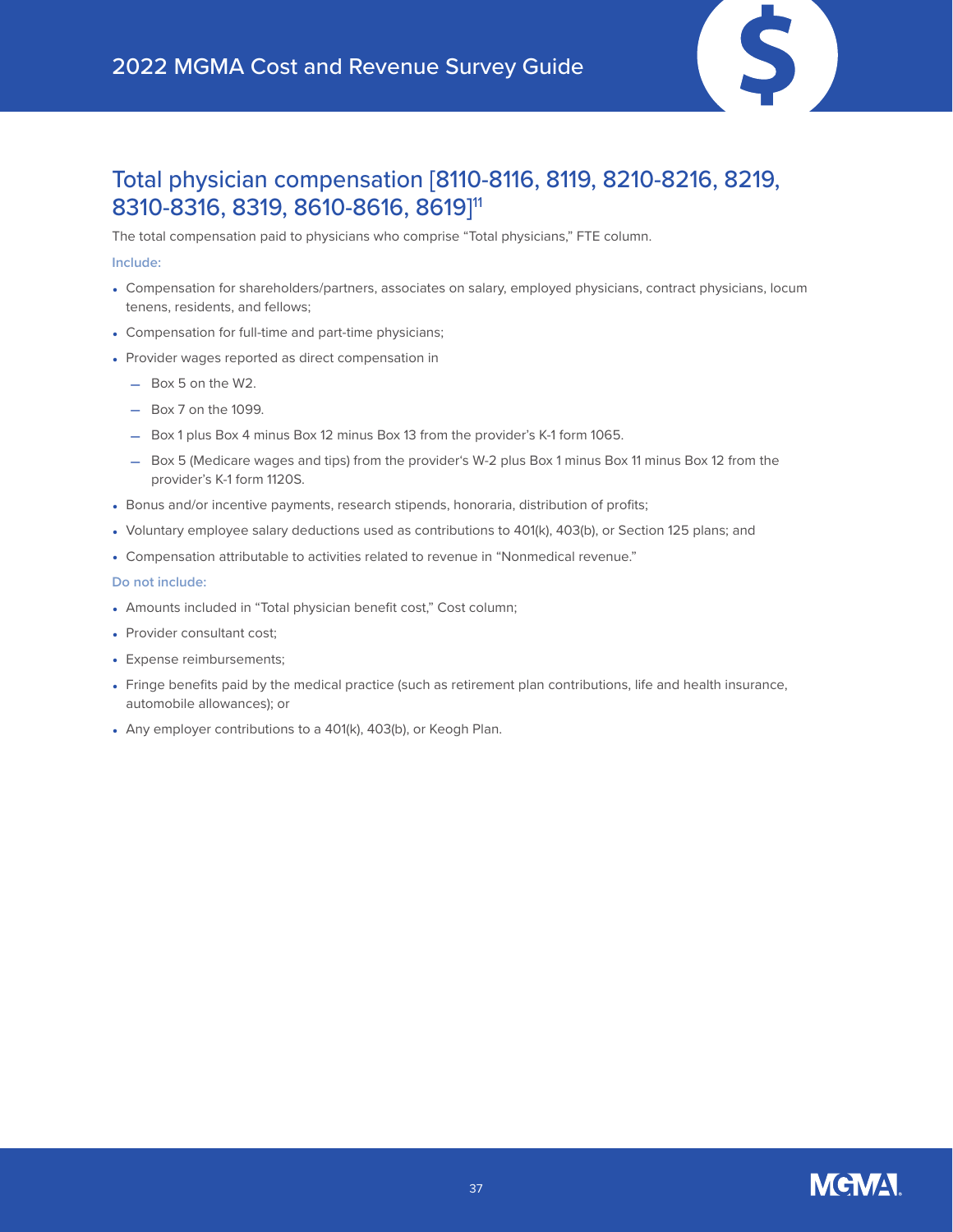

### Total physician benefit cost [8117-8118, 8120-8180, 8217-8218, 8220- 8280, 8317-8318, 8320-8380, 8617-8618, 8620-8680]11

The total benefits paid to physicians who comprise "Total physicians," FTE column. **Include:**

- Employer's share of Federal Insurance Contributions Act (FICA), payroll, and unemployment insurance taxes;
- Employer's share of health, disability, life, and workers' compensation insurance;
- Employer payments to defined benefit and contribution, 401(k), 403(b), and nonqualified retirement plans;
- Deferred compensation paid or expensed during the year;
- Dues and memberships in professional organizations, state, and local license fees;
- Allowances for education, professional meetings, travel, and automobile; and
- Entertainment, country/athletic club membership, and travel for spouse.

#### **Do not include:**

- Voluntary employee salary deductions used as contributions to 401(k) and 403(b) plans; or
- Expense reimbursements.

### \*\*Total physicians

For "Total physicians" FTE, add "Primary care physicians," "Nonsurgical specialty physicians," and "Surgical specialty physicians," FTE column. For "Total physicians" cost, add "Total physician compensation" and "Total physician benefit cost," columns.

### \*Total providers

For "Total providers" FTE, add "Total advanced practice providers" and "Total physicians," FTE column. For "Total providers" cost, add "Total advanced practice providers" and "Total physicians," Cost column.

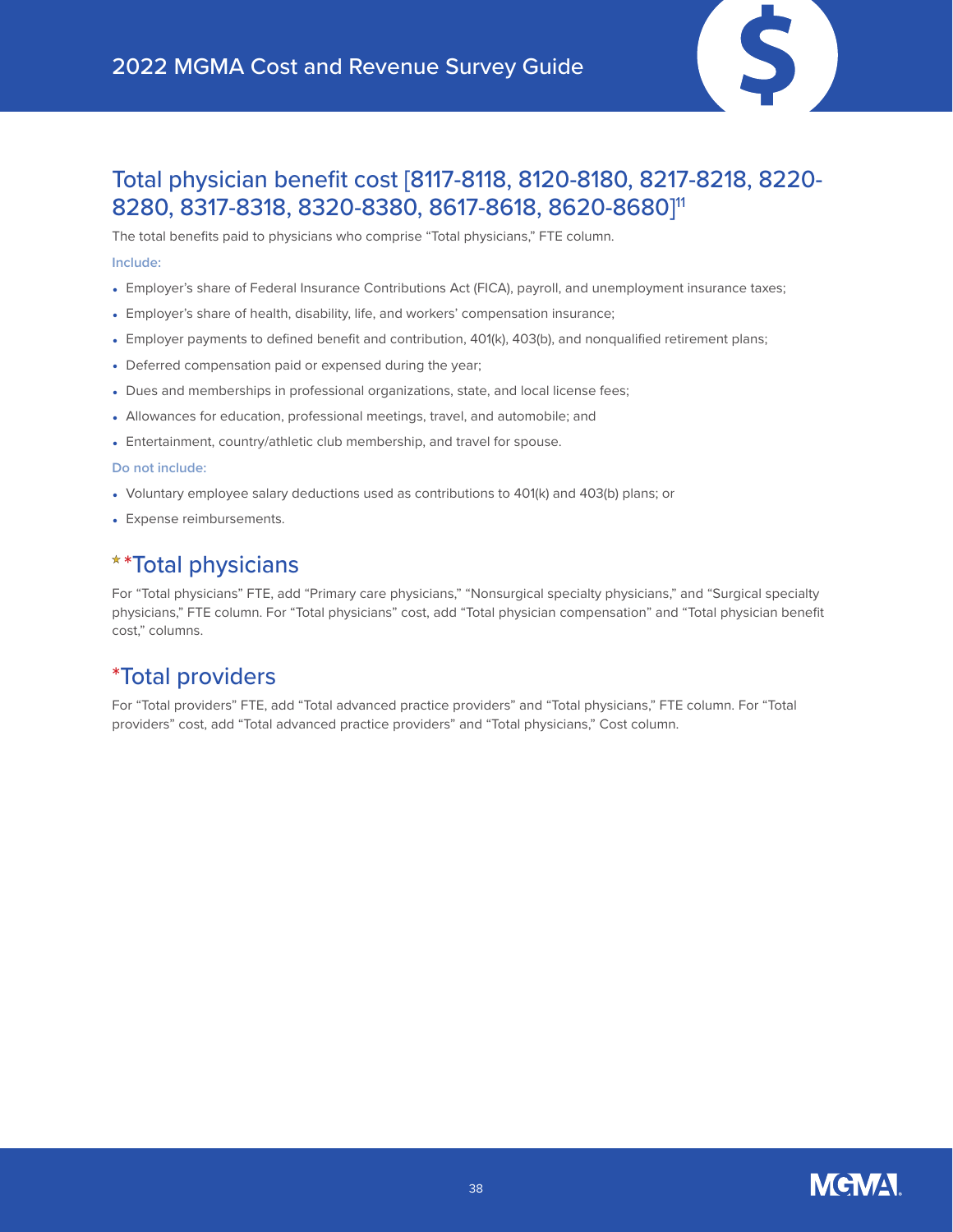



# <span id="page-38-0"></span>NET INCOME

### \*Total medical revenue after operating cost

Subtract "Total operating cost" from "Total medical revenue."

### \*Net practice income or loss

Subtract "Total providers cost" from "Total medical revenue after operating cost," and then add "Net nonmedical income or loss."



## <span id="page-38-1"></span>PERFORMANCE

### Accounts receivable

Provide the information regarding the age of your practice's accounts receivable (to the nearest whole dollar). Do not include accounts that have been assigned to collection agencies.

If your practice does not have any accounts receivable for a certain range, enter "0."

### Current to 30 days

Amounts owed to the practice by patients, third-party payers, employer groups, and unions for fee-for-service activities before adjustments for anticipated payment reductions, allowances for adjustments, or bad debts. Amounts assigned to "Accounts receivable" are due to "Gross fee-for-service charges." Assigning a charge into "Accounts receivable" initiates at the time a practice submits an invoice to the payer or patient for payment. For example, if an obstetrics practice establishes an open account for accumulation of charges when a patient is accepted into a prenatal program and the account will not be invoiced until after delivery, then "Accounts receivable" will not reflect these charges until the creation of an invoice. Deletion of charges from "Accounts receivable" is done when the practice receives payment, turns over debt to a collection agency, or writes off the account as bad debt. "Accounts payable to patients and payers" are subtracted from "Accounts receivable" before reporting "Accounts receivable."

This is the net amount owed after patient refunds.

### **Do not include:**

• Capitation payments owed to the practice by HMOs.

31 to 60 days – See Current to 30 days. 61 to 90 days – See Current to 30 days. 91 to 120 days – See Current to 30 days. Over 120 days – See Current to 30 days.

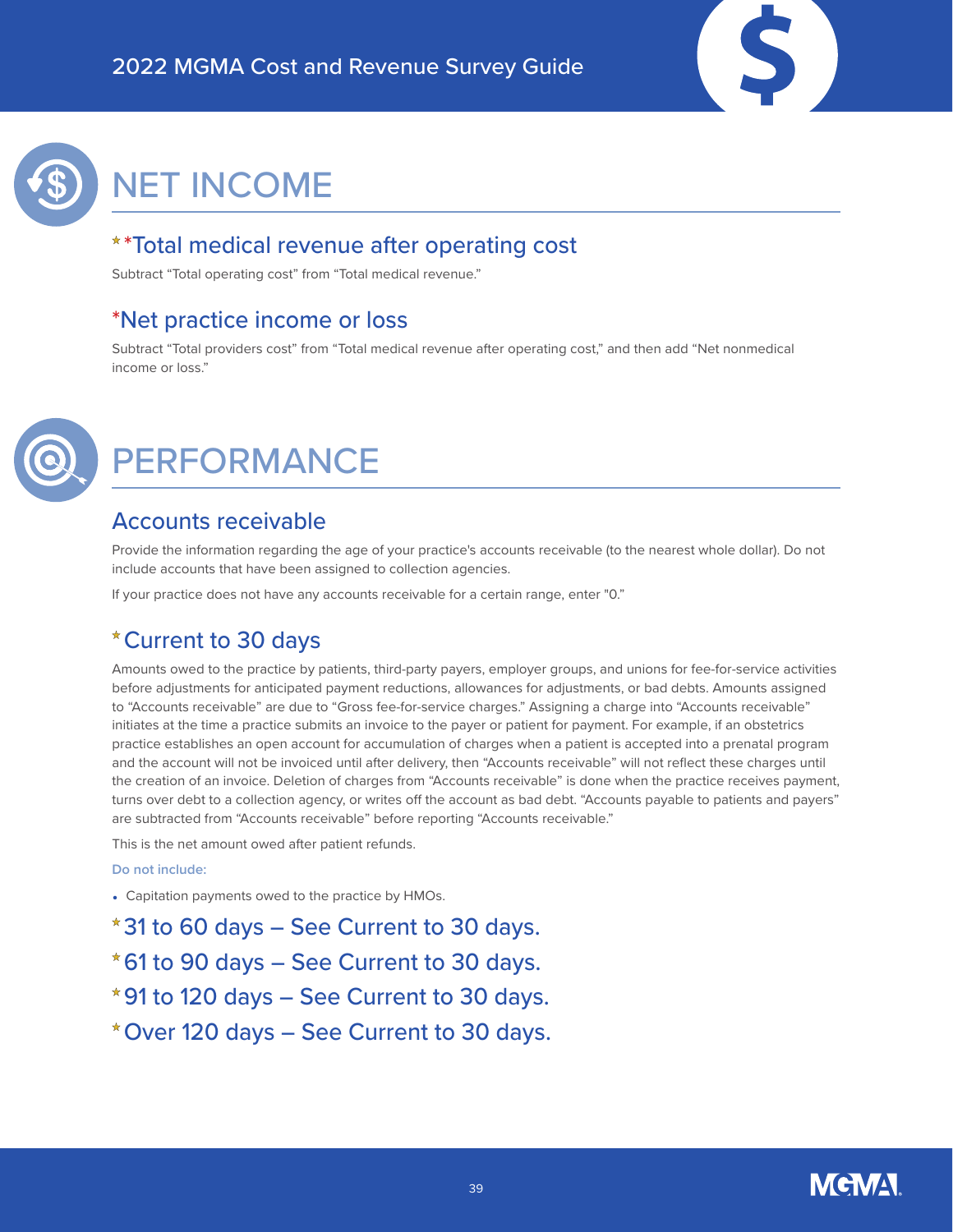### Total accounts receivable

Add "Current to 30 days," "31 to 60 days," "61 to 90 days," "91 to 120 days," and "Over 120 days."

### Did your practice re-age accounts receivable when a balance was transferred to a secondary carrier or the patient's private account?

Answer "Yes" if accounts receivable were re-aged when a second insurance company or the patient was billed after the first insurance company refused to pay the entire billed amount.

### Payer mix

Please estimate the percentage of your practice's "Total gross charges" by type of payer. The sum of the percentages must add to 100 percent. If not applicable, please enter "0."

**Managed care:** Managed healthcare is a system in which the provider of care is incentivized to establish mechanisms to contain costs, control utilization, and deliver services in the most appropriate settings.

There are three key factors:

- Controlling the utilization of medical services;
- Shifting financial risk to the provider; and
- Reducing the use of resources in rendering treatments to patients.

**Capitation:** Capitation is when a provider organization receives a fixed, previously negotiated periodic payment per member covered by the health plan in exchange for delivering specified healthcare services to the members for a specified length of time regardless of how many or how few services are actually required or rendered. Per member per month (PMPM) is the commonplace calculation unit for such capitation payments.

### **Medicare**

Include all fee-for-service, managed care fee-for-service and capitated charges for all services provided to Medicare patients.

**Medicare: fee-for-service:** Fee-for-service gross charges, at the practice's established undiscounted rates, for all services provided to Medicare patients on a fee-for-service basis. If patients are covered by both Medicare and Medicaid or a similar state healthcare plan, all charges for such patients should be included as Medicare fee-forservice charges.

### **Do not include:**

• Fee-for-service equivalent gross charges for services provided to Medicare/TEFRA (Tax Equity and Fiscal Responsibility Act) patients under capitated, prepaid or other "at-risk" arrangements.

**Medicare: managed care fee-for-service:** Fee-for-service gross charges, at the practice's established undiscounted rates, for all services provided to Medicare patients through a managed care plan. If patients are covered by both Medicare and Medicaid or a similar state healthcare plan on a fee-for-service basis, all charges for such patients should be included as Medicare fee-for-service charges.

### **Include:**

• Charges for patients covered under discounted fee-for-service contract arrangements.

#### **Do not include:**

• Fee-for-service equivalent gross charges for services provided to Medicare/TEFRA (Tax Equity and Fiscal Responsibility Act) patients under capitated, prepaid arrangements.

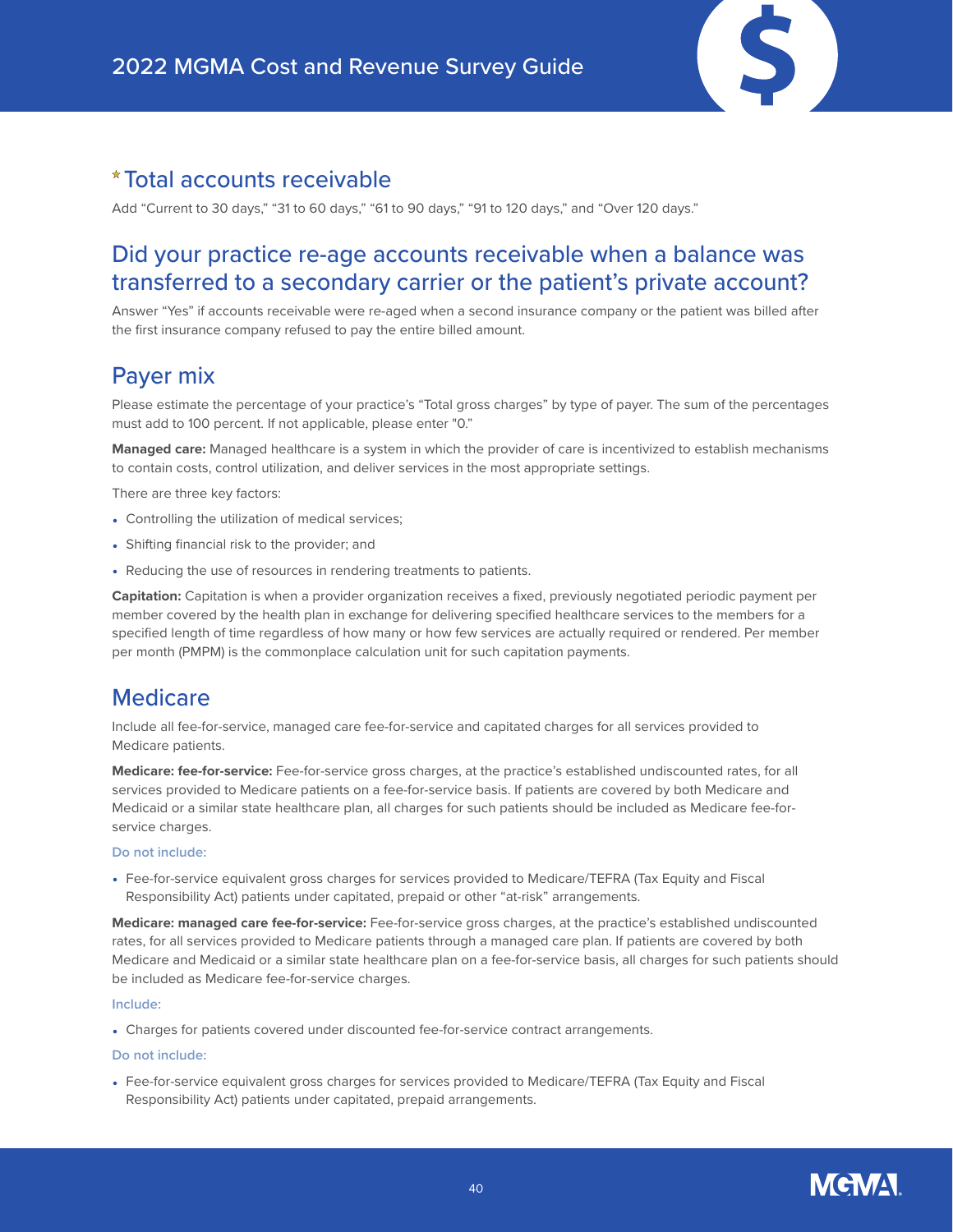

**Medicare: capitation:** Fee-for-service equivalent gross charges, at the practice's undiscounted rates, for all services provided to patients under a Medicare/TEFRA, received from a capitated contract.

#### **Do not include:**

- Charges for fee-for-service patients; or
- Charges for patients covered under discounted fee-for-service contract arrangements.

### Medicaid

Include all fee-for-service, managed care fee-for-service and capitated charges for all services provided to Medicaid or similar state healthcare program patients.

**Medicaid: fee-for-service:** Fee-for-service gross charges, at the practice's established undiscounted rates, for all services provided to Medicaid or similar state healthcare program patients on a fee-for-service basis.

### **Do not include:**

- Fee-for-service equivalent gross charges for services provided to Medicaid or other state healthcare program patients under capitated, prepaid or other "at-risk" arrangements; or
- Charges for patients covered under discounted fee-for-service contract arrangements.

**Medicaid: managed care fee-for-services:** Fee-for-service gross charges, at the practice's established undiscounted rates, for all services provided to Medicaid or similar state healthcare program patients under a managed care plan. If patients are covered by both Medicare and Medicaid or a similar state healthcare plan on a fee-for-service basis, all charges for such patients should be included as Medicare fee-for-service charges.

### **Include:**

• Charges for patients covered under discounted fee-for-service contract arrangements.

**Medicaid: capitation:** Fee-for-service equivalent gross charges, at the practice's undiscounted rates, for all services provided to Medicaid or similar state healthcare program patients under a capitated contract.

- Charges for fee-for-service patients; or
- Charges for patients covered under discounted fee-for-service contract arrangements.

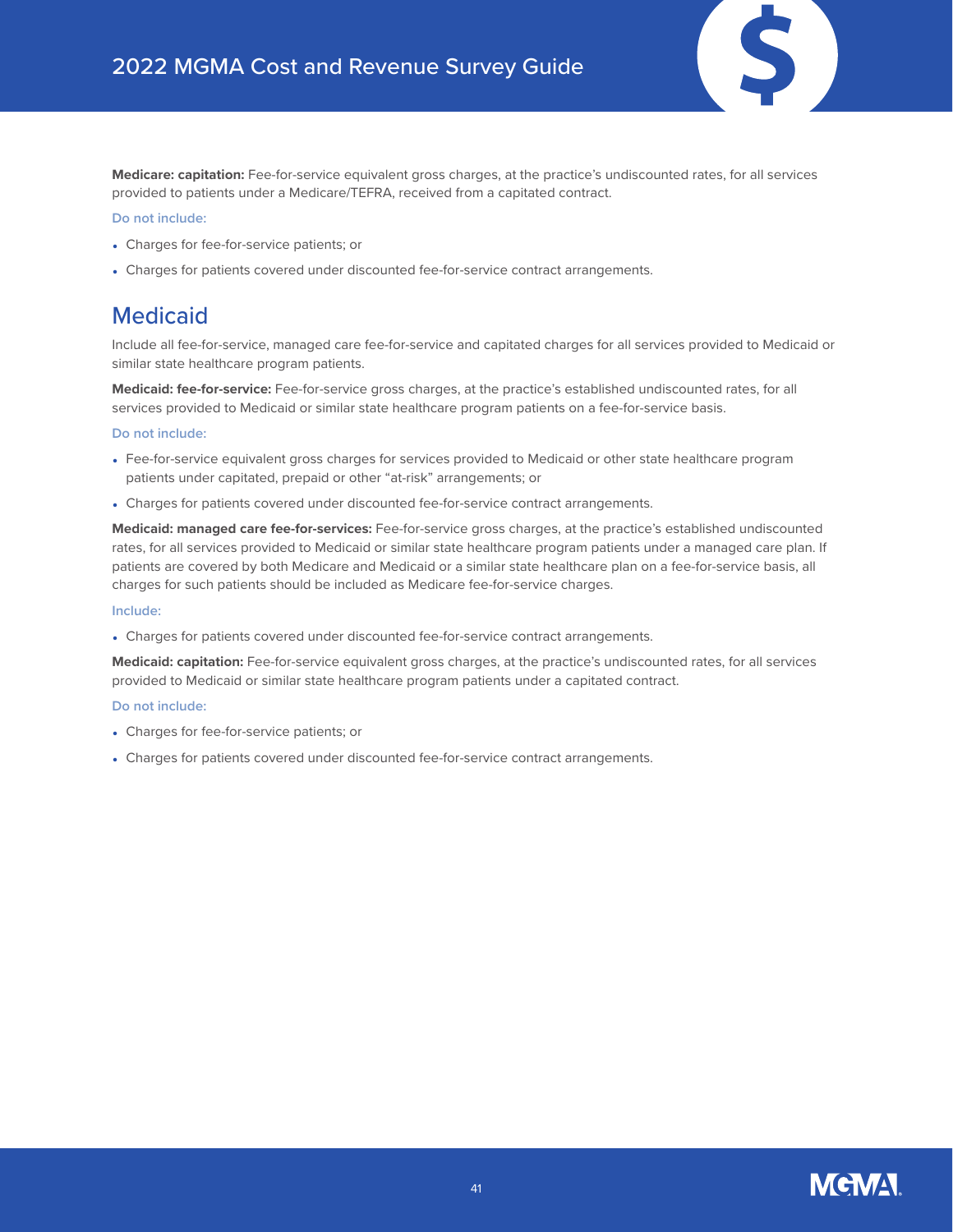

### **Commercial**

Include all fee-for-service, managed care fee-for-service and capitated charges for all services provided patients under a commercial capitated contact.

**Commercial: fee-for-service:** Fee-for-service gross charges, at the practice's undiscounted rates, for all services provided to fee-for-service patients who were covered by commercial contracts that do not include a withhold but may or may not include a performance-based incentive. A commercial contract is any contract that is not Medicare, Medicaid, or workers' compensation.

### **Do not include:**

- Charges for Medicare patients;
- Charges for Medicaid patients;
- Charges for capitation patients;
- Charges for patients covered by a managed care plan;
- Charges for workers' compensation patients;
- Charges for charity or professional courtesy patients; or
- Charges for self-pay patients.

**Commercial: managed care fee-for-service:** Fee-for-service gross charges, at the practice's undiscounted rates, for all services provided to patients who were covered by managed care contracts that do include a withhold and may or may not include a performance based incentive. A commercial contract is any contract that is not Medicare, Medicaid, or workers' compensation.

### **Include:**

• Charges for patients covered under discounted fee-for-service contract arrangements.

### **Do not include:**

- Charges for Medicare patients;
- Charges for Medicaid patients;
- Charges for capitation patients;
- Charges for workers' compensation patients;
- Charges for charity or professional courtesy patients; or
- Charges for self-pay patients.

**Commercial: capitation:** Fee-for-service equivalent gross charges, at the practice's undiscounted rates, for all services provided to patients under a commercial capitated contract.

- Charges for fee-for-service patients; or
- Charges for patients covered under discounted fee-for-service contract arrangements.

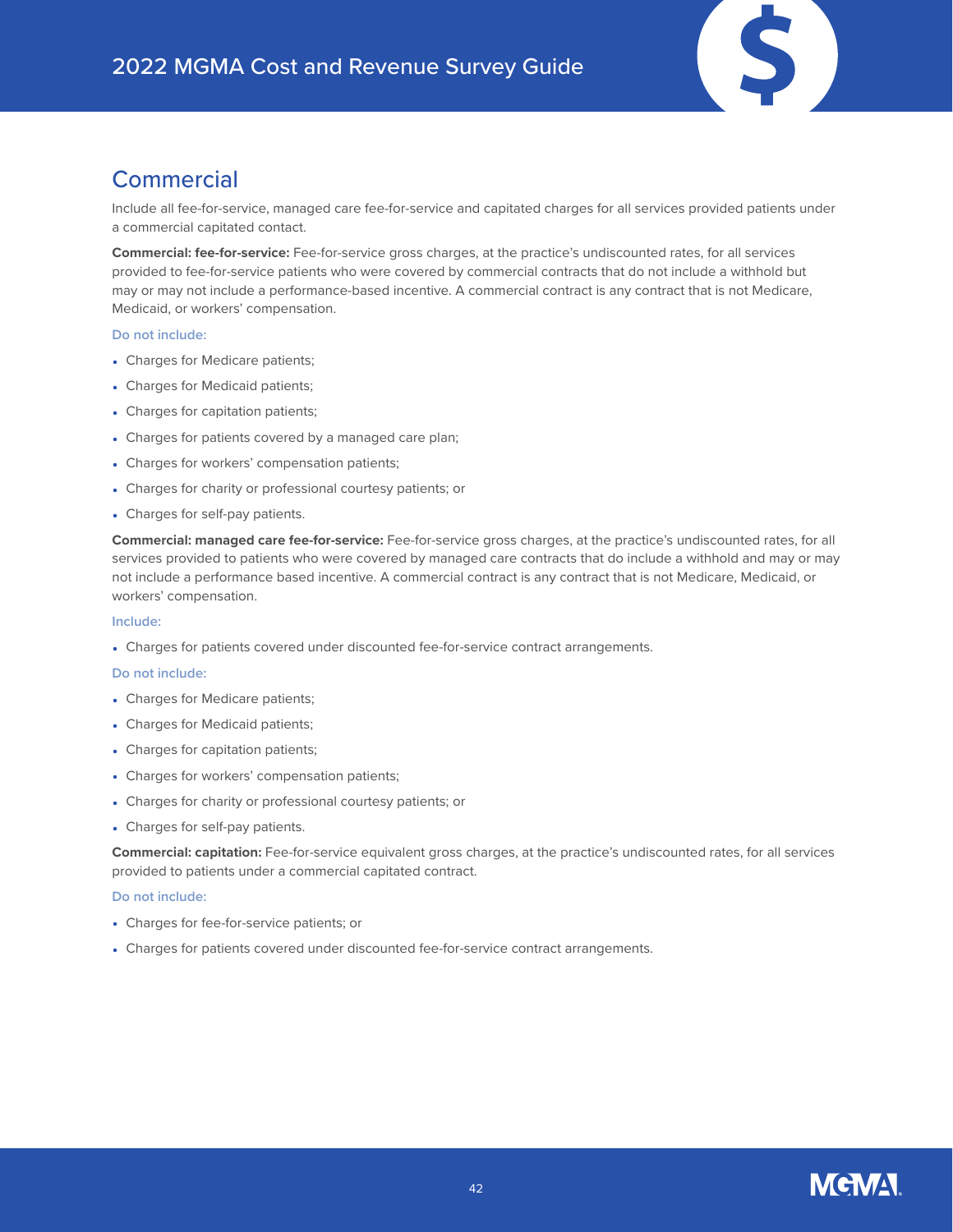

Fee-for-service gross charges, at the practice's undiscounted rates, for all services provided to patients covered by workers' compensation insurance.

**Do not include:**

- Charges for Medicare patients;
- Charges for Medicaid patients;
- Charges for charity or professional courtesy patients; or
- Charges for self-pay patients.

### Charity care

Fee-for-service gross charges, at the practice's undiscounted rates, for all services provided to charity patients. Charity patients are patients not covered by either commercial insurance or federal, state, or local governmental healthcare programs and who do not have the resources to pay for services. Charity patients must be identified at the time that service is provided so that a bill for service is not prepared.

### Self-pay

Fee-for-service gross charges, at the practice's undiscounted rates, for all services provided to patients who pay the medical practice directly. Note that these patients may or may not have insurance.

**Include:**

- Charges for patients who have no insurance but do have the resources to pay for their own care and do so; and
- Charges for patients who have insurance but choose to pay for their own care and submit claims to their insurance company directly. Since the practice may or may not be aware of this situation, all charges paid directly by the patient should be considered as self-pay.

### Other federal government payers

Fee-for-service gross charges, at the practice's undiscounted rates, for all services provided to patients who are covered by other federal government payers other than Medicare.

**Include:**

• Charges for TRICARE patients.

**Do not include:**

• Charges for Medicare and Medicaid patients.

### \*Total payer mix gross charges

The sum of the percentages for "Medicare," "Medicaid," "Commercial," "Workers' compensation," "Charity care," "Self-pay" and "Other federal government payers" should equal 100%.

### \*Specify the number of Level 1, 2 and 3 trauma centers serviced

### **ANESTHESIOLOGY PRACTICES ONLY**

If your group provides services to a level one, two, or three trauma center, specify the number of trauma centers serviced at each level in the boxes provided.

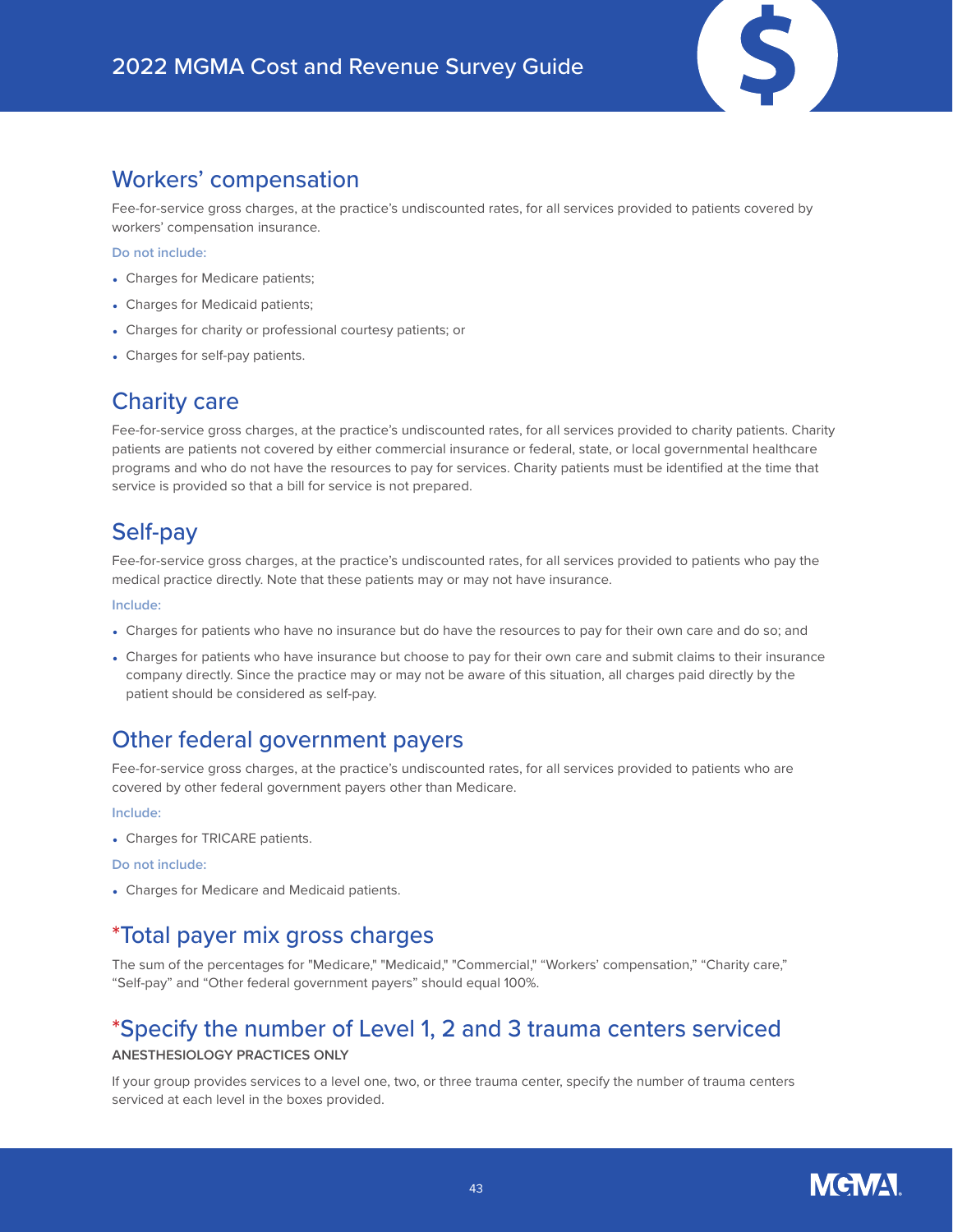

### \*Number of Hospital, Same-Day Surgery Center, Surgeon Offices and Other facilities staffed

### **ANESTHESIOLOGY PRACTICES ONLY**

Indicate the number of facilities you covered in each facility type category. Please count any facilities not physically in the same location as separate facilities. For example, if you provide services (inpatient and outpatient) at one hospital in the same block of operating rooms, please count this as one facility. If the outpatient department is sufficiently removed that a separate staff is assigned to cover that "facility" on any given day, please count that as a separate facility (hospital or same day surgery center, as appropriate).

## \*Number of Hospital, Same-Day Surgery Center, Surgeon Offices and Other anesthetizing locations

### **ANESTHESIOLOGY PRACTICES ONLY**

Indicate the number of anesthetizing locations including cath lab, ESWL, MRI, or OB suite, your practice covers at 7:30 AM (or another time that represents your typical first case of the day) in each facility type category. If one person "floats" to multiple places during the day such as MRI in the morning and cath lab in the afternoon within the same facility, please count this as one anesthetizing location. If some anesthetizing locations are not staffed daily, use partial numbers. For example, if you provide services at two hospitals and Hospital A has eight operating rooms (OR) and a cath lab where you provide services two days per week (0.4 anesthetizing locations) and Hospital B has 16 OR, an OB suite, an ESWL truck that comes twice per week (0.4 anesthetizing locations) and an MRI lab that you cover once per week (0.2 anesthetizing locations), you would list "2" as the number of facilities under "hospitals." For hospital anesthetizing locations you would add the 8.4 (8 OR + 0.4 cath lab) at Hospital A and the 17.6 (16 OR + 1 OB + 0.4 ESWL + 0.2 MRI) at Hospital B to list a total of "26." Recognizing that some facilities may have eight OR's but only run six or seven on some days, include only those OR's that you are committed to cover on a daily basis and exclude or use partial numbers for rooms that you only cover on a "staff available" basis.

## What was the total number of hospitals covered that paid a stipend?

### **ANESTHESIOLOGY PRACTICES ONLY**

Report the total number of hospitals staffed by the practice's physicians and advanced practice providers that received a stipend.

### \*Total stipend amount for top 3 entities

### **ANESTHESIOLOGY PRACTICES ONLY**

List up to three entities' stipends. If you receive stipends from more than three entities, provide data for your three entities that have been allotted the largest stipends.

Net stipend = the amount of the stipend — any money you must refund the facility under the arrangement. For example, if you receive \$1,000,000 for CRNA salaries but have an arrangement whereby any revenue you collect on CRNA services must be turned over to the facility and the amount of that revenue for last year was \$400,000, the net stipend you received for CRNA salaries should be listed as \$600,000.

### **Entity 1 Amount**

Indicate the net stipend amount for the entity with the largest total stipends.

### **Entity 2 Amount**

Indicate the net stipend amount for the entity with the second largest total stipends.

### **Entity 3 Amount**

Indicate the net stipend amount for the entity with the third largest total stipends.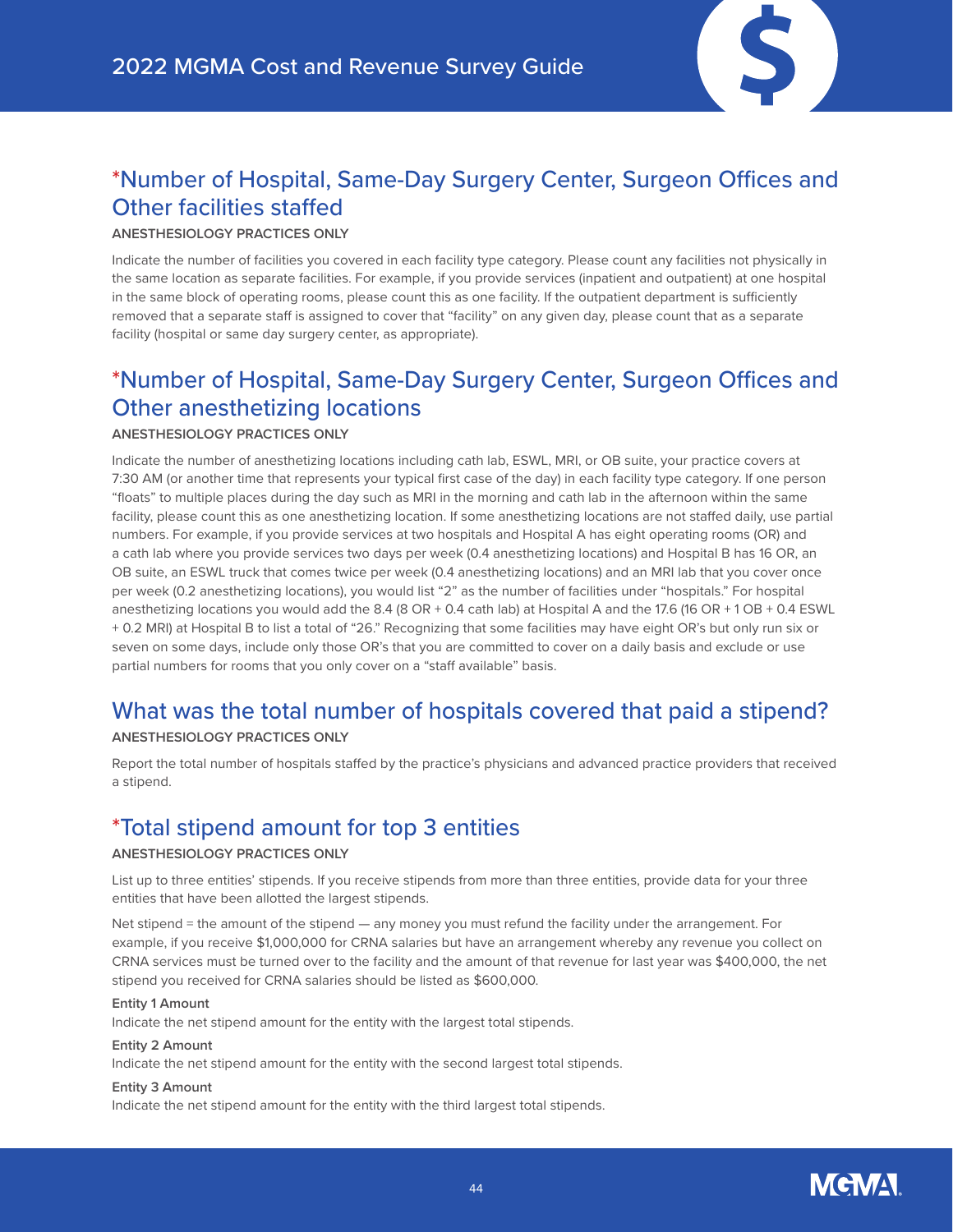### Number of beds for top 3 entities

### **ANESTHESIOLOGY PRACTICES ONLY**

Provide the number of licensed beds for the entity listed in "Total stipend amount," columns Entity 1, Entity 2, Entity 3, and total.

#### **Entity 1 Amount**

Provide the number of licensed beds for the entity with the largest total stipends, using the same entity reported in "Total stipend amount."

#### **Entity 2 Amount**

Provide the number of licensed beds for the entity with the second largest total stipends, using the same entity reported in "Total stipend amount."

#### **Entity 3 Amount**

Provide the number of licensed beds for the entity with the third largest total stipends, using the same entity reported in "Total stipend amount."



# <span id="page-44-0"></span>PRODUCTION

### Medical procedures conducted inside the practice's facilities

When reporting procedure counts and gross charges for practice activities, it is necessary to identify whether the activity occurred inside or outside the practice's facilities. This inside/outside distinction enables the proper assignment of operating costs to develop cost per unit output statistics. The Centers for Medicare and Medicaid Services (CMS) "place of service" codes are used to make this inside/outside distinction. There is one "place of service" code, the "office" code (11), which indicates activity inside the practice's facilities. All other place of service codes (12-81) are for activities occurring outside the practice's facilities. Examples of "outside" locations are the patient's home, inpatient or outpatient hospital, psychiatric or rehabilitation facility, emergency room, freestanding ambulatory surgery center, birthing center, skilled nursing or custodial care facility, hospice, ambulance, independent laboratory or radiology and imaging center, ambulatory emergency center, etc.

### **Include:**

- Procedures performed by all practice physicians, advanced practice providers, and other healthcare professionals such as nurses, medical assistants, and technicians; and
- Purchased procedures from external providers and facilities on behalf of the practice's fee-for-service patients for which revenue is reported as a subset of "Total net fee-for-service collections/revenue" and for which costs are reported as a subset of "Clinical laboratory," "Radiology and imaging," and "Other ancillary services."

#### **Do not include:**

• Purchased procedures from external providers and facilities on behalf of the practice's capitation patients for which costs are reported as "Purchased services for capitation patients."

*\*\*If the observed medical practice uses CMS Procedural Coding System (CMS PCS) codes, please use your best judgment to assign the G, H, M, Q, S, and T code counts and gross charges to the appropriate categories.* 

The five digit numbers in the following lists are the Current Procedural Terminology (CPT) codes published in *Current Procedural Terminology* CPT 2020 (American Medical Association, 2020).

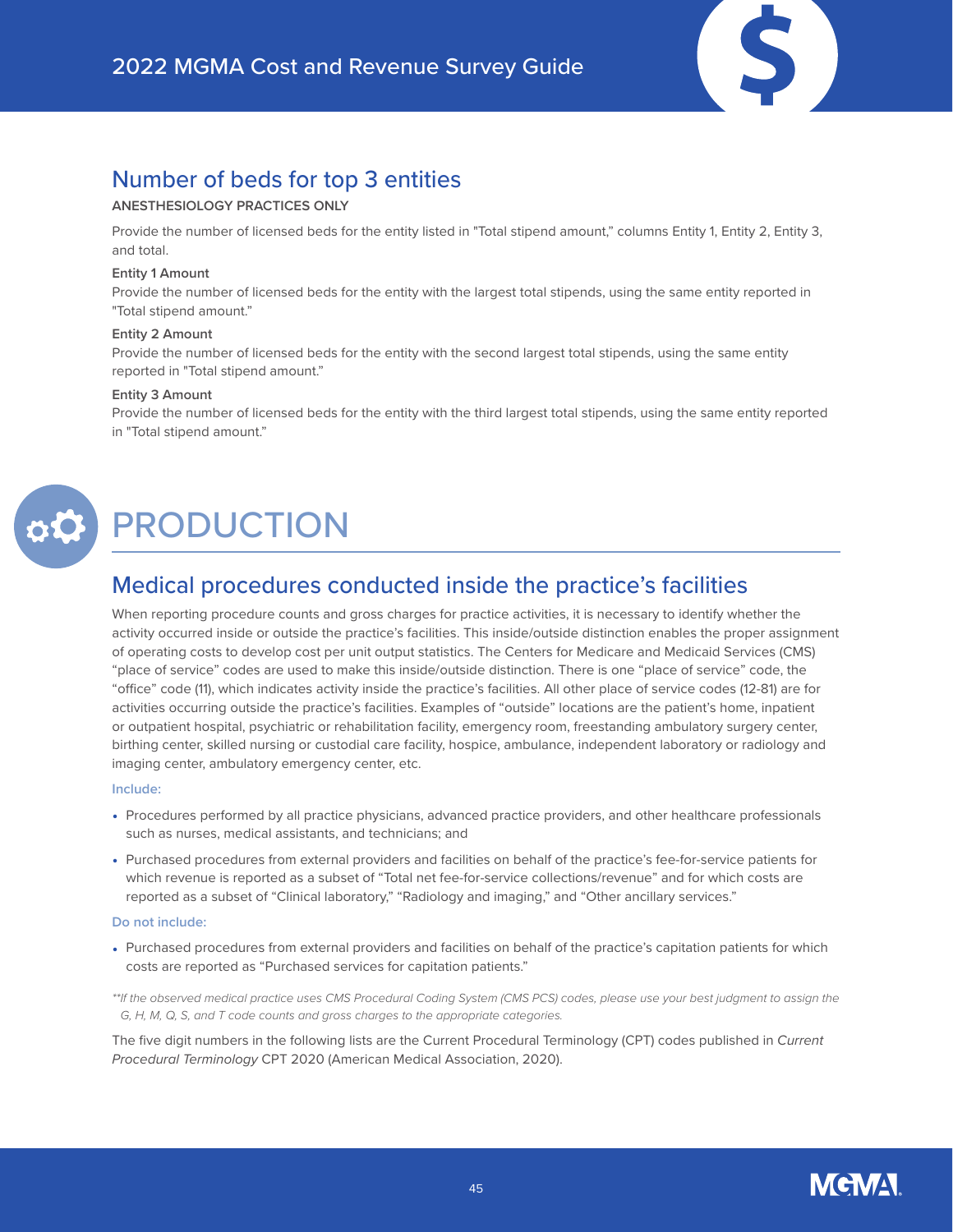

### Medical procedures conducted inside the practice's facilities

#### **Include:**

*Evaluation and Management Services (given an appropriate location code)*

- 99201-99215, office or other outpatient services;
- 99241-99245, office or other outpatient consultations;
- 99354-99360, prolonged and standby services;
- 93792-93793, 99366-99368, 99441-99449, case management services;
- 99374-99375, 99377-99380, care plan oversight services;
- 99381-99387, 99391-99397, 99401-99404, 99406-99409, 99411-99412, 96160, 99429, preventive medicine services;
- 99450, 99455-99456, special evaluation and management services; and
- 99460-99465, newborn care.

*Radiology Services (given an appropriate location code)*

- 77261-77799, radiation oncology; and
- 79005-79999, therapeutic nuclear medicine.

*Medicine Services (given an appropriate location code)*

- 90281-99091: and
- 99170-99199, other services/procedures.

- 10021-69990, surgery procedures. These procedures are reported as "Surgery and anesthesia procedures";
- 70010-76499, diagnostic radiology. These procedures are reported as "Diagnostic radiology and imaging procedures";
- 76506-76999, diagnostic ultrasound. Report in "Diagnostic radiology and imaging procedures";
- 78012-78999, diagnostic nuclear medicine. Report in "Diagnostic radiology and imaging procedures"; or
- 80047-89398, clinical laboratory and pathology. These procedures are reported as "Clinical laboratory and pathology procedures."

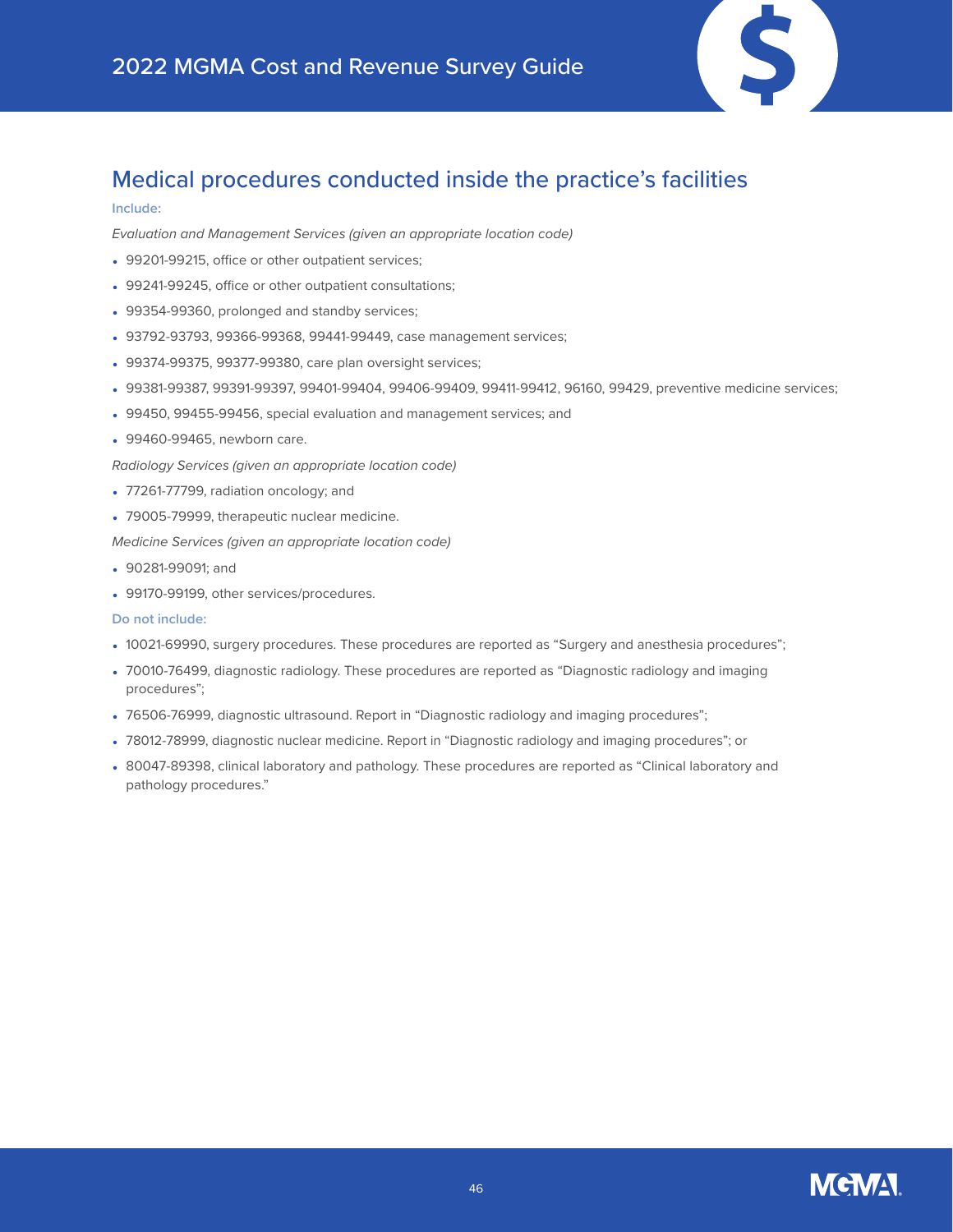

## Medical procedures conducted outside the practice's facilities

#### **Include:**

The same items listed under "Medical procedures conducted inside the practice's facilities," given an appropriate location code:

- 99217, 99220-99226, hospital observation services;
- 99221-99223, 99231-99236, 99238-99239, hospital inpatient and observation services;
- 99251-99255, inpatient consultations;
- 99281-99285, 99288, emergency services;
- 99291-99292, critical care services;
- 99466-99467, 99471-99472, 99475-99476, pediatric critical care services;
- 99468-99469, 99477-99480, neonatal critical and intensive care services;
- 99304-99310, 99315-99316, 99318, nursing facility services;
- 99324-99328, 99334-99337, domiciliary, rest home, or custodial care services;
- 99354-99360, prolonged and standby services;
- 99341-99345, 99347-99350, home services;
- 99460-99465, newborn care; and
- 99500-99602, home health services.

### Surgery and anesthesia procedures conducted inside the practice's facilities

#### **Include:**

- 00100-01999, anesthesia procedures;
- 10021-36410, 36420-69990, surgery procedures;
- 99100-99140, anesthesia procedures; and
- Surgery and anesthesia procedures performed in the practice's own ambulatory surgery unit.

#### **Do not include:**

• 36415 and 36416, venous and capillary blood collection.

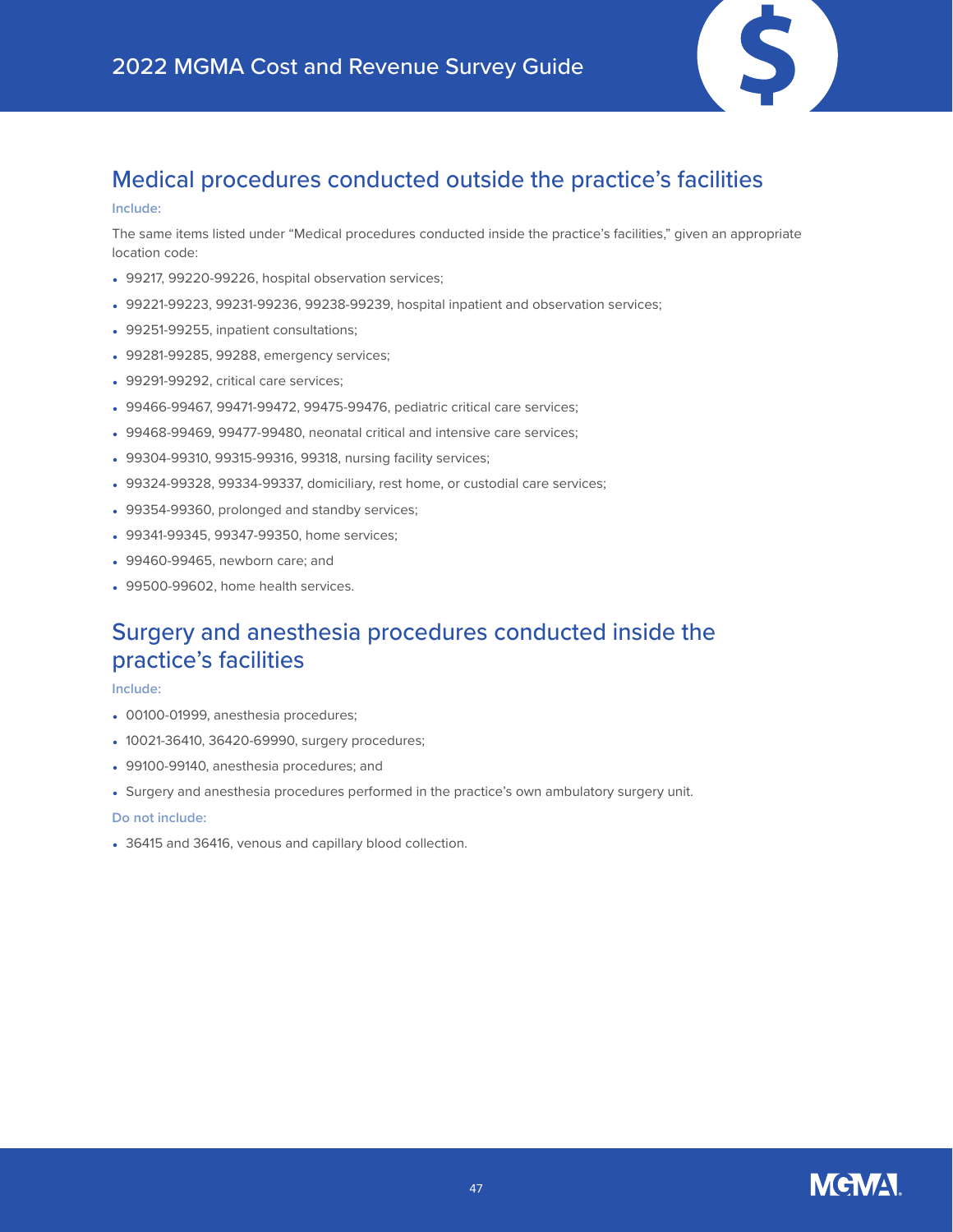

### Surgery and anesthesia procedures conducted outside the practice's facilities

#### **Include:**

- Surgery and anesthesia procedures performed in an inpatient hospital or a freestanding ambulatory surgery center.
- 00100-01999, anesthesia procedures;
- 10021-36410, 36420-69990, surgery procedures;
- 99100-99140, anesthesia procedures; and

### **Do not include:**

• 36415 and 36416, venous and capillary blood collection.

### Clinical laboratory and pathology procedures

#### **Include:**

- 36415 and 36416, venous and capillary blood collection;
- 80047-89398, a panel of tests represented by a single CPT code is considered to be one procedure;
- HCPCS P codes:
- All clinical laboratory and pathology procedures conducted by laboratories outside of the practice's facilities as long as the practice pays the outside laboratory directly for the procedures and the procedures are only for the practice's fee-for-service patients. The cost for these purchased laboratory services should be reported as a subset of "Clinical laboratory;" and
- All procedures done either at the practice (where the practice bills at a global rate for both the technical and professional components) or procedures done at an outside facility (where the practice bills at a professional rate only).

#### **Do not include:**

• Purchased laboratory services from external providers and facilities on behalf of the practice's capitation patients for which costs are reported as "Purchased services for capitation patients."

### Diagnostic radiology and imaging procedures

### **Include:**

- 70010-76499, diagnostic radiology;
- 76506-76999, diagnostic ultrasound;
- 77001-77022, radiologic guidance;
- 77046-77067, breast mammography;
- 77071-77086, bone/joint studies;
- 78012-78999, diagnostic nuclear medicine;
- All diagnostic radiology and imaging procedures conducted by laboratories outside of the practice's facilities as long as the practice pays the outside laboratory directly for the procedures and the procedures are only for the practice's fee-for-service patients; and
- All procedures done either at the practice (where the practice bills at a global rate for both the technical and professional components) or procedures done at an outside facility (where the practice bills at a professional rate only).

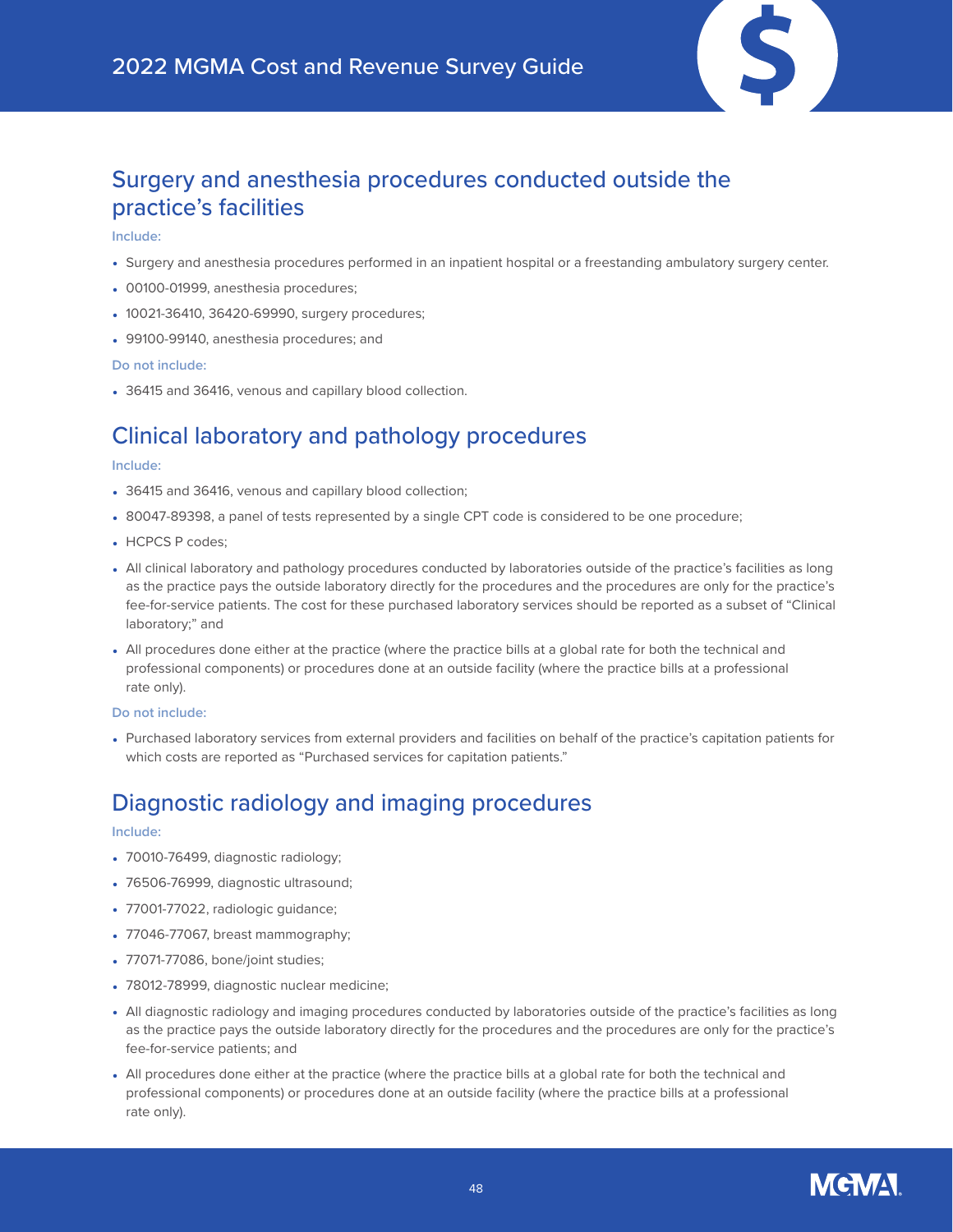

- 77261-77799, radiation oncology;
- 79005-79999, therapeutic nuclear medicine. Radiation oncology and therapeutic nuclear medicine activity is included in "Medical procedures," depending on location code; or
- Purchased radiology services from external providers and facilities on behalf of the practice's capitation patients for which costs are reported as "Purchased services for capitation patients."

### Total procedures and procedural gross charges

Add "Medical procedures conducted inside the practice's facility," "Medical procedures conducted outside the practice's facility," "Surgery and anesthesia procedures conducted inside the practice's facility," "Surgery and anesthesia procedures conducted outside the practice's facility," "Clinical laboratory and pathology procedures" and "Diagnostic radiology and imaging procedures" for both Total procedures and Procedural gross charges.

### Nonprocedural gross charges (include chemotherapy drug charges)

Other charges not reported in "Medical procedures conducted inside the practice's facilities" through "Diagnostic radiology and imaging procedures" in the Gross Charges column.

#### **Include:**

- Facility fee charges for the operation of an ambulatory surgery unit;
- Facility fee charges in a hospital-affiliated practice that utilizes a split billing system where both facility fees and professional charges are billed;
- Charges for drugs and medications, administered inside the practice's facilities, such as chemotherapy drugs; and
- Charges for HCPCS A, J, R, and V codes.

#### **Do not include:**

• Charges for the sale of medical goods and services. Such charges are not reported anywhere on this survey.

### Total gross charges

Add "Total procedures and procedural gross charges" and "Nonprocedural gross charges."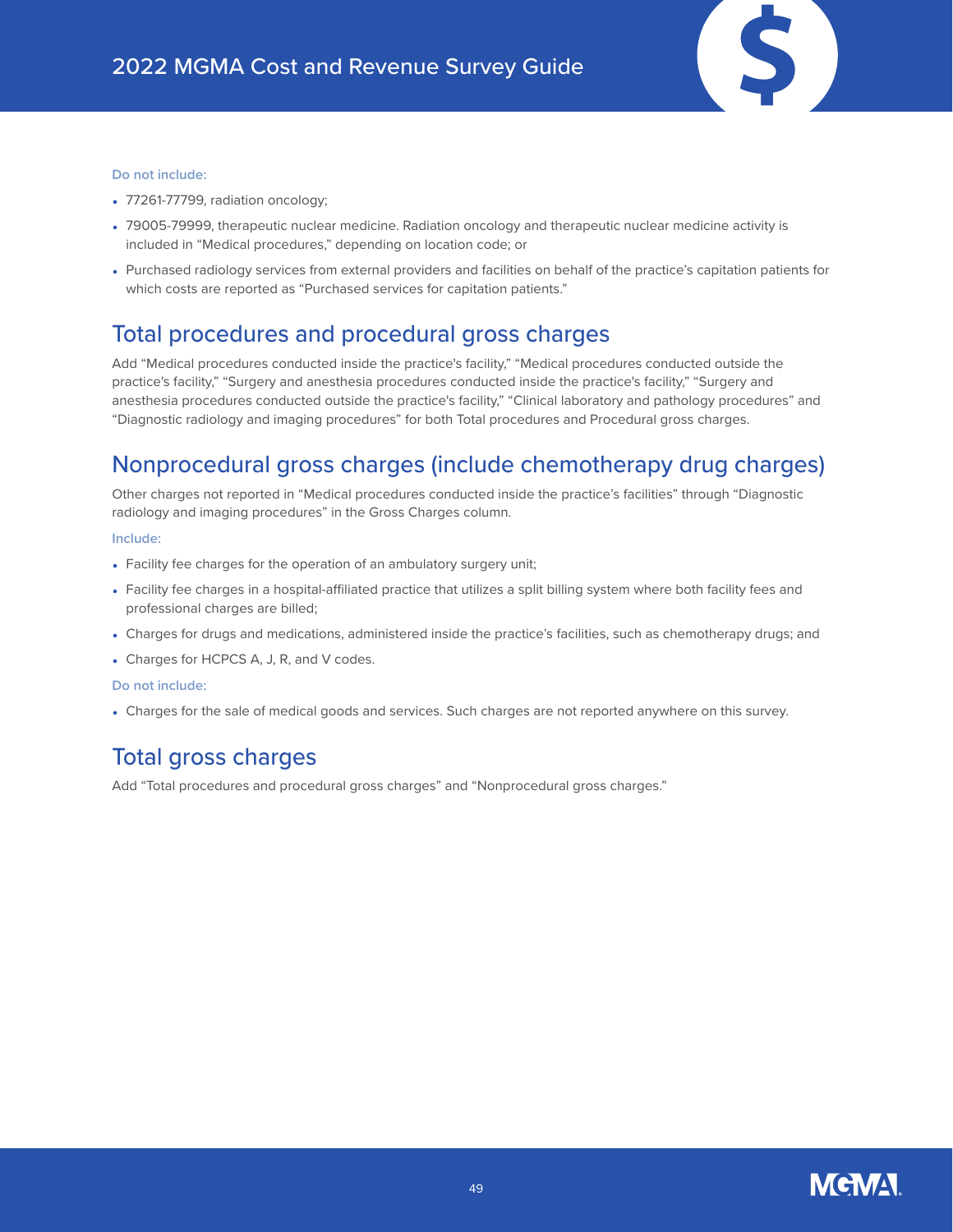

### How many Resource Based Relative Value Scale (RBRVS) total and physician work relative value units (RVUs) units did your practice produce?

If you are an MGMA member and would like assistance in calculating your RVUs, please visit **<http://data.mgma.com/DataTools/rdPage.aspx>** to use the RVU calculator.

Report the relative value units (RVUs), as measured by the Resource Based Relative Value Scale (RBRVS), not weighted by a conversion factor, attributed to all professional services. An RVU is a nonmonetary standard unit of measure that indicates the value of services provided by physicians, advanced practice providers, and other healthcare professionals. The RVU system is explained in detail in the December 28, 2020 Federal Register, pages 84472-85377. Addendum D: Relative Value Units (RVUs) and Related Information presents a table of RVUs by CPT code. Your billing system vendor should be able to load these RVUs into your system if you are not yet using RVUs for management analysis. When answering this question, note the following:

- The RVUs published in the December 28, 2020 Federal Register, effective for calendar year 2021, should be used; and
- The total RVUs for a given procedure consist of three components:
	- Physician work RVUs;
	- Practice expense (PE) RVUs; and
	- Malpractice RVUs.

**Thus, total RVUs =** physician work RVUs + practice expense RVUs + malpractice RVUs.

- For 2021, there were two different types of practice expense RVUs:
	- Fully implemented nonfacility practice expense RVUs; and
	- Fully implemented facility practice expense RVUs.
- **"Nonfacility"** refers to RVUs associated with a medical practice that is not affiliated with a hospital and does not utilize a split billing system that itemizes facility (hospital) charges and professional charges. "Nonfacility" also applies to services performed in settings other than a hospital, skilled nursing facility, or ambulatory surgery center. You should report total RVUs that are a function of "nonfacility" practice expense RVUs.
- **"Facility"** refers to RVUs associated with a hospital affiliated medical practice that utilizes a split billing fee schedule where facility (hospital) charges and professional charges are billed separately. "Facility" also refers to services performed in a hospital, skilled nursing facility, or ambulatory surgery center. If you are a hospital affiliated medical practice that utilizes a split billing fee schedule, you should report your total RVUs as if you were a medical practice not affiliated with a hospital.
- To summarize, there are two different types of total RVUs:
	- Fully implemented nonfacility total RVUs; and
	- Fully implemented facility total RVUs.
- The Federal Register Addendum D presents six columns of RVU data. The column labeled "Physician work RVUs" is what you should report as work RVUs. Any adjustments to RVU values through periodic adjustments and updates made by CMS should be included.
- If you cannot report RVUs using the 2021 fee-schedule, email your coding profile to **[survey@mgma.com](mailto:survey%40mgma.com?subject=)** and we will calculate RVUs on your behalf.

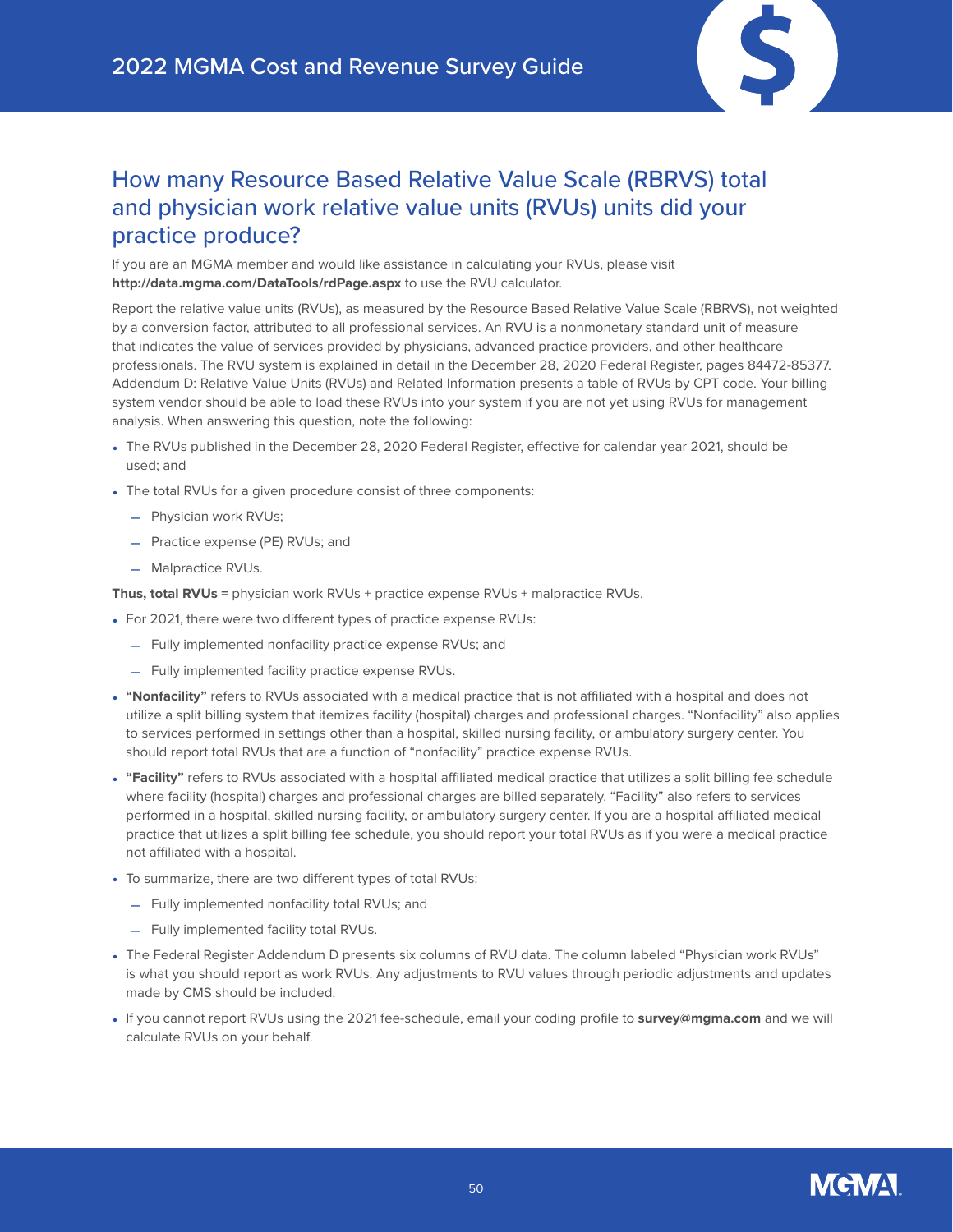### \*Work RVUs

#### **Include:**

- RVUs for the "physician work RVUs" only; including any adjustments made as a result of modifier usage;
- Work RVUs for all professional medical and surgical services performed by providers;
- Work RVUs for the professional component of laboratory, radiology, medical diagnostic, and surgical procedures;
- Work RVUs for all procedures performed by the medical practice. For procedures with either no listed CPT code or with an RVU value of zero, RVUs can be estimated by dividing the total gross charges for the unlisted or unvalued procedures by the practice's known average charge per RVU for all procedures that are listed and valued;
- Work RVUs for procedures for both fee-for-service and capitation patients;
- Work RVUs for all payers, not just Medicare;
- Work RVUs for purchased procedures from external providers on behalf of the practice's fee-for-service patients;
- Anesthesia practices should provide the physician work component of the RVU for flat fee procedures only such as lines, blocks, critical care visits, intubations, and post-operative management care;
- All RVUs associated with professional charges, including both medically necessary and cosmetic RVUs; and
- Work RVUs produced from physician-administered chemotherapy drugs (do not include if the chemotherapy drugs were administered by anyone other than the physician).

- RVUs for "malpractice RVUs";
- RVUs for other scales, such as McGraw-Hill, California;
- RVUs for purchased procedures from external providers on behalf of the practice's capitation patients;
- RVUs that have been weighted by a conversion factor. Do not weigh the RVUs by a conversion factor;
- RVUs where the Geographic Practice Cost Index (GPCI) equals any value other than one. The GPCI must be set to 1.000 (neutral); or
- RVUs produced by the administration of chemotherapy drugs by someone other than the physician (i.e. nurses, techs, etc.)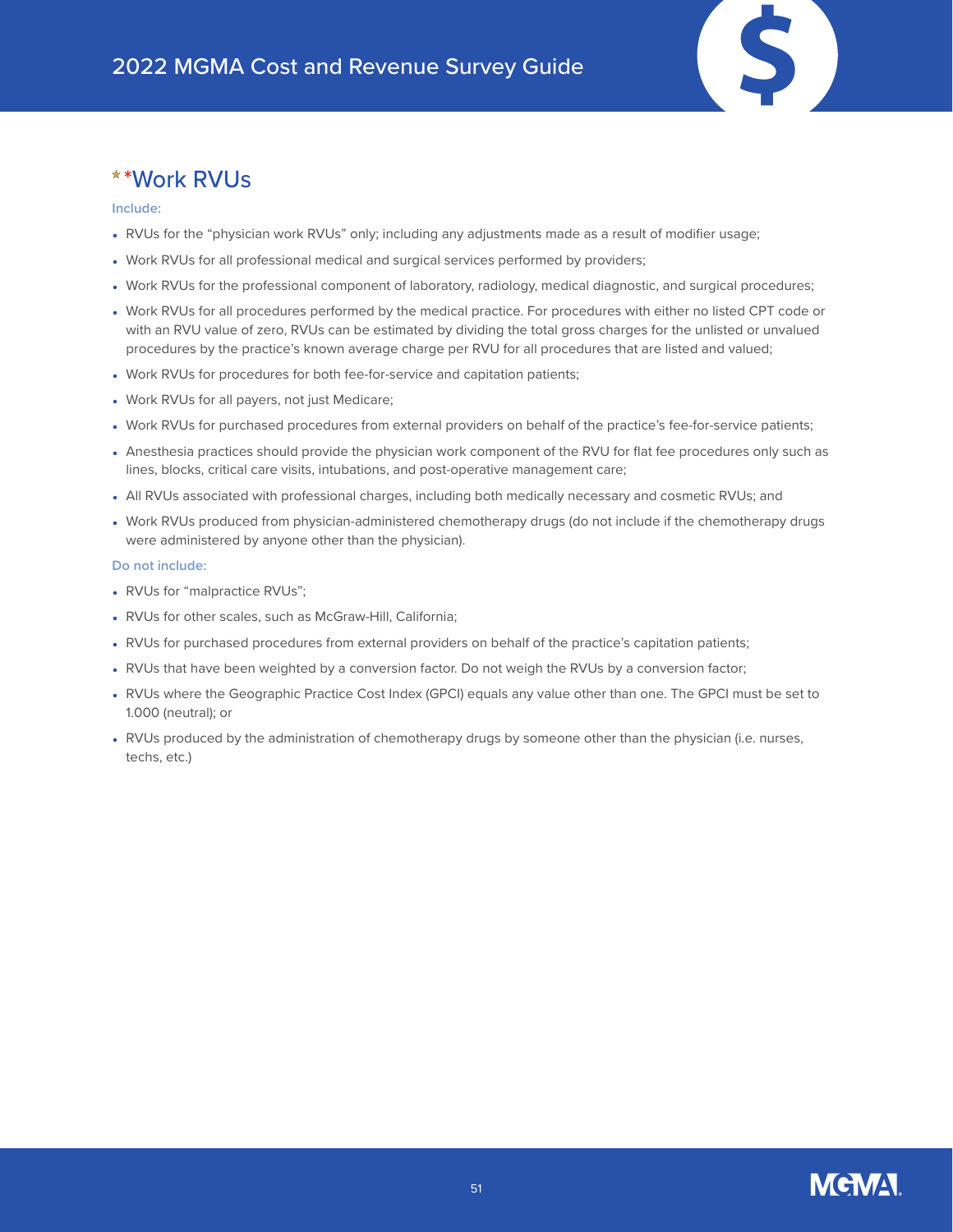

#### **Include:**

- RVUs for the "physician work RVUs," "practice expense," and "malpractice RVUs," including any adjustments made as a result of modifier usage;
- RVUs for all professional medical and surgical services performed by physicians, advanced practice providers, and other physician extenders such as nurses and medical assistants;
- RVUs for the professional component of laboratory, radiology, medical diagnostic, and surgical procedures;
- For procedures with either no listed CPT code or with an RVU value of zero, RVUs can be estimated by dividing the total gross charges for the unlisted or unvalued procedures by the practice's known average charge per RVU for all procedures that are listed and valued;
- RVUs for procedures for both fee-for-service and capitation patients; and
- RVUs for all payers, not just Medicare.

#### **Do not include:**

- RVUs for other scales such as McGraw-Hill, California;
- The technical component (TC) associated with any medical diagnostic, laboratory, radiology, or surgical procedure. If your practice cannot break this out, report RVUs and select the appropriate response to the question regarding technical component. If you can report total RVUs without technical component, answer 0% for the technical component question; or
- RVUs where the Geographic Practice Cost Index (GPCI) equals any value other than one. The GPCI must be set to 1.000 (neutral).

### \*Total ASA units

### **ANESTHESIOLOGY SPECIALTIES ONLY**

For anesthesiology practices, provide the American Society of Anesthesiologists (ASA) units. The ASA units for a given procedure consist of three components:

- Base unit;
- Time in 15-minute increments; and
- Risk factors.

Please note:

- Adjustments should be made if the provider supervises a CRNA that is not employed by the reporting practice to avoid double reporting of ASA Units under the physician and advanced practice provider.
- Do not duplicate units for split bills. Instead, report units on a per case basis.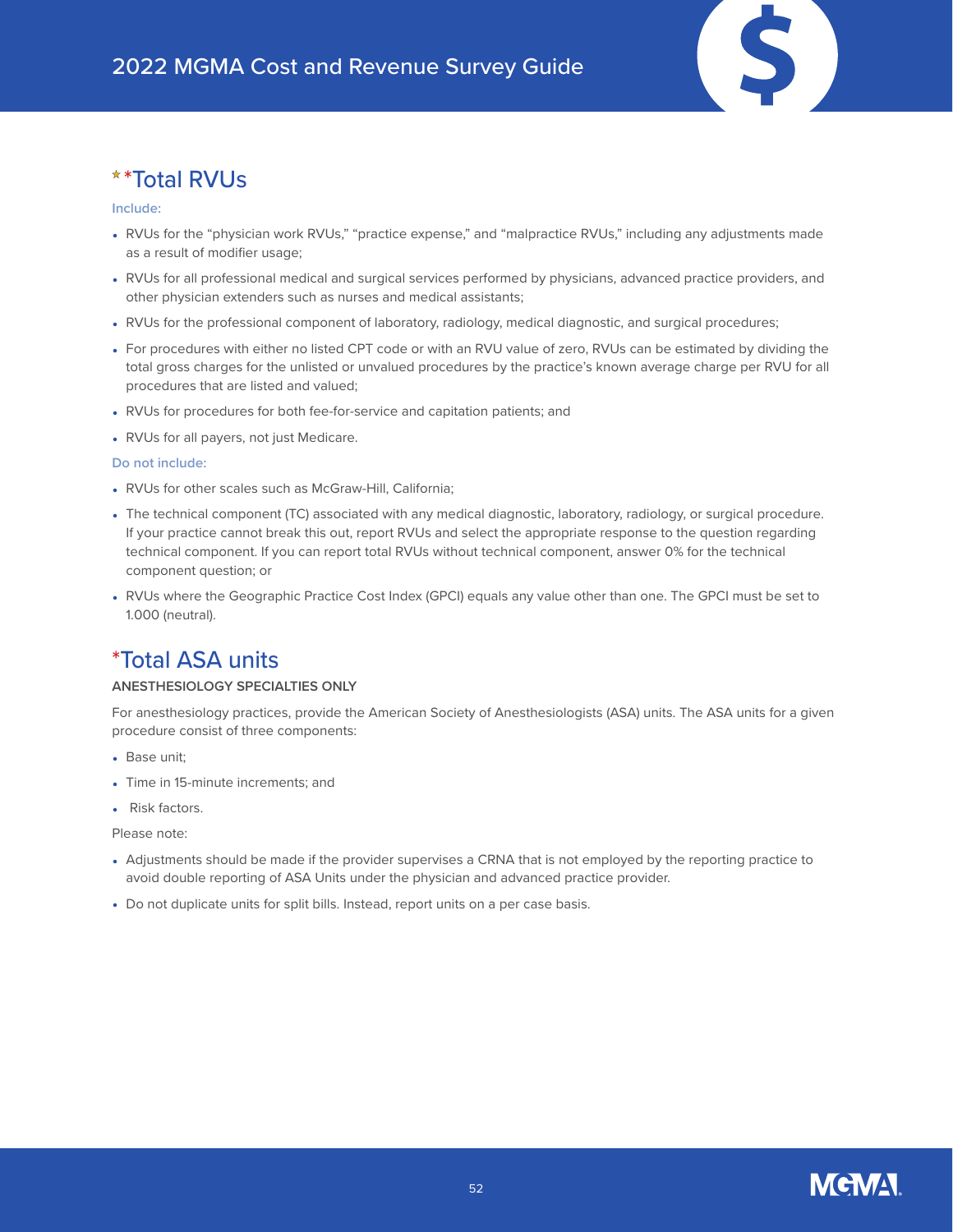### \*Number of individual patients

The total number of individual patients who received services from the practice during the 12-month reporting period.

### **Include:**

• Fee-for-service and capitation patients. A patient is simply a person who received at least one service from the practice during the 12-month reporting period, regardless of the number of encounters or procedures received by that person. If a person was a patient during 2020, but did not receive any services at all during 2021, that person would not be counted as a patient for 2021. A patient is not the same as a covered life. The number of capitated patients, for example, could be less than the number of capitated covered lives if a subset of the covered lives did not utilize any services during the 12-month reporting period.

### Number of patient encounters

A documented interaction, regardless of setting (including tele-visits and e-visits), between a patient and healthcare provider(s) for the purpose of providing medical services, assessing illness or injury, and determining the patient's health status. If a patient sees two different providers on the same day for one diagnosis, it is one encounter. If a patient sees two different providers on the same day for two unrelated issues, then it is considered two encounters. Encounters are procedures from the evaluation and management chapter (CPT codes 99201-99499) or the medicine chapter (CPT codes 90281-99607) of the Physicians' Current Procedural Terminology, Fourth Edition, copyrighted by the American Medical Association (AMA).

### **Include:**

- Pre- and post-operative visits and other visits associated with a global charge;
- Visits that resulted in a coded procedure;
- The total number of procedures or reads for diagnostic radiologists and pathologists, regardless of place of service;
- For **obstetrics care**, where a single CPT-4 code is used for a global service, count each as a separate ambulatory encounter (e.g., each prenatal visit and postnatal visit is one encounter). Count the delivery as a single encounter; and
- Encounters that include procedures from the surgery chapter (CPT codes 10021-69990) or anesthesia chapter (CPT codes 00100-01999).

- Encounters with direct provider to patient interaction for the specialties of pathology or diagnostic radiology (see #3 above under "Include");
- Visits where there is not an identifiable contact between a patient and a physician or advanced practice provider (i.e., patient comes into the practice solely for an injection, vein puncture, EKGs, EEGs, etc. administered by an RN or technician);
- Administration of chemotherapy drugs; or
- Administration of immunizations.

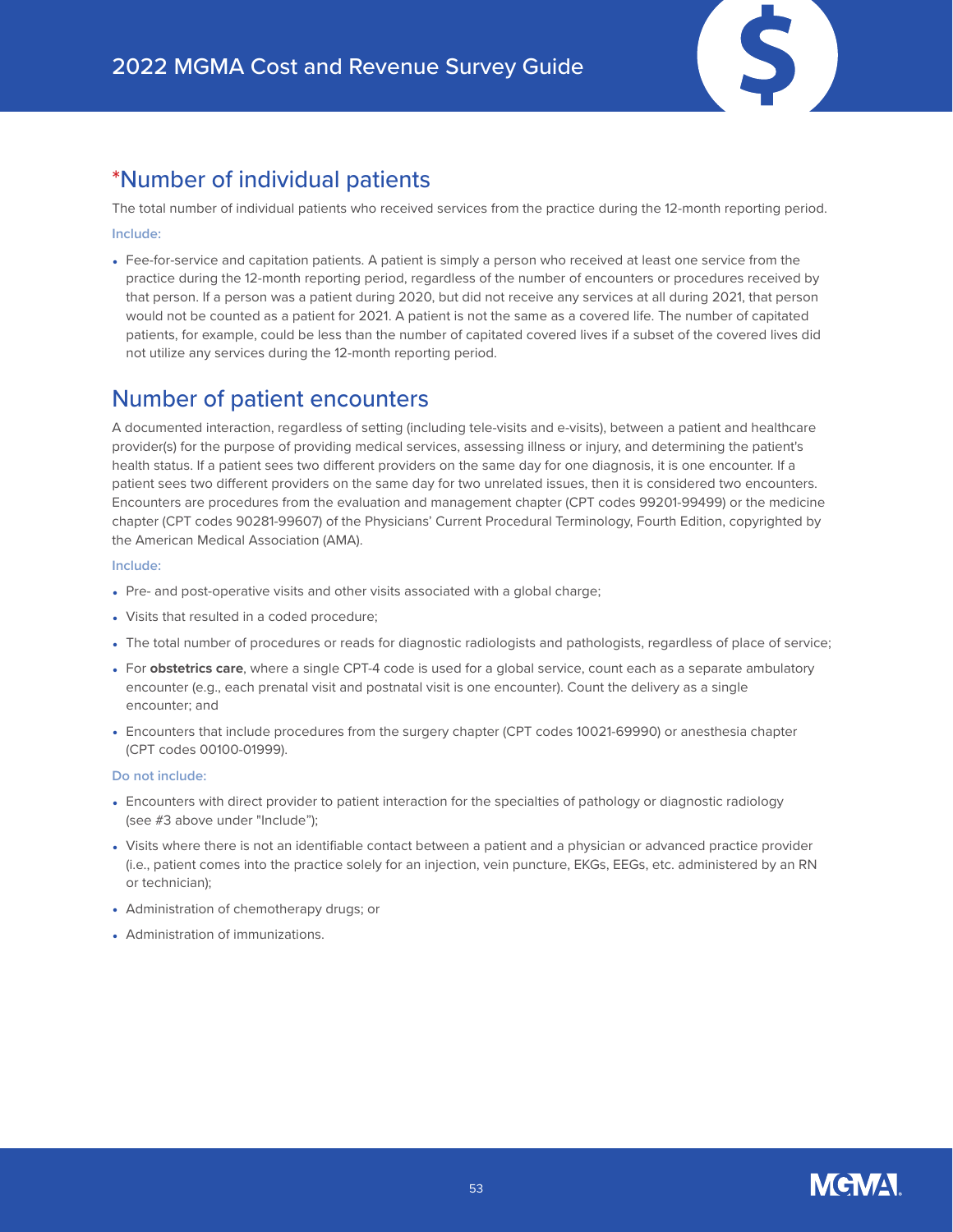

### Practice panel size for the past 18 months

### **CARDIOLOGY AND PRIMARY CARE PRACTICES ONLY**

Answer the panel size or 'set of patients cared for by a physician' as the number of individual unique patients that have been seen by any provider within the practice over the past 18 months. To determine the panel size per physician, use the following methodologies:

- If a patient has only seen one physician in the practice, assign the patient to that physician.
- If a patient has seen more than one physician in the practice, assign the patient to the physician seen most frequently.
- If a patient has seen more than one physician in the practice the same number of times, assign the patient to the physician who did the patient's last physical.
- If a patient has not had a physical, assign him/her to the physician seen most recently.

### \*Surgical anesthesia

### **ANESTHESIOLOGY PRACTICES ONLY**

**Include:**

- Any case with base and time units where anesthesia services such as general, regional or MAC are provided, regardless of whether or not there were multiple providers on the case. Generally these are the "0" anesthesia codes or services which cross over to these codes. Obstetrical cases, critical care, chronic and acute pain services, as well as flat fee procedures are each listed as a separate category for which you will give separate counts.
- List base units and minutes for surgical anesthesia cases only.
	- For base units and time minutes, list one set of base units and time minutes per case only. Do not double-count medically directed cases. The best way for most practices to do this is to list physician base units and physician minutes only.
	- Academic practices should beware not to double count resident units and should only count units for the supervising attending.
	- If you have a significant number of cases which involve unsupervised CRNAs (QZ modifier), the base units and minutes for these cases should be added.

For the "Charge per ASA unit," indicate the monetary fee that is applied to an American Society of Anesthesiologists (ASA) unit. The ASA units for a given procedure consist of three components:

- Base unit;
- Time in 15-minute increments; including time converted from 10-minute or 12-minute time units to 15-minute increments. The divisor to convert a pool of 10-minute time units to 15-minute units is 0.6667, and the divisor to convert a pool of 12-minute time units to 15-minute units is 0.80. For example, a 4-hour case will generate 24 10-minute time units, which is the equivalent of 16 15-minute time units (24 / 0.6667 = 16) or 20 12-minute time units, which is still the equivalent of 16 15-minute time units (20 / 0.80 = 60); and
- Risk factors, which include the full value, at the practice's undiscounted rates, of all services provided to fee-forservice, discounted fee-for-service, and non-capitated patients for all payers. If you charge time units based upon something other than 15 minute units, use your best efforts to convert your charge per unit to an equivalent amount that you would charge if you were billing based upon 15 minute time units.

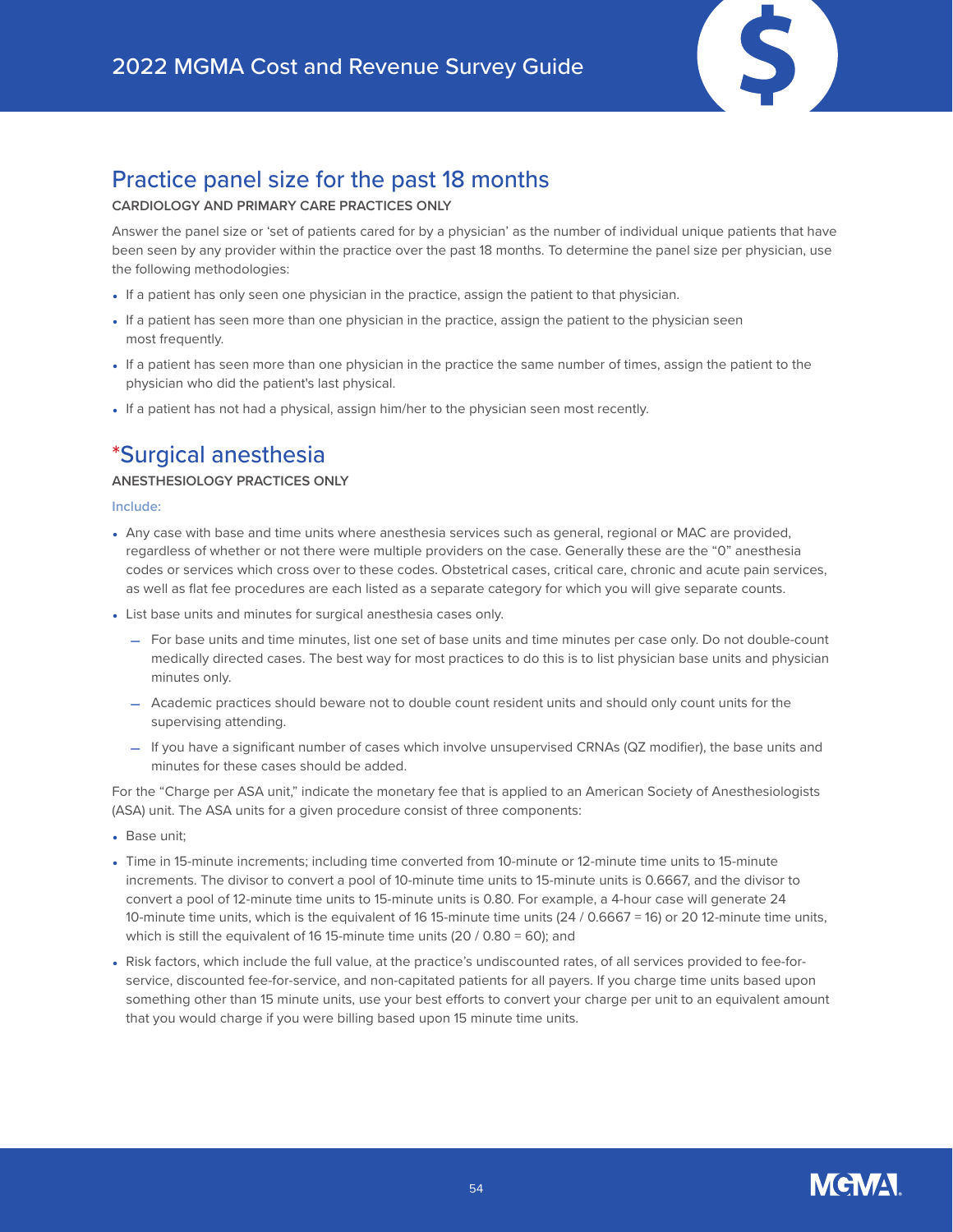

### Labor epidurals (CPT codes 59409, 01960, 01967)

### **ANESTHESIOLOGY PRACTICES ONLY**

#### **Include:**

• Labor epidurals (59409, 01960 or 01967). If a labor epidural is started and then a C-section is performed, count as one of each.

### C-Sections (CPT codes 59514, 01961, 01968)

### **ANESTHESIOLOGY PRACTICES ONLY**

### **Include:**

• C-sections (59514, 01961 or 01968). If a labor epidural is started and then a C-section is performed, count as one of each.

### Epidurals (CPT codes 62324, 62326)

### **ANESTHESIOLOGY PRACTICES ONLY**

### **Include:**

• The epidural (62324, 62326) for the day that the procedure was performed and count each day of subsequent follow-up as one follow-up visit (01996). For example, if patient A has an epidural placed for post-op pain on Monday and you visit him/her on Tuesday, Wednesday, and Thursday, you would list one epidural and three days of follow-up visits.

### Follow-up visits (CPT codes 01996, 99231-99233)

### **ANESTHESIOLOGY PRACTICES ONLY**

### **Include:**

• The epidural (62318, 62319) for the day that the procedure was performed and count each day of subsequent follow-up as one follow-up visit (01996). For example, if patient A has an epidural placed for post-op pain on Monday and you visit him/her on Tuesday, Wednesday, and Thursday, you would list one epidural and three days of follow-up visits.

### Nerve blocks for post op pain (CPT codes 64400-64530)

### **ANESTHESIOLOGY PRACTICES ONLY**

### **Include:**

• Nerve blocks for post op pain (CPT codes 64400-64530).

### Critical care services (CPT codes 99291, 99292)

### **ANESTHESIOLOGY PRACTICES ONLY**

### **Include:**

• Critical care services (CPT codes 99291, 99292).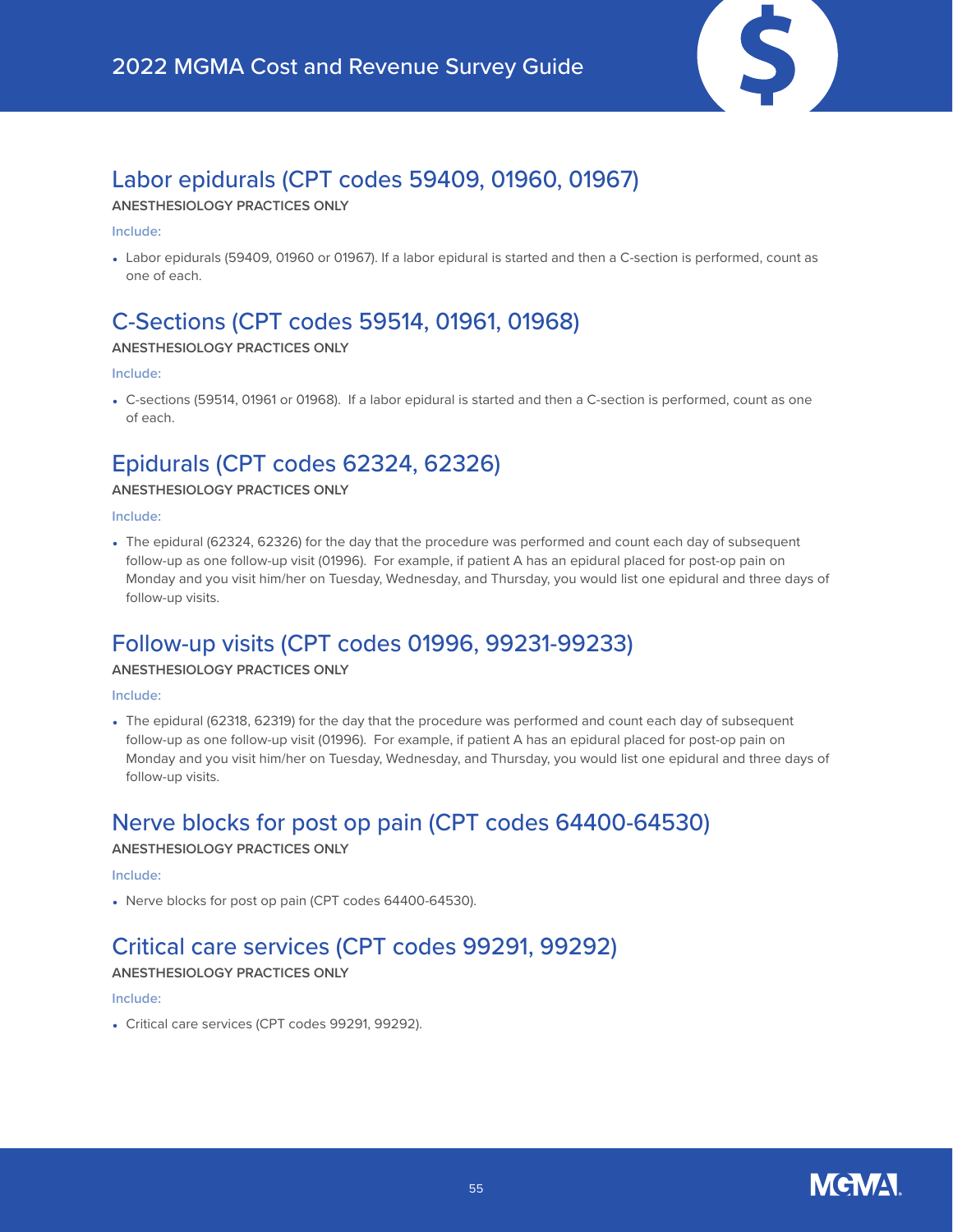

### Other (lines, intubations, etc.) (CPT codes, 36555-36558, 36568- 36569, 36620, 93503, 93312-93318, 31500)

### **ANESTHESIOLOGY PRACTICES ONLY**

### **Include:**

- Central venous lines (36555-36558, 36568-36569), arterial lines (36620), and Swan Ganz catheters (93503) placed by members of your group;
- TEEs (93312-93318) that are performed and/or monitored by your group. Each separate CPT code billed is counted as one service;
- Intubations (31500) that are not associated with anesthetic cases; and
- Other flat fee procedures that are not applicable to any other category. For example, if an E/M visit has been included under critical care, acute or chronic pain, do not double count here.

### \*Total for anesthesiology procedures

### **ANESTHESIOLOGY PRACTICES ONLY**

Add "Surgical anesthesia," "Labor epidurals," "C-Sections," "Epidurals," "Follow-up visits," "Nerve blocks for post op pain," "Other acute pain services," "Critical care services," and "Other flat fees" for total number of cases, total gross charges and total revenue.

### Claims processed per biller

### **ANESTHESIOLOGY PRACTICES ONLY**

To calculate, take the total number of claims processed by your group, divide by the total number of FTE who processed anesthesiology billing. For example, if your group processed 30,000 anesthesiology claims in 2021 and had 5.5 FTE working on anesthesia billing, you would enter 5454.54 (30,000/5.5) for "Number of claims processed per biller for anesthesia claims."

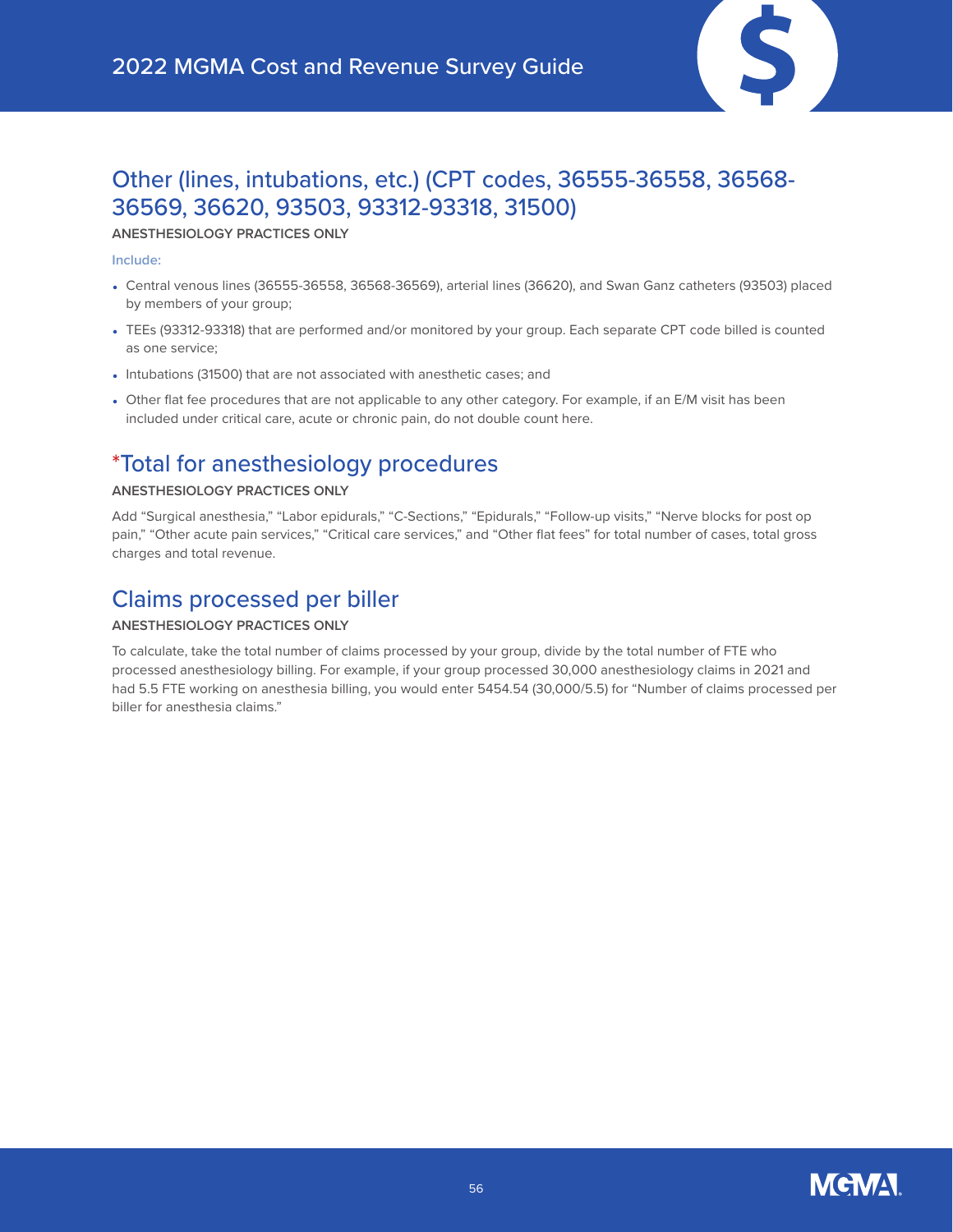



## <span id="page-56-0"></span>TELEHEALTH

### Telehealth gross charges

### **Include**

• The full value, at the practice's undiscounted rates, of charges for all services provided to telehealth patients regardless of payer types (i.e. government and commercial) or type of virtual service (i.e. telehealth, virtual check-in, e-visits etc.).

### Adjustments to telehealth gross charges

The difference between "Telehealth gross charges" and the amount expected to be paid by all payer types. This represents the value of telehealth and virtual services performed for which payment is not expected.

### Adjusted telehealth charges

Subtract "Adjustments to telehealth gross charges" from "Telehealth gross charges."

### Overall telehealth revenue

### **Include:**

• All revenue directly attributed to telehealth services. This includes revenue received by all payer types (i.e. government or commercial) for any type of virtual service (i.e. telehealth visit, virtual check-in, e-visits etc.).

#### **Do not include:**

• Revenue from in-person visits.

### Overall cost of telehealth-based technology

Enter the practice's overall annual cost of telehealth technology

### **Include:**

• Equipment cost including, but not limited to, technology support, subscription fees, staffing training on software or program, video/audio platform, software platform and hardware devices.

### **Do not include:**

• Staff compensation and costs not related to staff training on telehealth software or programs.

### Number of telehealth encounters

The total number of telehealth encounters (including telehealth visits, virtual check-ins and e-visits) between a patient and a healthcare provider who is vested with the primary responsibility of diagnosing, evaluating, and/or treating the patient's condition, where the provider exercises clinical judgment that may or may not be billable.